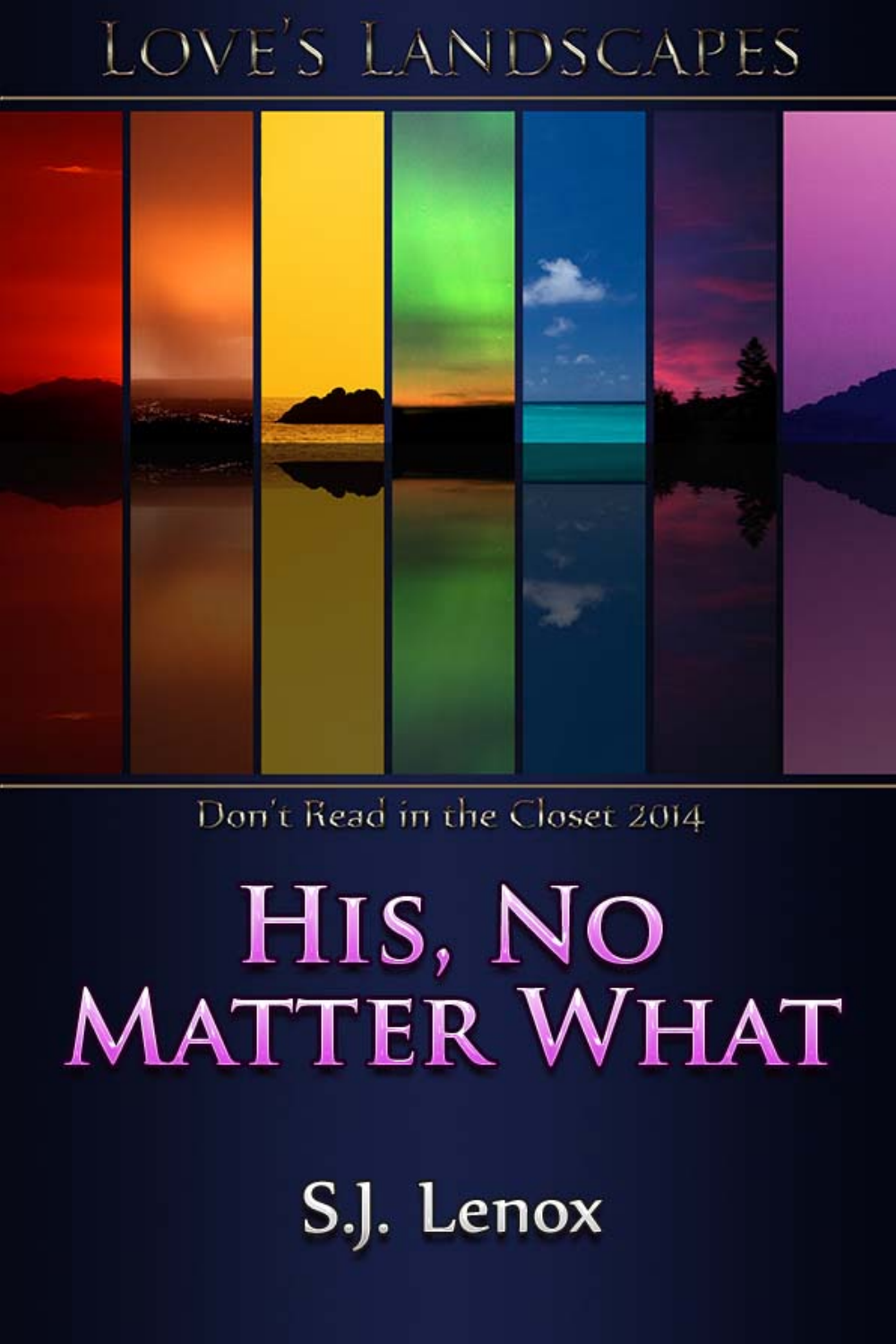### **Table of Contents**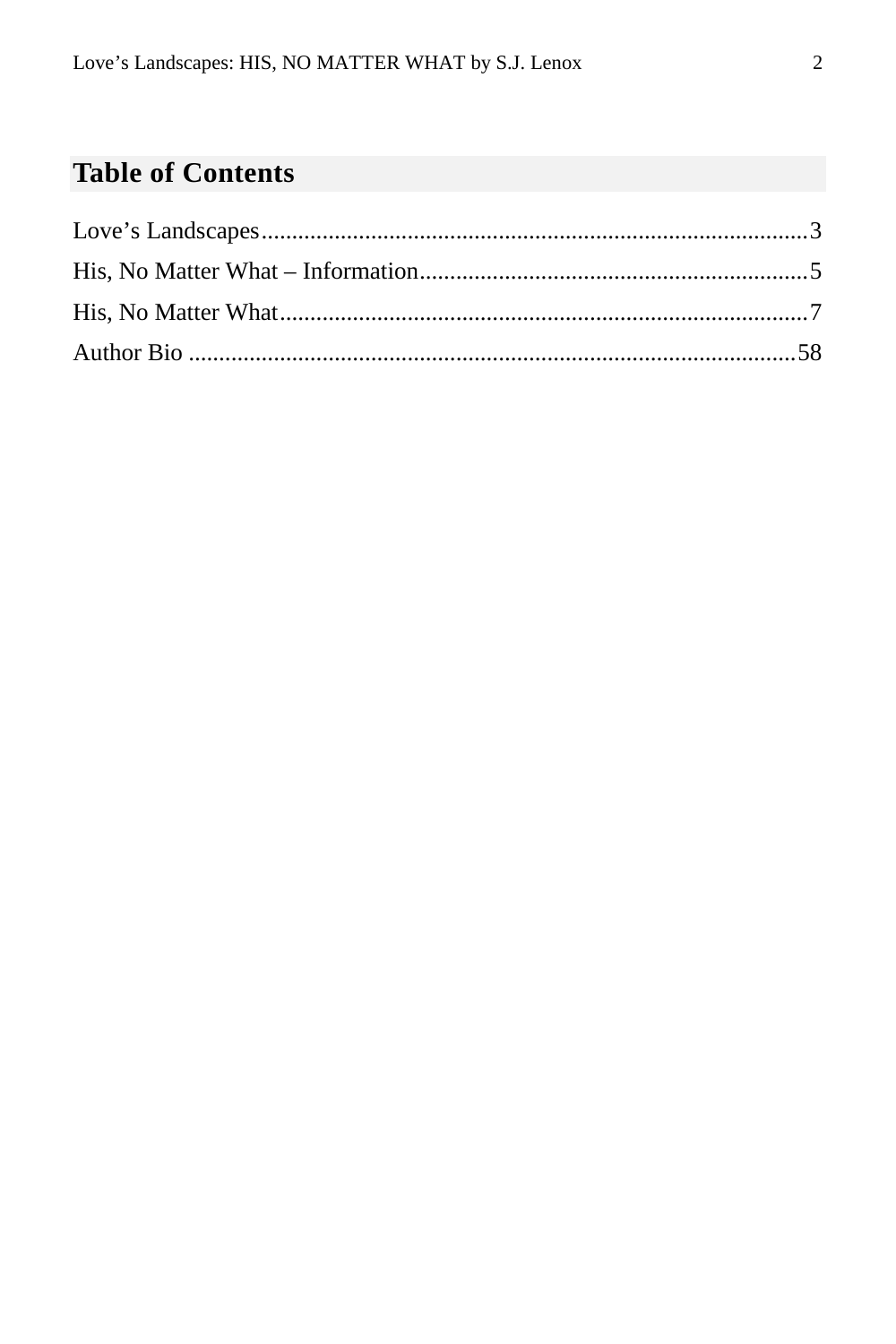### <span id="page-2-0"></span>**Love's Landscapes**

*An M/M Romance series*

### **HIS, NO MATTER WHAT By S.J. Lenox**

### **Introduction**

The story you are about to read celebrates love, sex and romance between men. It is a product of the *Love's Landscapes* promotion sponsored by the *Goodreads M/M Romance Group* and is published as a gift to you.

### **What Is Love's Landscapes?**

The *Goodreads M/M Romance Group* invited members to choose a photo and pen a letter asking for a short M/M romance story inspired by the image; authors from the group were encouraged to select a letter and write an original tale. The result was an outpouring of creativity that shone a spotlight on the special bond between M/M romance writers and the people who love what these authors do.

A written description of the image that inspired this story is provided along with the original request letter. If you'd like to view the photo, please feel free to join the [Goodreads M/M Romance Group](http://www.goodreads.com/group/show/20149-m-m-romance) and visit the discussion section: *Love's Landscapes*.

No matter if you are a long-time devotee to M/M Romance, just new to the genre or fall somewhere in between, you are in for a delicious treat.

### **Words of Caution**

This story may contain sexually explicit content and is **intended for adult readers.** It may contain content that is disagreeable or distressing to some readers. The *M/M Romance Group* strongly recommends that each reader review the General Information section before each story for story tags as well as for content warnings.

This story is a work of fiction. Names, characters, places and incidents are the products of the author's imagination or are used fictitiously. Any resemblance to actual events, locales, or persons, living or dead, is entirely coincidental.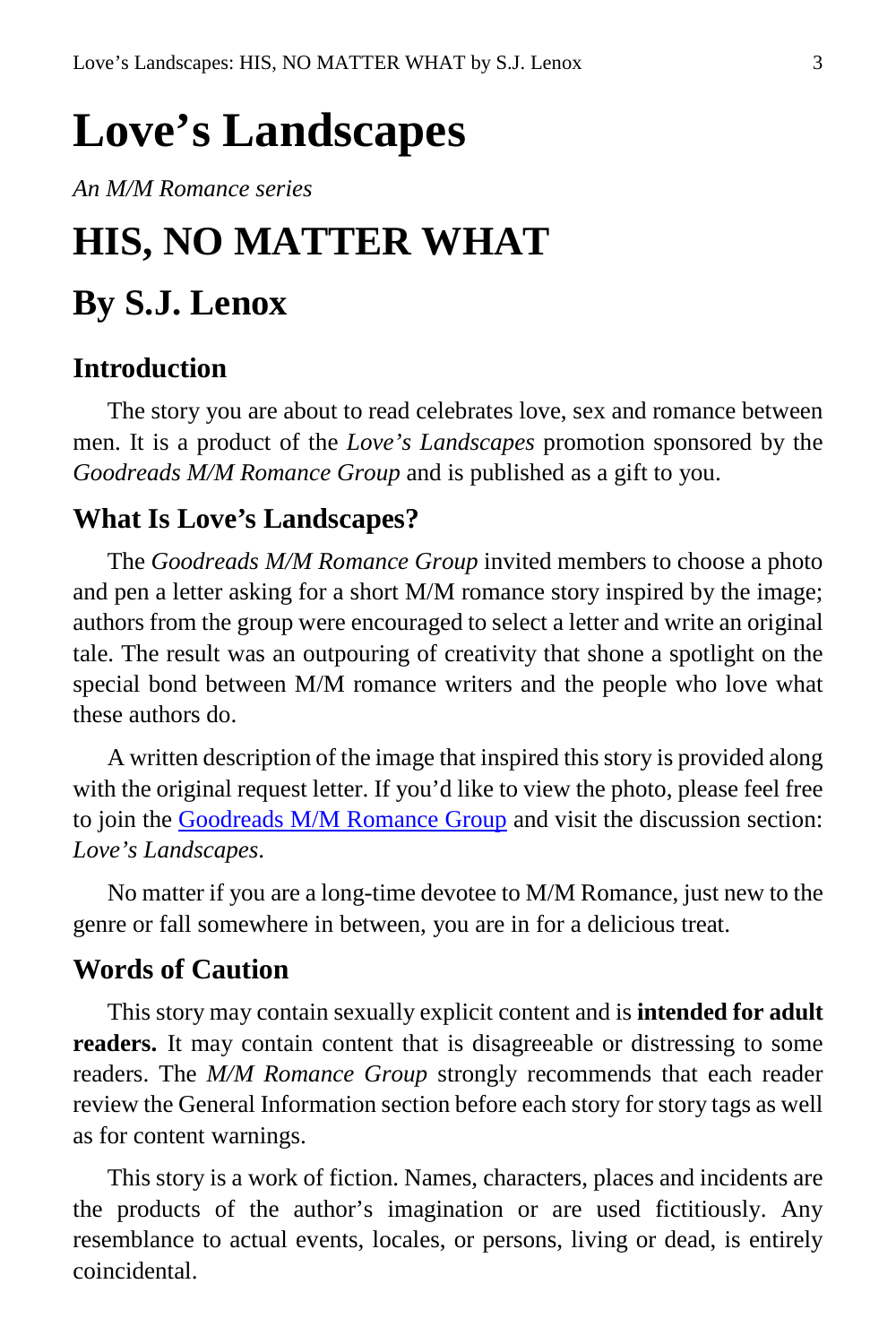All rights reserved worldwide.

This eBook may be distributed freely in its entirety courtesy of the Goodreads M/M Romance Group. This eBook may not be sold, manipulated or reproduced in any format without the express written permission of the author.

His, No Matter What, Copyright © 2014 S.J. Lenox

Cover Design by Goodreads M/M Romance Group Photographs from Public Domain Pictures.net [Arizona sunrise,](http://tinyurl.com/poaob4a) [Yellow sunset with boats](http://tinyurl.com/qxhxesn) [Poollicht,](http://tinyurl.com/qjsd3xj) [Perfect white beach](http://tinyurl.com/oa6kd8r) [Sunset in Prague,](http://tinyurl.com/qgckd6f) [Purple mountain sunset](http://tinyurl.com/bojmcrn)

This ebook is published by the *M/M Romance Group* and is not directly endorsed by or affiliated with Goodreads Inc.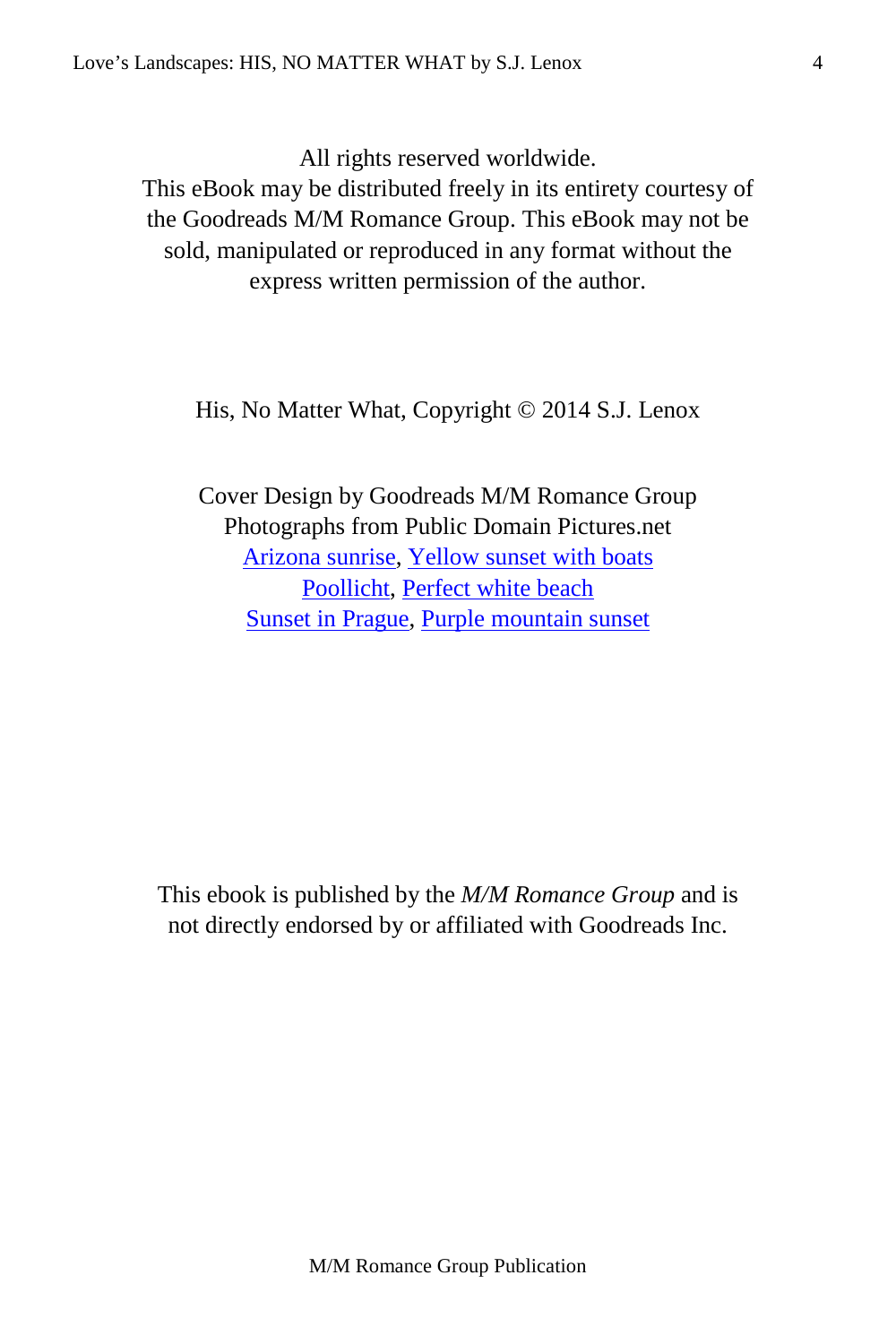### <span id="page-4-0"></span>**HIS, NO MATTER WHAT By S.J. Lenox**

### **Photo Description**

The young man, his defined chest bared and jeans hanging loosely around his hips, stares out from the picture. From beneath the shadow of his sweater's hood his eyes glitter, dark and enticing but troubled. His hands are clasped behind his back, as though he's trying to stop himself from reaching out to grab something or some*one*.

### **Story Letter**

### *Dear Author,*

*I'm both nervous and excited about my big brother attending my college graduation.*

*I've always looked up to him, but something changed when I was about thirteen. He'd gone away to college and came home for Thanksgiving. Any lingering doubts about my sexuality vanished. It had just been a few months, but somehow he looked very different: older, hotter, more sophisticated.*

*I know I shouldn't feel this way about my brother, and I swear I've tried to stop thinking of him in that way. But no guy I've been with has measured up to him. I haven't seen him since before I started college, but I'll never forget the way he looked at me that last time. It gave me hope that he might feel the same for me.*

*This weekend, I'm going to find out.*

*{Please no BSDM, violence, or abuse. Prefer contemporary or urban fantasy, but please no shifters or vampires. Angst is always welcome, and please feel free to crank up the heat as high as you dare. While the boys should hook up (at least) once, whether they decide to pursue any kind of sexual or romantic relationship in the end is up to you. Thank you!}*

*Sincerely,*

*C.M.*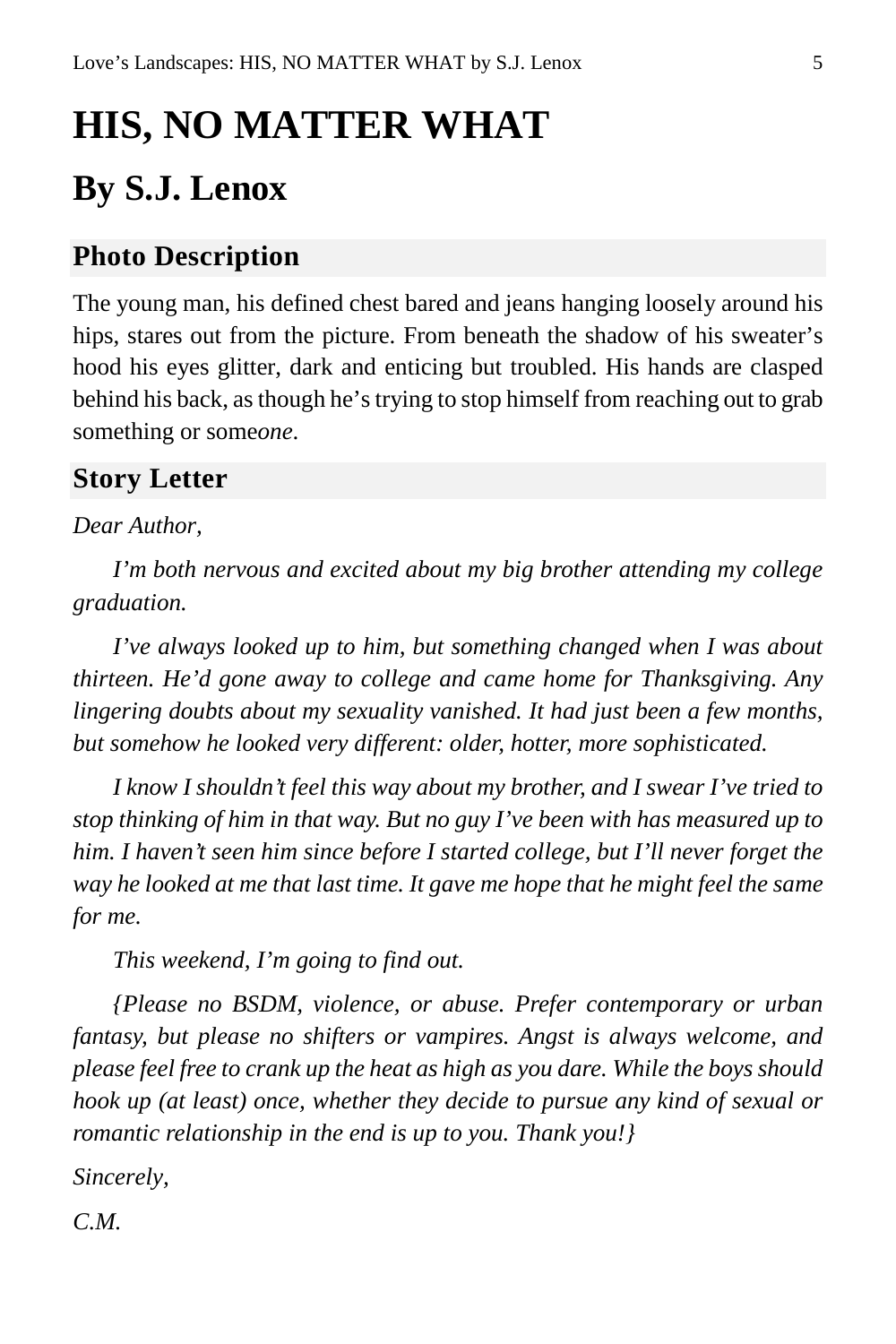### **Story Info**

**Genre:** contemporary

**Tags:** incest, reunited, long time coming, homophobia, college, businessman, family drama, angst

**Word Count:** 21,123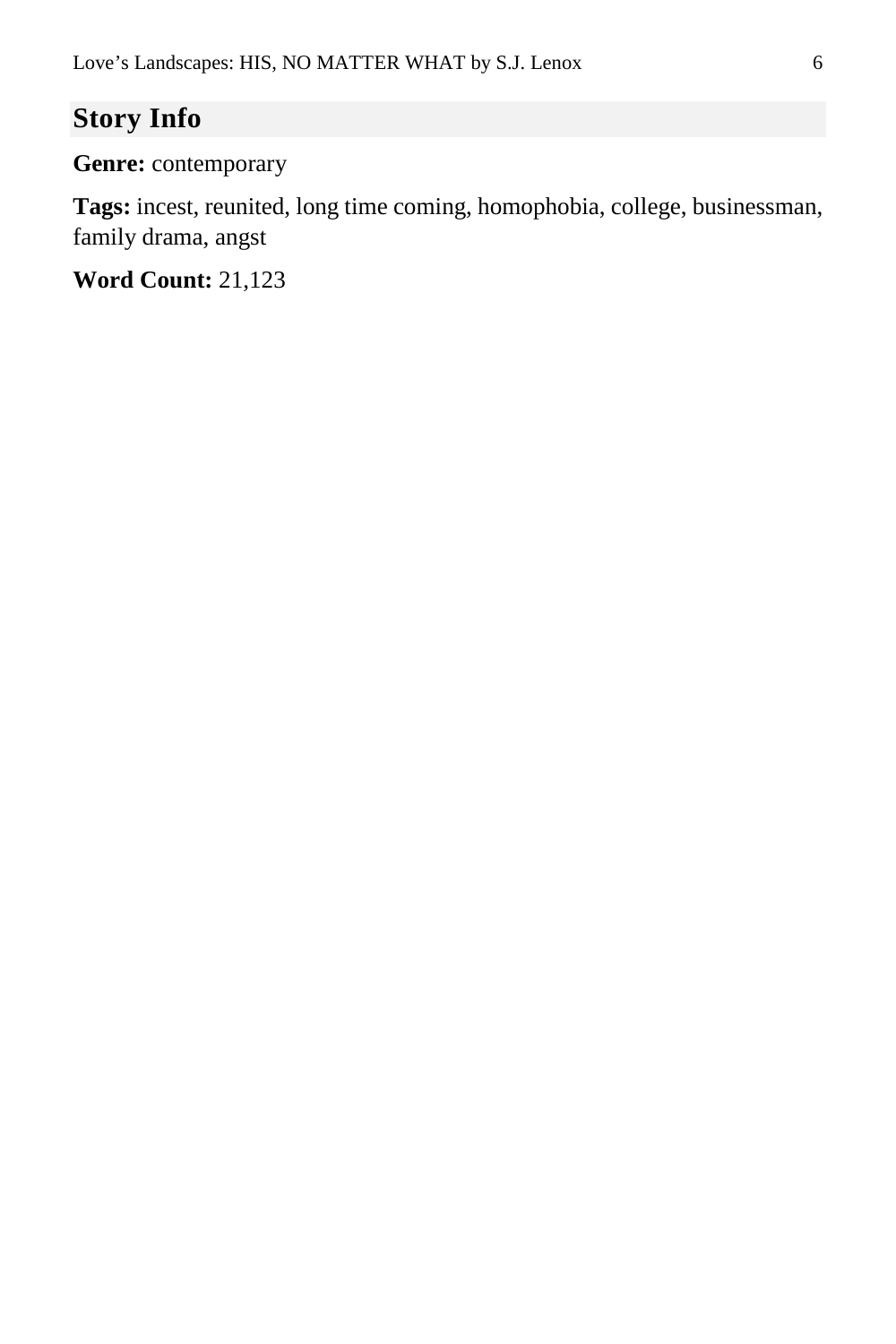### <span id="page-6-0"></span>**HIS, NO MATTER WHAT By S.J. Lenox**

Adam Keene watched those winking droplets of water trail down the hard chest, and wondered what the slick, taut skin would taste like on his tongue. He swallowed. Maybe it would taste like honey, the golden color of the skin reminding him of the syrupy, sticky spread. Sweet and earthy, he'd bet the flavor would curl around his tongue and saturate his senses, leaving a lingering aftertaste he'd savor for days.

His hands itched to reach out and touch the slabs of firm muscle, to stroke the dusting of damp hair over the nicely defined pecs. His riveted gaze followed the trail of dark hair lower, he also wouldn't miss the opportunity to run his fingers over the ridges of the tight abs as he explored down.

Adam took a step closer, already imagining what he'd do after he tugged free the white towel precariously draped around those lean hips, when a big hand suddenly gripped at the front of it, barring the tantalizing view.

"Morning," Patrick's deep voice rumbled. His hand clutched at the towel as he tried to secure the tuck that'd slowly come undone under Adam's anticipatory gaze.

Reluctantly, Adam tore his eyes away from the view he'd been enjoying and looked up to greet the owner of the body he should never have been caught ogling.

Late morning sunlight shone brightly through his bedroom window out into the hallway, picking up the blue in Patrick's inky hair, the almost steely shade of blue dull in comparison to the dark, swirling indigo of the thickly lashed eyes staring at him inquisitively. Adam realized he was taking too long to respond.

He cleared his throat, trying to clear it of the husky roughness of sleep and surreptitiously angle his body away, hoping Patrick wouldn't notice the bulge growing in Adam's pants—although if he did, maybe he'd chalk it down to morning wood.

"Morning," Adam greeted, curving his mouth up into what hopefully looked like a casual smile, as if he hadn't just been close to attacking Patrick's glorious body with his hands and mouth.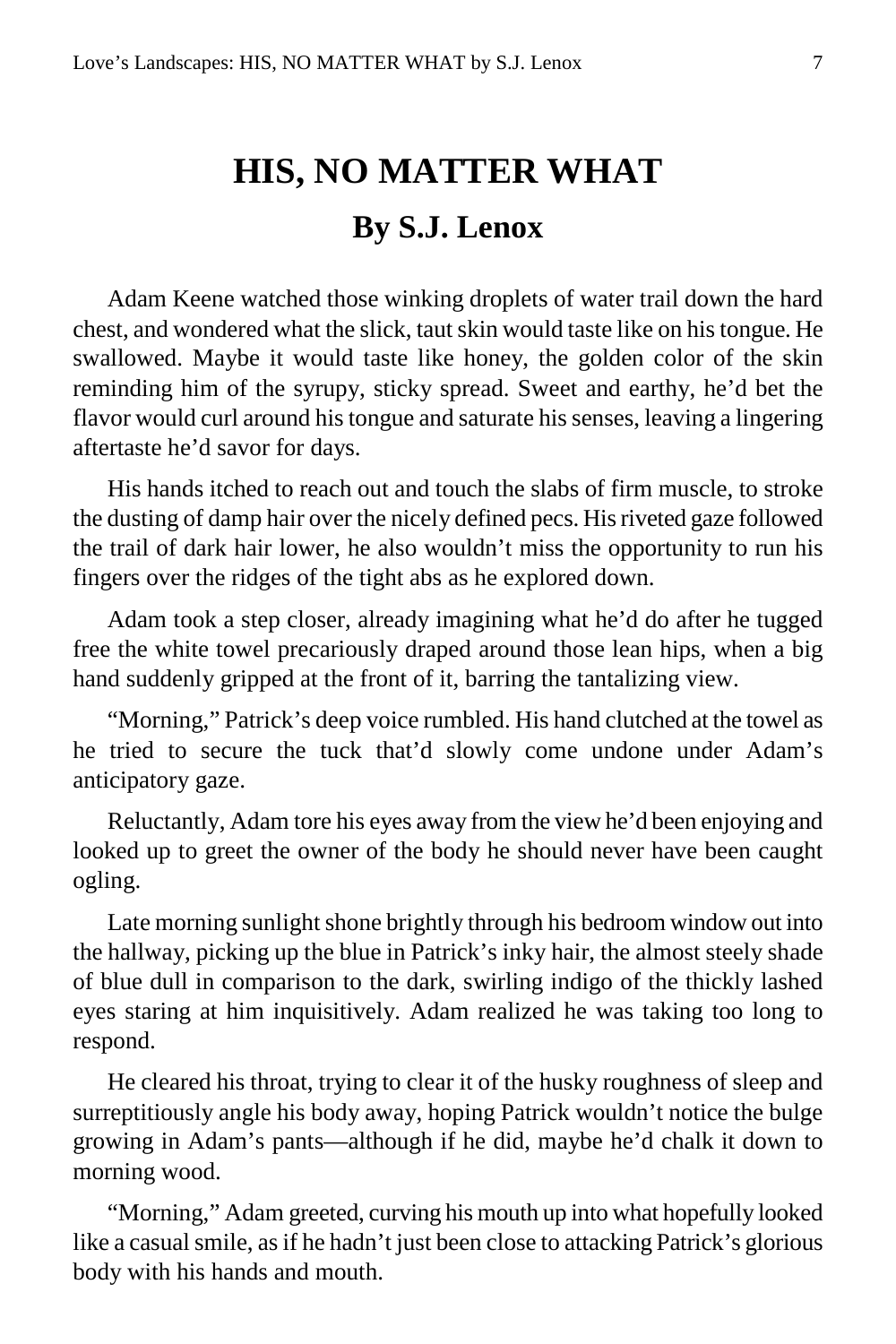"Didn't think I'd see you this morning." Patrick grinned.

Adam shifted uncomfortably with an answering little laugh as Patrick's smile went straight to his pants. The white, steam-dampened door caught his eye as he tried to look anywhere but at the nearly naked man directly in front of him.

"My sleep's been all outta whack since exams started," Adam explained. "Are you done with the bathroom?"

"Yeah, go right ahead."

"Thanks," Adam replied. He hastily took up the opportunity for escape and slipped into the bathroom, trying his best not to sneak a last peak. He sagged against the door as it clicked shut and absently rubbed at his right arm. The area tingled hotly from where it'd brushed up against Patrick's warm, damp skin in Adam's haste to leave the awkwardness in the hallway. Well, awkwardness on *his* part. After all, it was normal to make small talk with the half-naked man you catch in your hallway—wasn't it?

It was the blatant, panting perusal and hardening erection Adam had subjected him to that was cause for embarrassed panic. His dick throbbed in disagreement. As he had come to do in the stressful frenzy of the last month, Adam ignored it, and flipped the lock and pushed off the door. He peeled off his clothes and headed straight for the refuge of the shower. Steam quickly billowed out of the glass door as he turned on the water and stepped under the spray.

Adam sighed and rolled his shoulders as water, hot enough to melt away the first few layers of skin, sluiced over him, easing his tense muscles.

He'd forgotten Patrick had returned for the weekend. When Adam had returned home late last night to find Patrick waiting for him, Patrick had nearly been brained with a backpack full of textbooks. Tall and broad-shouldered, he'd melted out of the shadow of the porch, stalking toward Adam as though Adam was some juicy prey he'd like to skin and wear.

The last thing Adam had been expecting, his mind overloaded with a frantic montage of serial killers, was a pair of arms to wrap him up in a tight embrace. Adam tensed, ready to aim a swift kick to any part of his attacker's body he could get when he heard his name being called in that deep, all-too-familiar voice.

*Shocked* was too mild a word to describe his reaction. Adam froze, sagged, tensed and pushed against the hard body holding his. He stumbled back, his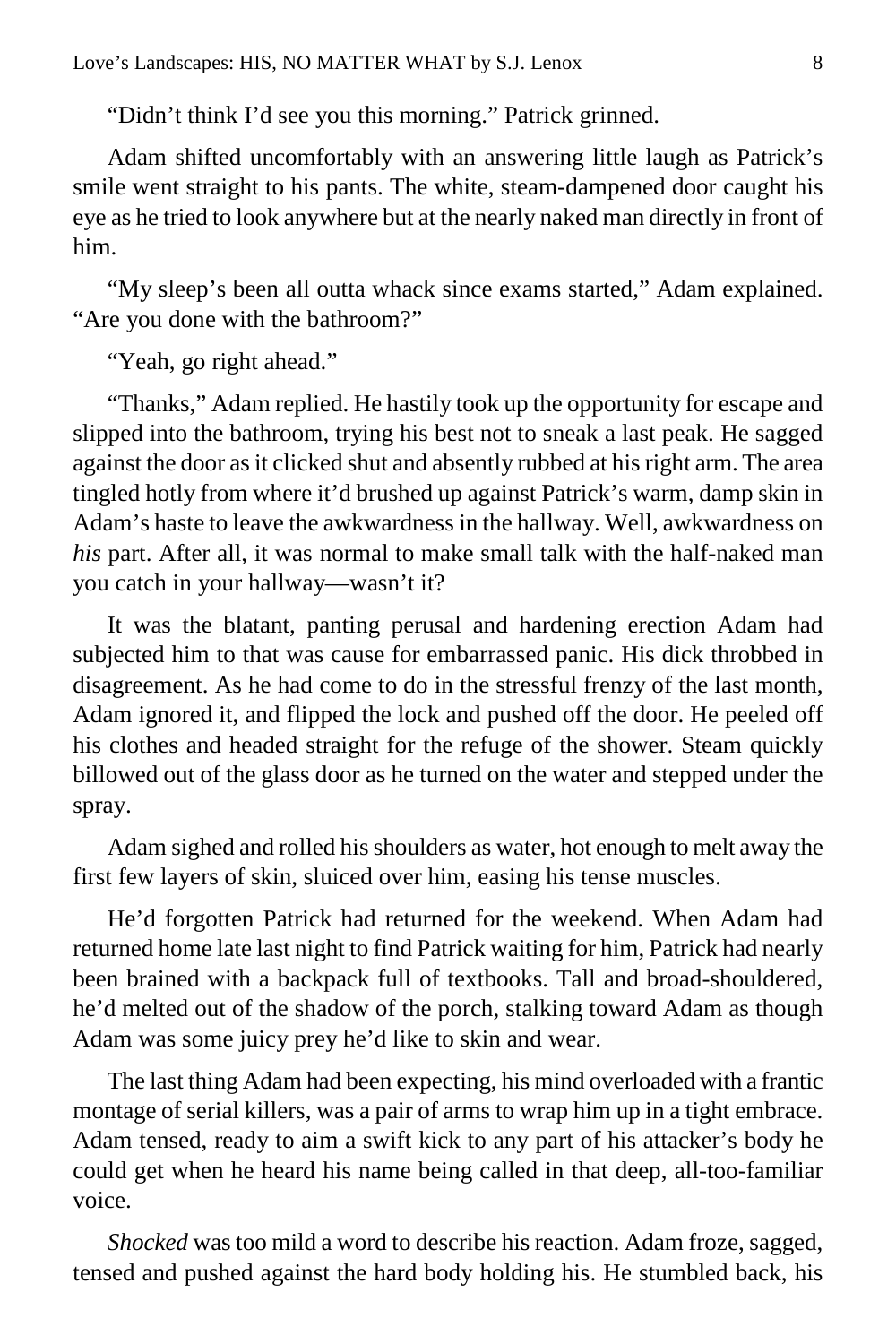eyes wide as he took in the man before him. No doubt like a fish, his mouth had opened and closed wordlessly as he tried to process whether his over-squeezed brain was playing a trick on him for shits and giggles after he'd put it through the ringer of a week of exams, or if Patrick was really standing on his doorstep.

The worried, blue gaze and the firm hand that reached out to squeeze his had been all too real. Patrick was really back.

It wasn't until after Adam shakily let them both into the house and settled Patrick into his old room that Adam got the reason for Patrick's return. Barely sparing a glance at the bed, harder and bigger than the one he'd left, or the empty gray walls, devoid of any personal touch, Patrick explained the reason for his sudden return home.

Apparently—and Adam still had a hard time believing this—Patrick hadn't wanted to miss Adam's graduation—four years of hard work was nothing to sneer at. Still in a state of disbelief, Adam had pointed out that it wasn't as if he were graduating top of his class in Aerospace Engineering or something, it was just Business, and even if he got top grades—which he hadn't been embarrassed to admit he did—he was surprised Patrick had come home after all this time for *that*. Even their mom wasn't bothering to attend, Adam had tossed, wincing inwardly when Patrick's expression darkened, whether at the mention of Jane Keene or at her absence at her son's graduation ceremony, Adam wasn't sure.

Too late in the evening to demand detailed answers to all the questions swirling inside of him, Adam had returned to his room confused, happy and exhausted.

Confusion because, *seriously*, after nine years? And happy, because despite Patrick having left Adam behind like some used condom in the alley after a rough quickie, he'd still come back. For Adam.

The exhaustion… well, that had been plaguing him since he'd gotten up at what felt like the crack of dawn to spend a day cramming at the library in preparation for his last exam, the one he'd just come stumbling back from. There was nothing like the tense, overloaded-with-stress atmosphere that hung heavily over campus to really invigorate a body.

So yes, it was no wonder he'd woken up this morning with no recollection of last night's late night reunion until he'd nearly molested his brother in the hallway.

His *brother*.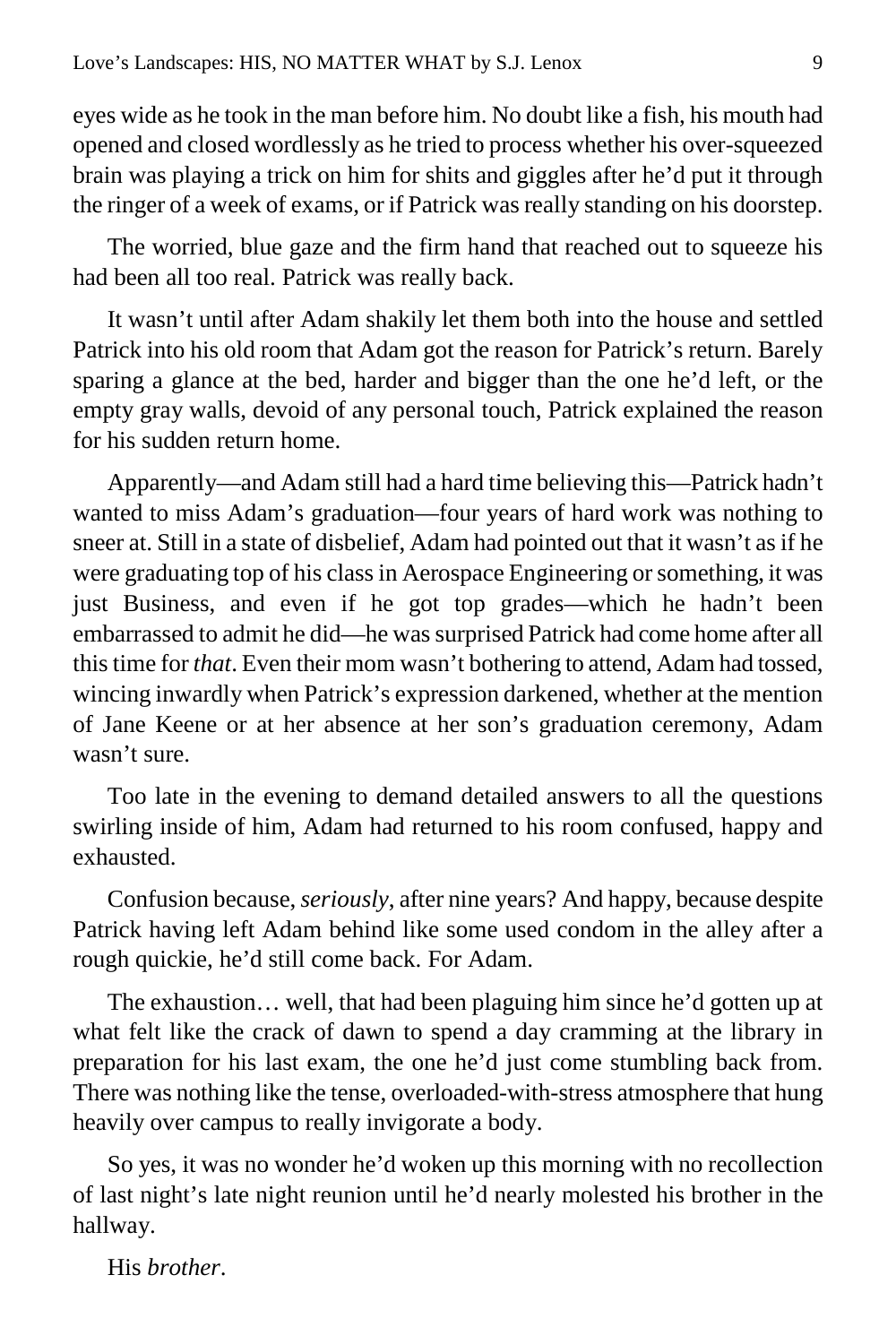Adam groaned and scrubbed his hands up his face and through the tangled wet mop of hair that desperately needed a cut again.

It had been bad when he'd last seen Patrick, that Thanksgiving all those years ago, but Adam had a feeling that these next two days would be a whole lot worse.

\*\*\*\*

At thirteen years old, Adam had just barely figured out he was gay when he started having thoughts about Patrick. Very *un*brotherly thoughts.

At the time, he had lived every pubescent boy's nightmare trying to hide, explain and deal with a constant raging erection and flushed face, except it seemed to only be constant around Patrick.

The relief Adam had felt that day, toward the end of summer, when Patrick finally left for college several hours away, was like the neighborhood and the nearby national park had been lifted off his narrow, scrawny shoulders. He had expected his feelings for Patrick to fade, for him to start noticing instead, the gangly, awkward boys whom he shared the locker rooms with, who strutted nakedly around, proud of their changing physique, and totally unaware of the gay guy in their midst.

That hope had been quickly dashed when he realized he was comparing every bulky arm and narrow chest to Patrick's and finding them, and all their other bits, severely lacking. And then came the long days of missing Patrick, of rushing to his room after school to tell him about his day only to find the room empty and loneliness suffusing him.

He had hoped that what he was feeling was a product of imprinting, since as a kid he'd always tagged after his brother. Horribly shy, he hadn't been one to make friends easily; even now he could count all his friends on one hand. Patrick hadn't been ashamed of Adam and his clinginess either, unlike what he'd heard of the other kids in his class and their older siblings. Like a duckling, he'd followed Patrick everywhere he could, and tried to everywhere he couldn't. Since the death of their father by the hands of a drunken trucker, the family of four rapidly shrunk into a family of two. Though still with them, their mother, Jane Keene, not particularly warm to begin with, after the death of her husband, had drifted even further away into the twittering, gossiping bosom of her church group.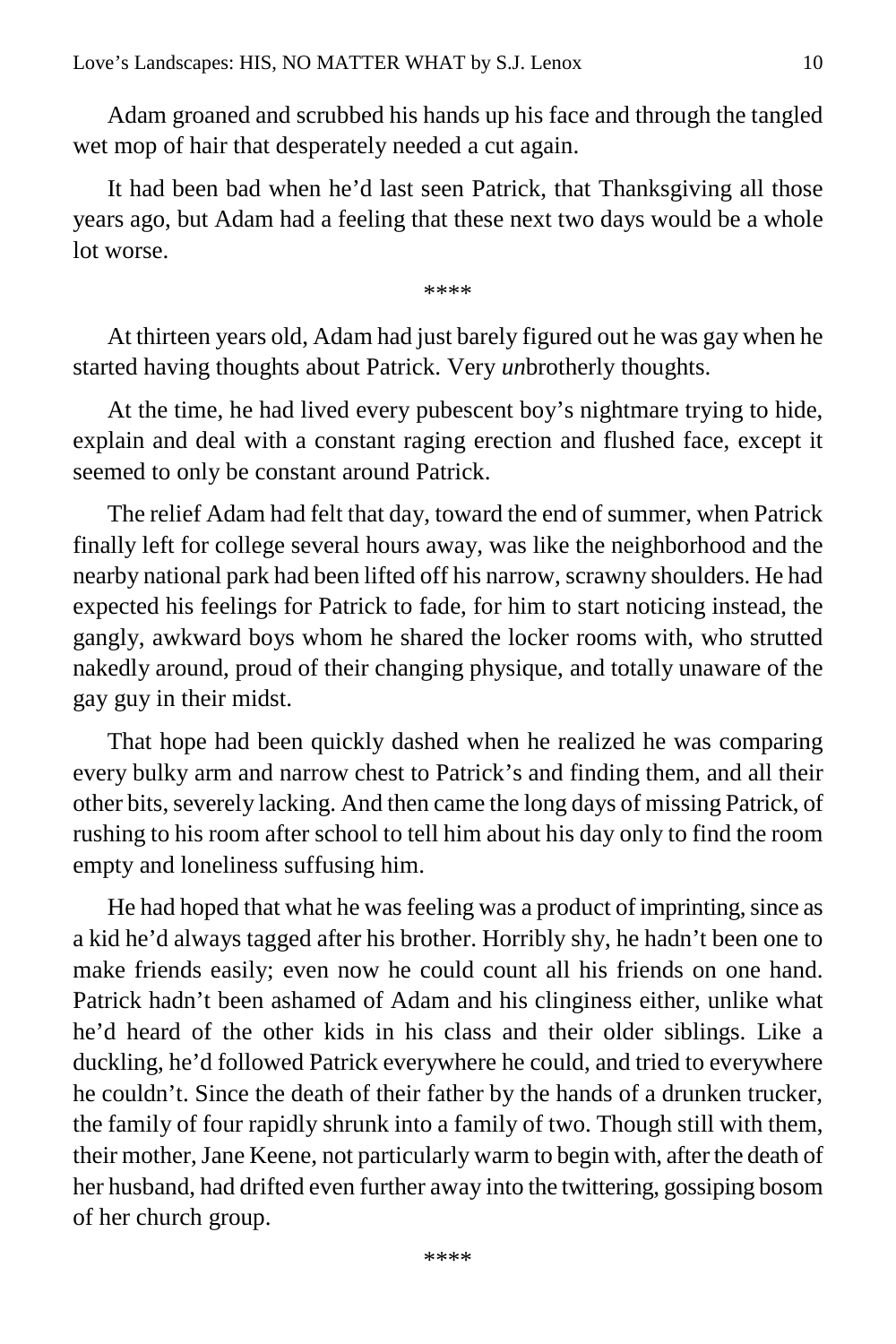#### *Nine Years Ago*

5:42 p.m. Adam flicked his gaze back to the red screen and watched distractedly as bullets rained through his body. Barely glancing at the file of his mission results, he slid his thumb downwards, pressing to continue. Back from the dead, he cocked his gun and raised it as he stealthily scanned the tunnel, and charged ahead for the fifth time in an hour. Minutes later and he faced the same viscous, red liquid dripping down his screen. He tossed the controller onto the couch beside him and sank back into the cushions. There was no point. He hadn't been able to focus on anything since he'd gotten up and called Patrick early this morning to confirm his return for Thanksgiving. Adam's insides relived the melting they'd received at Patrick's soft laughter, affirming that he would definitely be on Adam's doorstep no later than six, traffic and weather permitting.

Only months had passed since Patrick had left for college, but Adam felt each and every one of those days down to the minute. Loneliness seemed to be constantly gnawing on his insides and though he had friends—okay, *a* friend nothing could seem to fill the void his brother left. Adam spread his arms and dropped them back onto the couch on either side of him with a heaving sigh. Thirteen years old and his shyness had now nicely evolved into a case of extreme awkwardness. Some people were just blessed.

Adam pulled his eyes away from the broken antique metal clock—time must have moved backward three centuries ago—and picked at the dark bangs poking him in the eyes. It was definitely time for a haircut. His hair, already mop-like in its usual state, was growing into something that made him resemble Cousin Itt—wearing a wig.

The sudden knock at the door followed by the click of the lock disengaging had Adam jumping off the couch and racing toward it. He opened the solid oak door. Adam's happiness bubbled over and hitched at the sight on his doorstep. Hotter, and somehow looking more mature than when he'd left only a few months ago, Patrick's wide, full smile sent butterflies fluttering low in Adam's stomach.

"Adam!" Patrick greeted enthusiastically. "Shit, you've grown!" he said with a warm laugh, as he stepped forward to grab the young boy in a tight hug.

Adam flushed, the deeper tone of his brother's voice and the hard chest pressed against his cheek seemingly new to him. He wriggled, the warmth he felt had to be from his joy at seeing Patrick again, and tried to ignore the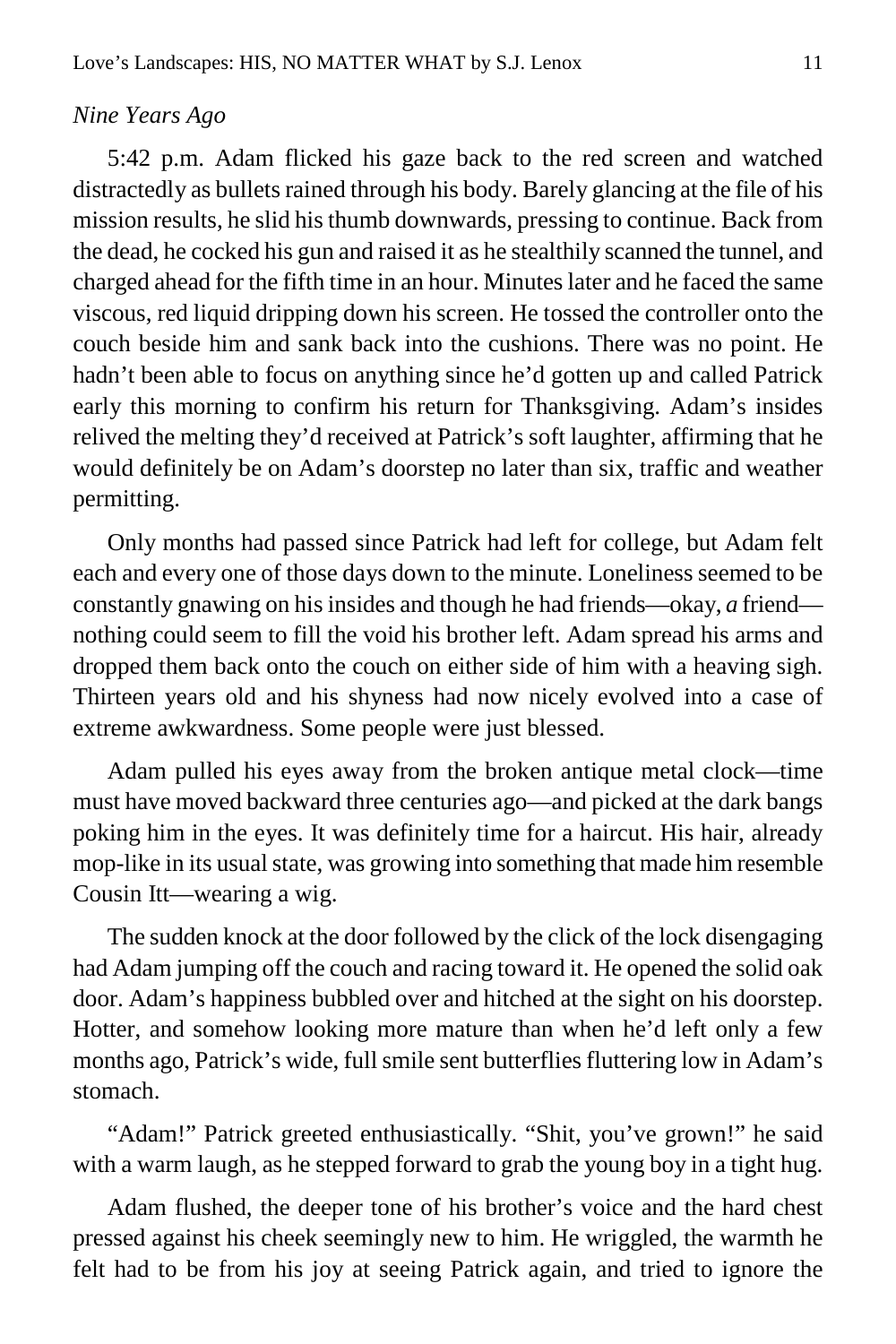stirring inside. He laughed in agreement to his brother's exclamation. After all, he *had* grown… even if it wasn't by much.

The hug was over all too soon. Adam hid the sharpness of his disappointment and accepted the hair tousle, moving out of the doorway to let his brother inside. Eyes glued to Patrick, it wasn't until his brother motioned to his side that Adam realized there was someone else there.

The bright smile Adam hoped to have to himself all weekend suddenly turned on the blond standing closely at Patrick's side. "This is Jason," Patrick said, resting his hand on the slender stranger's—Jason's—shoulder.

"Jason, this is Adam."

"So, you're Adam." Jason stepped forward. "Your brother talks about you non-stop." He grinned lopsidedly, holding out his hand.

Adam smiled faintly and mumbled a greeting, pumping Jason's hand once before dropping it. He noted that Patrick still hadn't moved his hand off the guy's shoulder.

"Patrick, you're here," Jane Keene greeted, stepping out from the kitchen. Her thin body was wrapped in an apron, dusted with flour, as she tried to wipe the excess off her hands with a dishtowel she promptly pushed back into the apron pocket. Adam hadn't seen his mother quite so domesticated in a while.

"Hey, Mom." Patrick bent down to give the petite figure a quick hug and kiss, uncaring of the puffs of white settling on his dark coat. "I brought Jason, the friend I mentioned."

Jason quickly stepped forward to greet Jane.

"Come on in," she said, lifting a cool, soft hand to quickly shake Jason's outstretched one. Her topaz eyes, exactly the same shade and shape as her younger son's, except lacking their warmth, took in the young stranger standing in her entranceway. The ear piercings, tight black jeans and tattered sneakers didn't go unnoticed.

Jane turned back to Patrick and gestured upstairs. "I already took out the air mattress for you. You'll be fine in Patrick's room, won't you, Jason?" she asked absently, already turning around to head back into the kitchen without waiting for a reply.

"That's fine with me, ma'am," Jason replied, undeterred by his cool reception.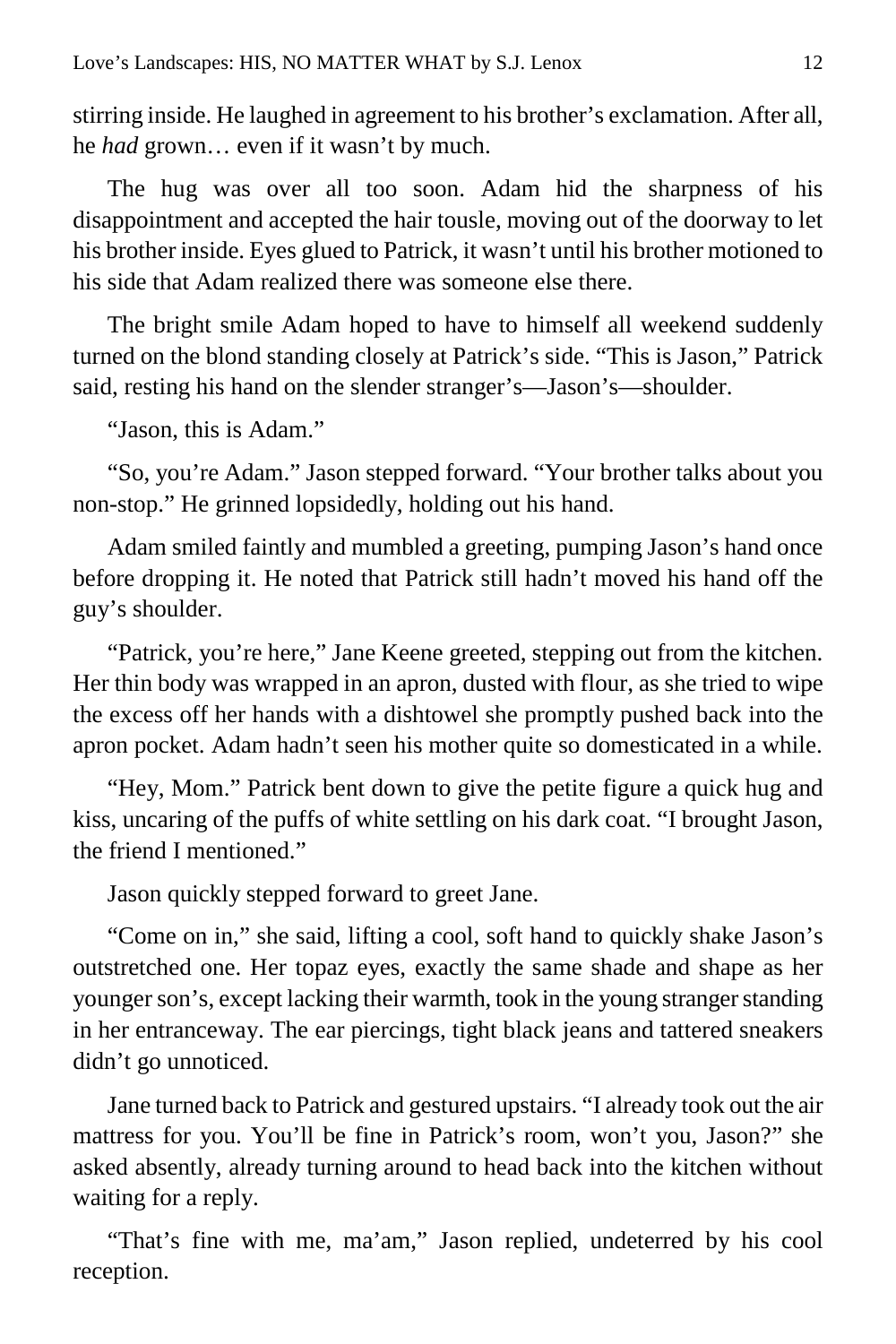"Dinner will be ready in an hour," Jane's voice called through the kitchen.

Adam watched his brother lead Jason upstairs with their bags and tried to shake off his disappointment. Of course Patrick had made new friends in college. Had Adam really expected Patrick to sit in his room all day, hating himself for leaving Adam behind, only going out to attend class. Adam didn't like the answer he had for that question.

He slid back onto the couch and picked up his console to boot up the stage again. In an effort to keep his mind off the unfamiliar twinge in his chest, he started up his game again, this time intending to reach Mission Seven. It was okay; his dark, rather cruel good looks were needed here to save the day. He *did not* keep an ear cocked to the floor upstairs.

Not a scratch on his expensive tailored suit. Adam nodded in satisfaction and crossed his arms across his wide chest as he stepped into the freight elevator. The thick metal doors closed on the scene of carnage left in the silo. There was something to be said about saving the day.

"New game?" Patrick asked with interest as he dropped onto the space next to Adam on the couch. The love seat, as always, seemed intent on living up to its name, the soft, springy cushions dipping toward the middle when more than one seat was in use. Adam slanted toward Patrick, his shoulder and bare arm resting against his brother's warm, solid one. Adam resisted the urge to rub against it.

The heat of Patrick's skin was swiftly replaced by cold air and again that sense of disappointment as Patrick leaned forward, resting his elbows on his knees to watch the TV screen avidly. Jason, Adam noted, dropped to the ground, sitting extremely close to Patrick's legs, his back resting against the arm post.

Adam started up the next mission and shifted uncomfortably, trying not to notice Jason's hand occasionally touching Patrick's ankle.

"I borrowed it off a friend." His one friend, Steven, seemed to be the only guy lacking more interpersonal skills than Adam. A zealous game player, Steven had been lending Adam his favorite games ever since their stilted bonding session over a truly perfectly timed pavement kiss—Steven, not Adam—and an assist to the infirmary. So far, they had progressed to more than five word conversations, although their topic hadn't widened further than which game Adam needed to try next.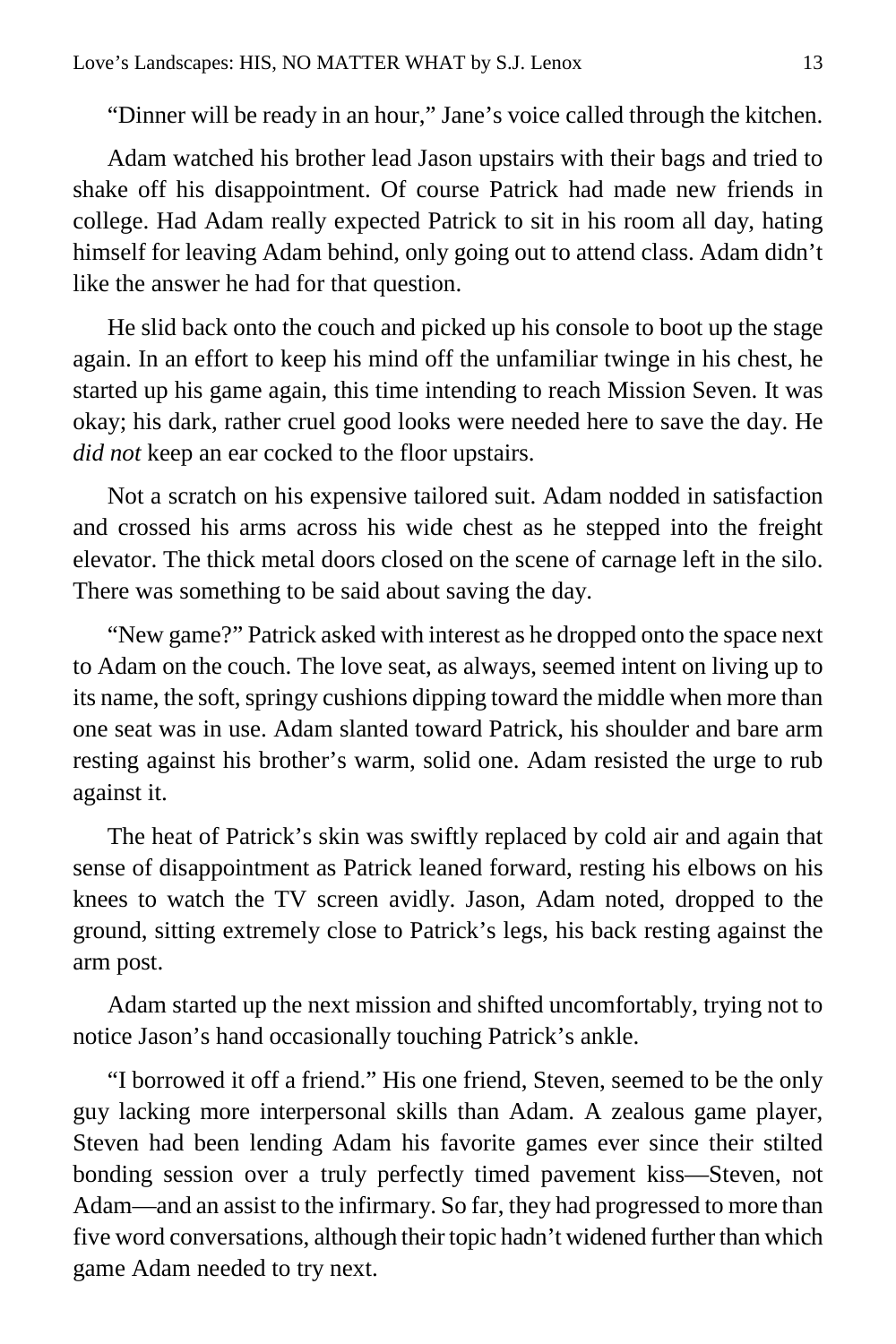Adam paused the game and held out the controller. "Do you want to have a go?"

"Boys, dinner's ready," Jane announced, stepping into the room. She eyed the screen with disapproval. "You shouldn't be playing so many of those violent games." She sniffed with distaste.

Adam placed the controller onto the table and clicked off the TV with a mumble. It wasn't the first time he had heard Jane's censure. She seemed to disapprove of many of the things Adam and Patrick did, never mind that aside from their gaming tendencies—and the occasional spats—they always tried their best to make her happy.

"How about I show you how the game's really played, later?" Patrick challenged cockily, with a conspiratorial wink, his dimple flashing.

Adam snorted, some things hadn't changed. He filed into the dining room after the older boys, a happy smile on his face.

\*\*\*\*

Adam excused himself and waddled to the bathroom full of turkey, stuffing and eight other kinds of dishes that only made an appearance during this time of year. He didn't think he'd be eating again for the rest of the month. His stomach gurgled, and apparently having decided that the overstretched waistband of Adam's straining pants would make a good second dessert, promptly sealed itself around it trying to swallow it through his skin.

Adam pulled at his pants, fighting against his stomach. Scratch that, *the rest of the year.*

Adam returned to the dining room, ready to veg out in the living room with Patrick, as was their tradition in dealing with the aftermath of Thanksgiving. He faltered as the table, set for four, came into view, and with it, the sight of Patrick's very masculine hand reaching for Jason's. Shock filled him as he tried to process the sight of Patrick's thumb stroking the back of Jason's smaller hand. The gesture, glaringly intimate and tender, had Adam reeling as he realized what it was he was seeing. Patrick and Jason were together. *Together* together.

As though sensing him, Patrick turned to look over his shoulder. Adam dimly noted how quickly Patrick's hand released Jason's to drop back to his side innocently.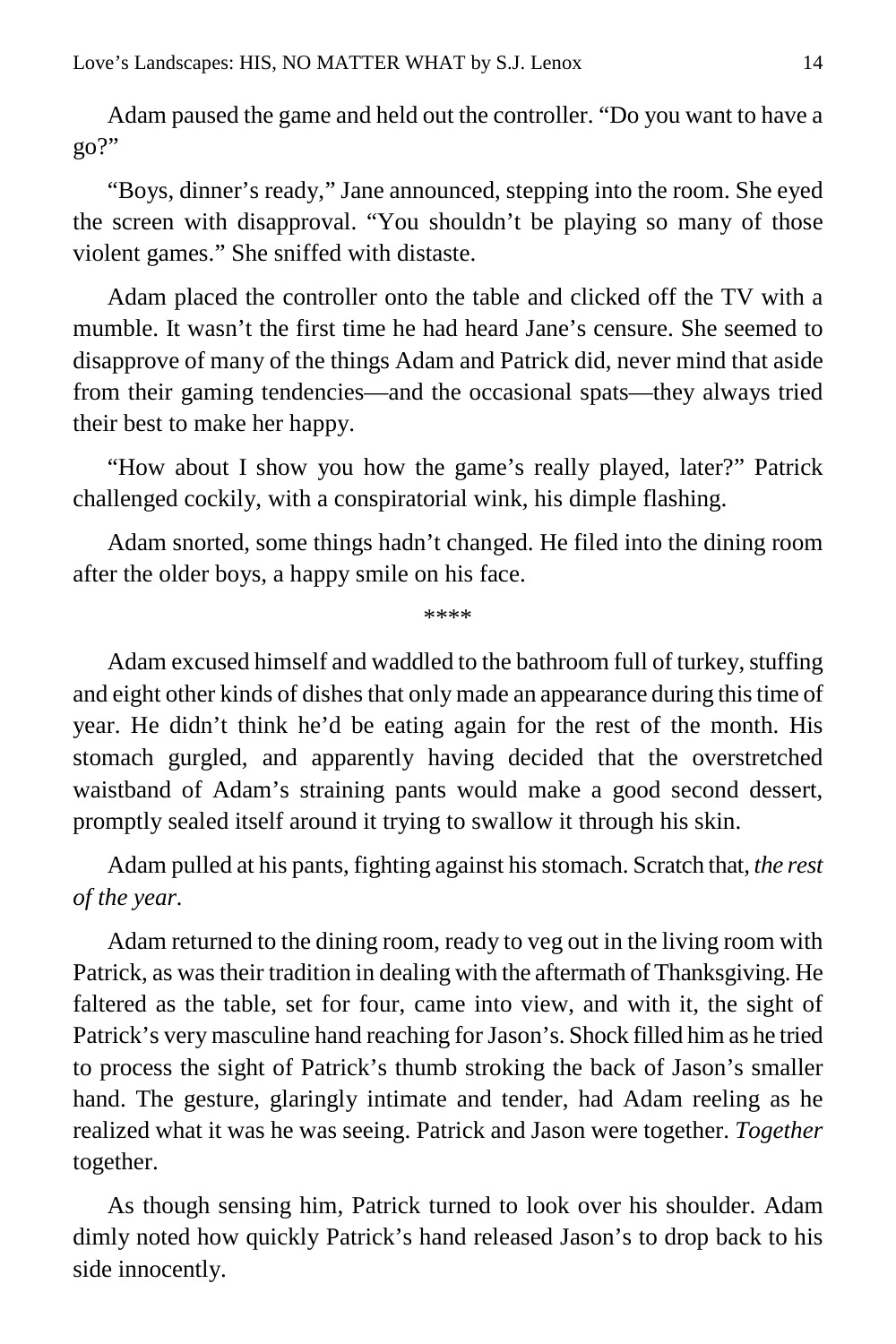"Hey, there you are. Mom wants to know if you want anymore? I think I've eaten enough to make it through to Christmas, though," Patrick joked.

Adam gave a negative shake of his head and turned toward his mother, not looking at Patrick. "Thanks, Mom, the food was great. Do you need help with clean up?" When his mother declined his offer to help, he turned on his heel and headed upstairs, needing the solace of his room.

*Patrick's got a boyfriend*, Adam repeated to himself tonelessly, and then, *Patrick's gay.*

Adam couldn't believe it. Had Patrick always been gay? Why hadn't he told Adam? Okay, so he hadn't told Patrick he himself was gay yet, but still… Was Adam not trustworthy enough to tell? The questions continued to swirl around in him unanswered. He had to talk to Patrick.

Amongst all this, Adam couldn't ignore the small flare of happiness at the knowledge that his brother wouldn't find Adam's desire for the same sex disgusting. He hadn't told anyone yet, but he figured it was only time before someone noticed. He already knew from firsthand experience that kids had an unnatural knack for ferreting out what was different and making sure they would suffer for it.

Adam stiffened at the sudden thought of anyone finding out he had the hots for Patrick. His body felt icy as he imagined what everyone would say, what his mom—what Patrick—

Adam nearly doubled over, queasy to his stomach. *No*, he wouldn't say anything to Patrick. He couldn't.

The abrupt knock and swift opening of his door had Adam sitting up, tensed.

"Hey, you okay?" Patrick asked, his long legs eating up the distance from the door to Adam's bed. He stopped in front of Adam, his dark brows knitted together as he looked down at Adam in brotherly concern.

Adam swallowed, pasting a smile on his wan face. He patted his stomach. "I'm good—think I just ate too much."

Patrick didn't look too convinced. "You sure?"

Adam stood up and brushed past Patrick, needing some space. "Yeah, I—" Adam broke off, staring down at the big hand suddenly wrapped around his thin wrist, halting his escape to his desk. Long, tanned fingers tapered with blunt,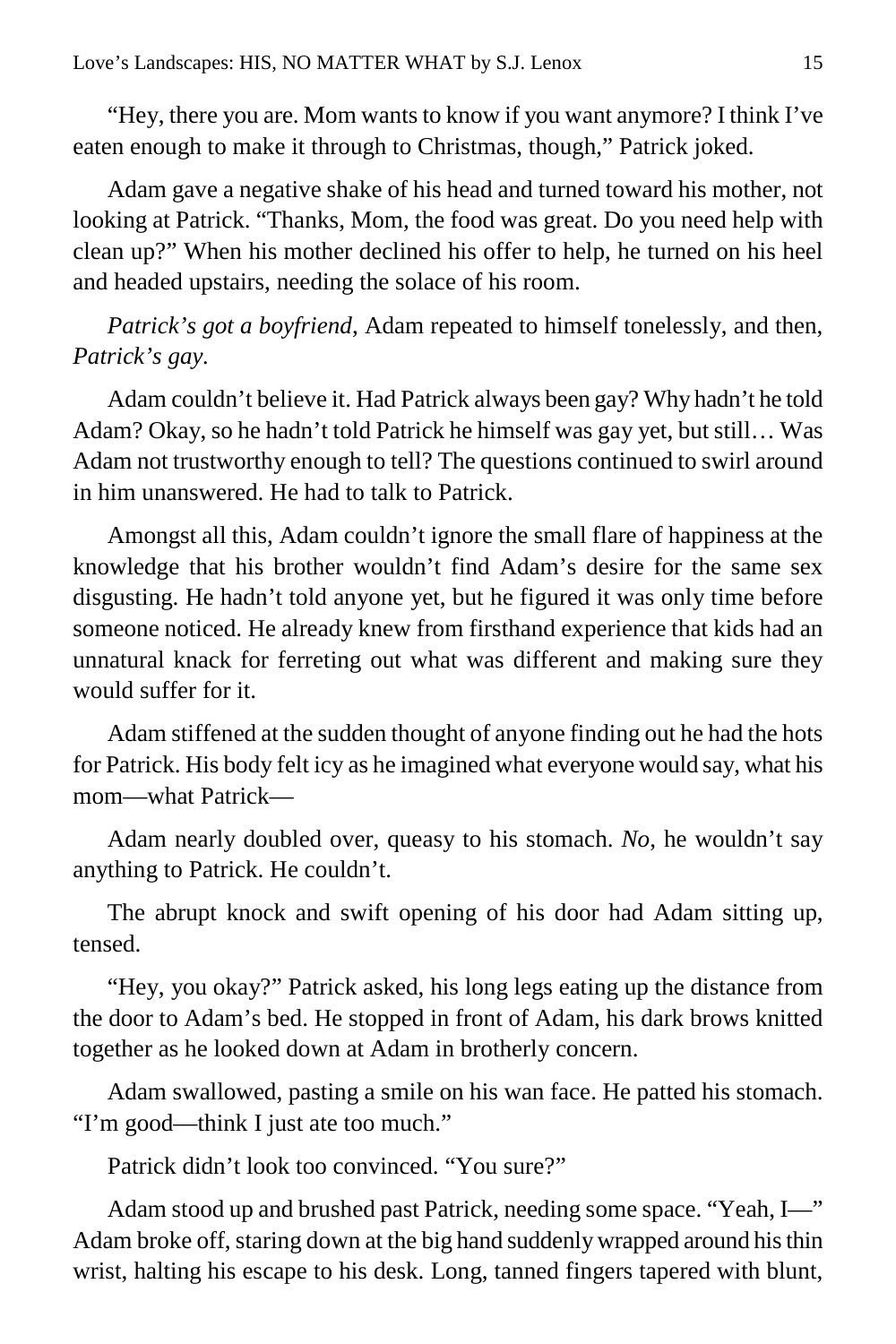square nails, the slightly roughed callouses of his palm burned into Adam's skin. He swallowed, unbidden; he wondered how they would feel stroking his body. Small shivers broke out on his skin; his breath hitched then puffed out shallowly from the images crashing through his mind.

"Adam?" The tense worry in Patrick's voice jerked Adam back from the reel of entwined limbs, bare skin and fevered hands.

"Sorry," Adam said breathlessly. His tongue darted out trying to moisten his suddenly dry lips. He looked up to find Patrick's eyes focused intently on his mouth, the black swallowing the deep indigo.

Patrick reached out to sweep an errant brown lock from Adam's temple, the pad of his finger running reverently down the side of Adam's face to his jaw. Adam's heart pounded, every part of his being focused on the trail of sensation. Patrick's warm hushed breath caressed Adam's cheek, the smell of pastry and sweet potatoes faintly brushing up against his skin.

"Hey, ready to go?" the question snapped through the room, jolting them apart.

Adam stumbled back, his calves hitting the bed. Despite the cheerfulness in his voice, the quickly concealed, dark frown and the rigidness in Jason's postures as he stood in the doorway made it clear that he knew he had interrupted something. *Something that definitely shouldn't have been happening.* Adam tensed, his gaze dropping intently on the dark green carpet as Jason's cold gaze swept over him.

The sound of Patrick clearing his throat filled the tense room. "Adam's not feeling well. He said he's going to stay here."

"All right, we'd better get going before they close," Jason said stiffly, spinning on his heel.

"We're just going to go pick up some stuff at the store. Won't be long," Patrick explained to Adam, a strained expression on his face as he looked from Jason's retreating figure back to Adam. Adam opened his mouth to ask Patrick to stay, to explain to Adam what had just happened—so Adam could explain what happened, but he couldn't get the words out. He could do nothing but watch as Patrick turned to hastily follow after Jason.

Adam collapsed onto his bed, his knees giving out as soon as Patrick left. He squeezed his eyes shut and dropped his head into his hands, unable to sort through the turbulent mass of emotions inside of him. Confusion, desire and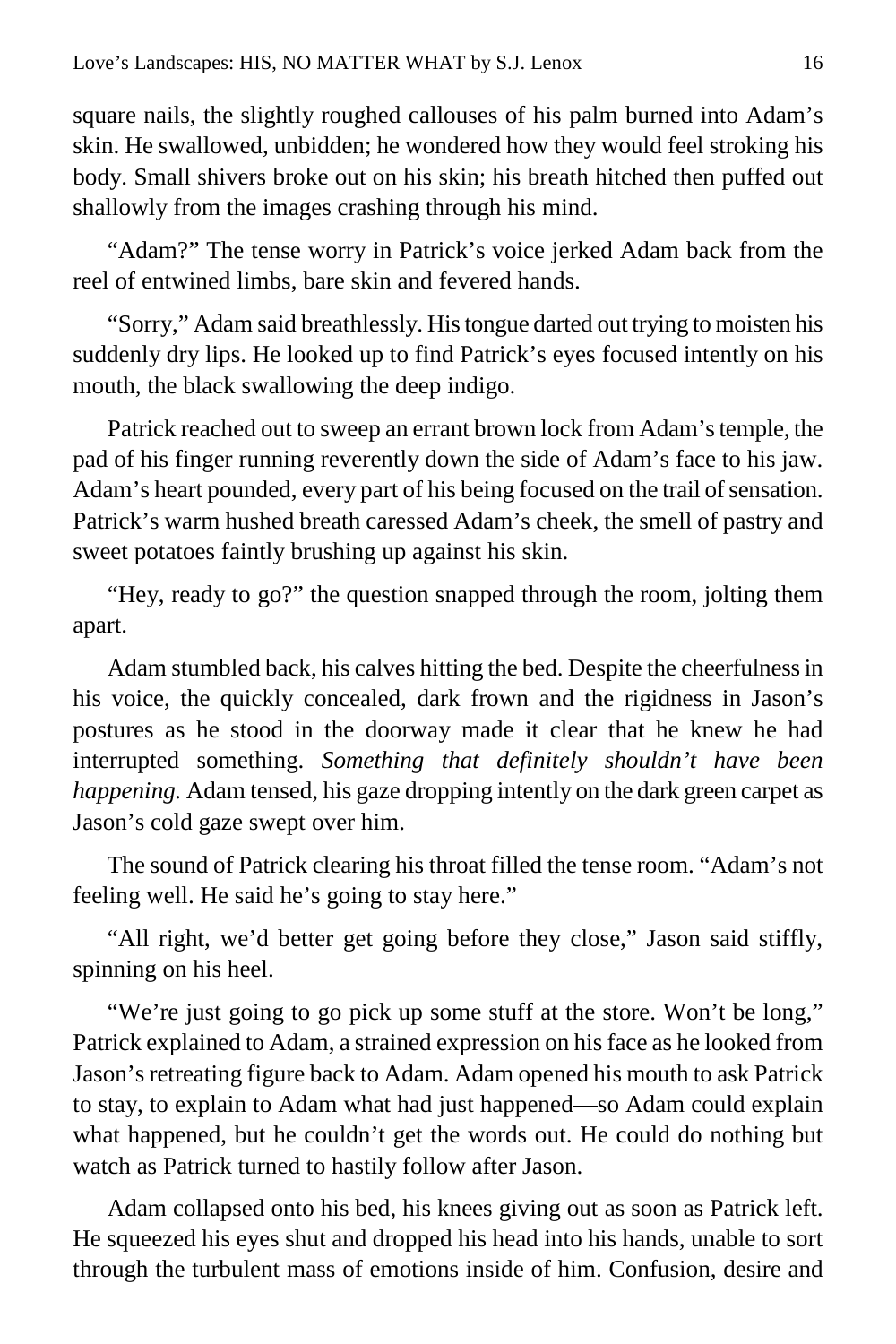shame battled it out, each trying to swallow him whole as he thought back to what had just happened. His fingers brushed against his cheek. He could still feel the heat of Patrick's fingers there.

Adam curled his fingers tightly against his palm, the bite of pain from his nails digging into the soft flesh doing little to settle the anxiety eating at him. What he felt for Patrick was wrong. He'd known that the moment he had started having these feelings for him, but he hadn't realized until now how much having them could screw up everything. Patrick didn't need a little brother who imagined kissing him, touching him—who was *in* love with him.

Adam grit his teeth and steeled himself as he came to a resolution when the muffled sound of low, arguing voices drifted in through Adam's sealed window. Confused at the disturbance coming from so close, Adam climbed over his bed to the other side, looking through the glass to find the source.

The voices were coming from directly below him. Adam looked down, barely making out the dark figures of Jason and his brother. Under the deeper shadow of the small orange tree, where moonlight could still peek through the full branches, he saw the smaller figure savagely tear his wrist from the other's grip. Adam tried to move away from the window, not wanting to watch a lovers' argument, but he couldn't get his body to move. He watched as someone, he wasn't sure who, hissed an angry response, then the tall, broad figure pushed the slighter one into the trunk of the tree and kissed him furiously.

Before Adam could wrench his eyes away from the painful sight, the sound of the backdoor crashing open cracked through the still of the night.

"You disgusting, dirty filth!" his mother screamed, her voice shrill and furious as she stormed out of the kitchen door into the garden, the light from the interior pooling out onto the yard.

She stabbed a shaky hand at her eldest son and his companion, "How dare you bring your sickness into my house!" she hissed furiously. Her hand jerked back to violently fist at her side.

Jane's small shoulders shook with rage, her spine tight enough to snap as she sprayed vitriol at the shaking, young figure. "You're vile! Sick, if you think your abominable—"

"Please!" Patrick interjected pleadingly, his voice sounded painfully young and shaky. "Please, it's not like that." He gestured desperately behind him, the rest of his words low and lost to Adam's hearing.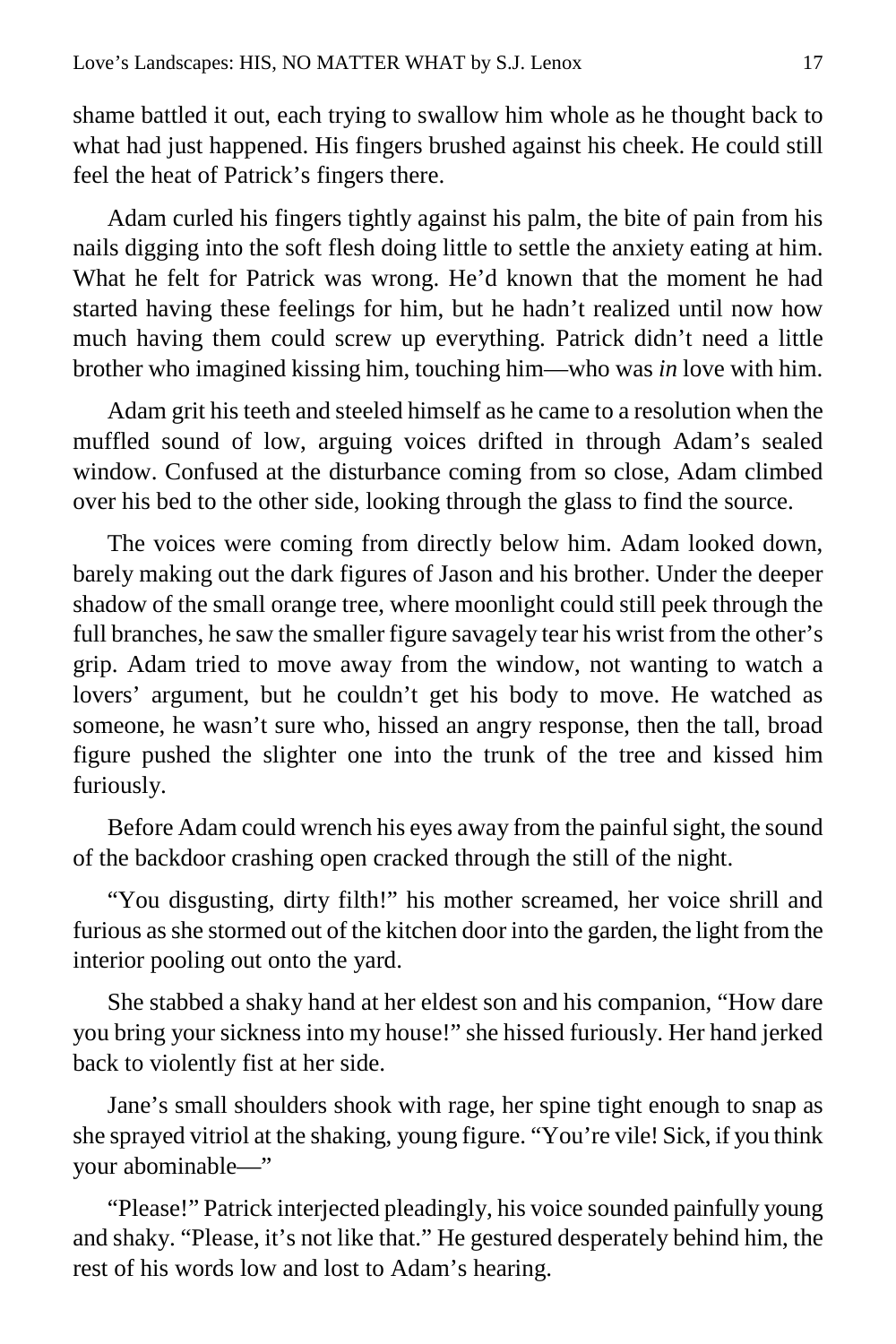"Don't you dare spout that evil—"

Patrick tried again, stumbling forward. His voice hoarse with entreaty, " $M$ om—"

The sharp crack of Jane's hand, hard across Patrick's face, wrenched through the stillness of the night air. "Get out," her voice, hard and cold as ice, sent tremors down Adam's spine. "Get out of my house."

"Mrs. Keene," Jason protested, trying to step out from behind Patrick. Patrick held out his arm, halting him. Adam couldn't catch the words Patrick said to him, but Jason rendered a worried, searching look at him before he turned to walk away from the raging woman.

His form rigid, Patrick glared coldly at the woman he had called Mom for the last eighteen years. Adam couldn't even begin to imagine what Patrick was thinking as he stepped around her and stalked back into the house, his footsteps thundering up the stairs.

Adam scrambled over his bed in a panic. He tripped over his feet as he tried to rush out of his room to intercept Patrick. He stumbled through Patrick's doorway to find him furiously shoving the few personal items and extra clothing he had left behind in his move to college into a big black duffle.

"Patrick?" Adam called tentatively, his voice wobbling. His heart throbbed with more pain than his thirteen-year-old self knew how to bear.

Patrick looked up, the violent jerking motions of his hands pausing. Pain bloomed through the rage frosting his hard eyes.

"I'm sorry, Adam. You shouldn't have had to hear that," he said stiffly. He tore his eyes away; jerking shut the zipper of the bag, and slung it onto his rigid shoulder. He bent to pick up the overnight bags next to the door as he walked out.

"You're coming back, aren't you?" Adam choked anxiously, his voice small. "Patrick?"

Patrick stopped; his shoulders drooped before Adam's overwrought gaze. He gave a small, sharp shake of his head. "Sorry, Adam." Without turning around, he was down the stairs and out the door before Adam realized what was happening.

Adam stumbled down the stairs of the ominously quiet house, and rushed out of the house onto the lawn in time to see Patrick toss the bags into the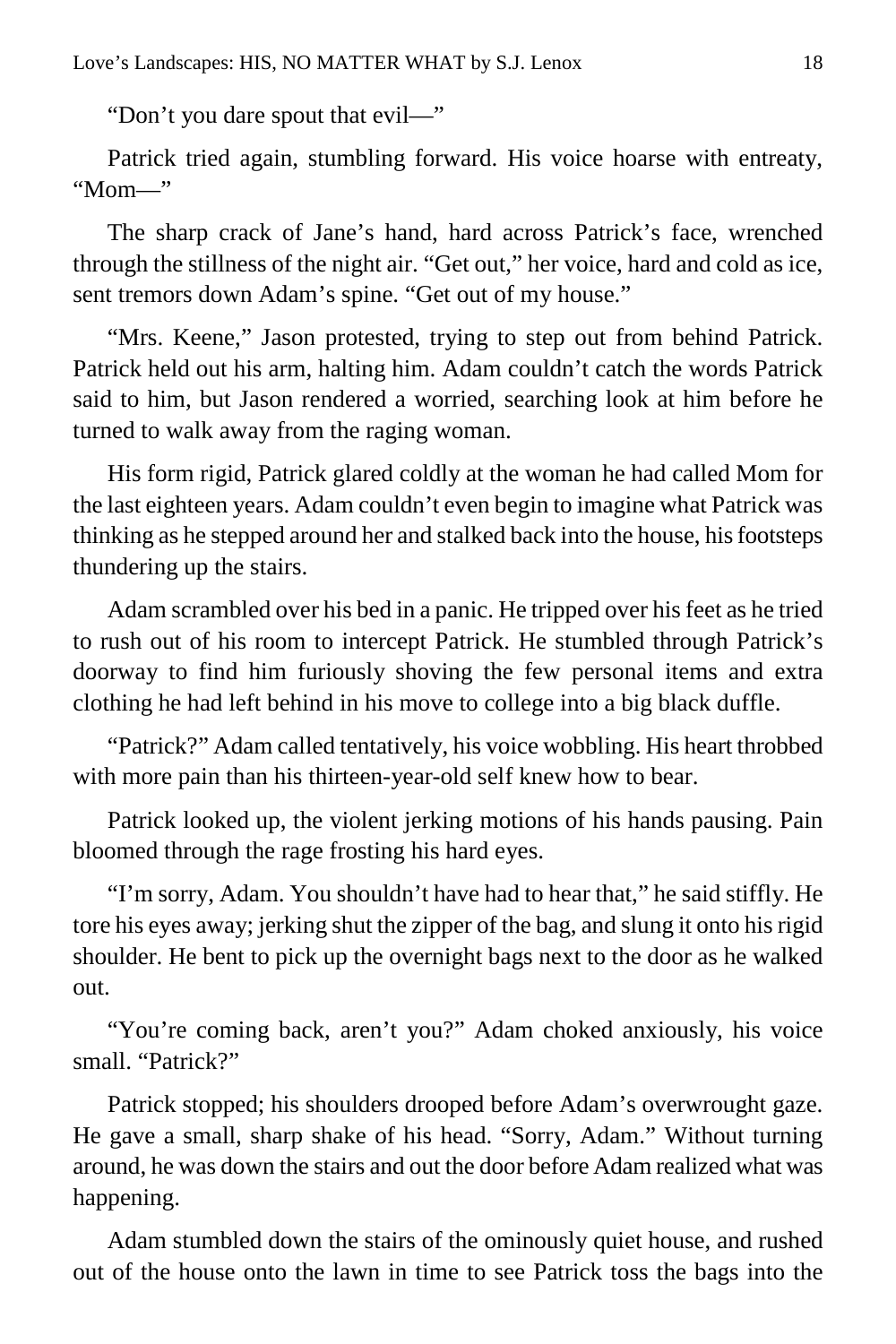backseat of his car where Jason waited in the passenger seat, facing forward resolutely.

Patrick slammed the back door shut and bent to pull open the driver's door.

"Patrick!" Adam yelled, tears streamed down his face as he tried to step around his mother's coldly raging form, but she held him back, her arm unrelenting.

Patrick looked up, the overwhelming pain in his dark eyes threatening Adam's ability to stay standing. He looked back at Jane, his eyes hardening to black ice. Adam shook, his breath coming out in hitching gasps as he watched Patrick slide into the driver's seat and start the ignition. His heart shattered as the car disappeared down the road from view.

\*\*\*\*

#### *Present Day*

Adam pulled himself from the horrible memory seared into his head and picked up the bar of soap. He scrubbed hard, as though he could clean himself of the vile words his mother had thrown out that night, and made himself concentrate on the routine motions. He refused to let his mind relive the way he had shattered when their mom had thrown Patrick out of the house that night. Told never to return, Patrick had left and done just that.

Shortly after, their mother had torn apart Patrick's room, ripping out every last piece of Patrick that he had left behind in his haste to leave, until not even a shred of him had been left in the house.

Adam shuddered, quickly rinsing the soap from his skin. He hated thinking back on that night. In the end, he needn't have agonized over his desire for Patrick ruining their relationship. His mom had done that for them and more. If he had known then that he wouldn't see Patrick again, would he have made the decision to lock away his feelings, would he have pulled Patrick down for a kiss uncaring that Jason was barging into his room?

Adam shook his head; it was moot thinking that way. It always was. What had happened in the space of less than an hour that night had happened, and rehashing it wasn't going to change the outcome. He'd realized he'd fallen in love with Patrick, and just as effectively, lost him.

Adam cringed, this was sounding worse than the gothic novel he'd studied in the English Lit class he'd been forced to take.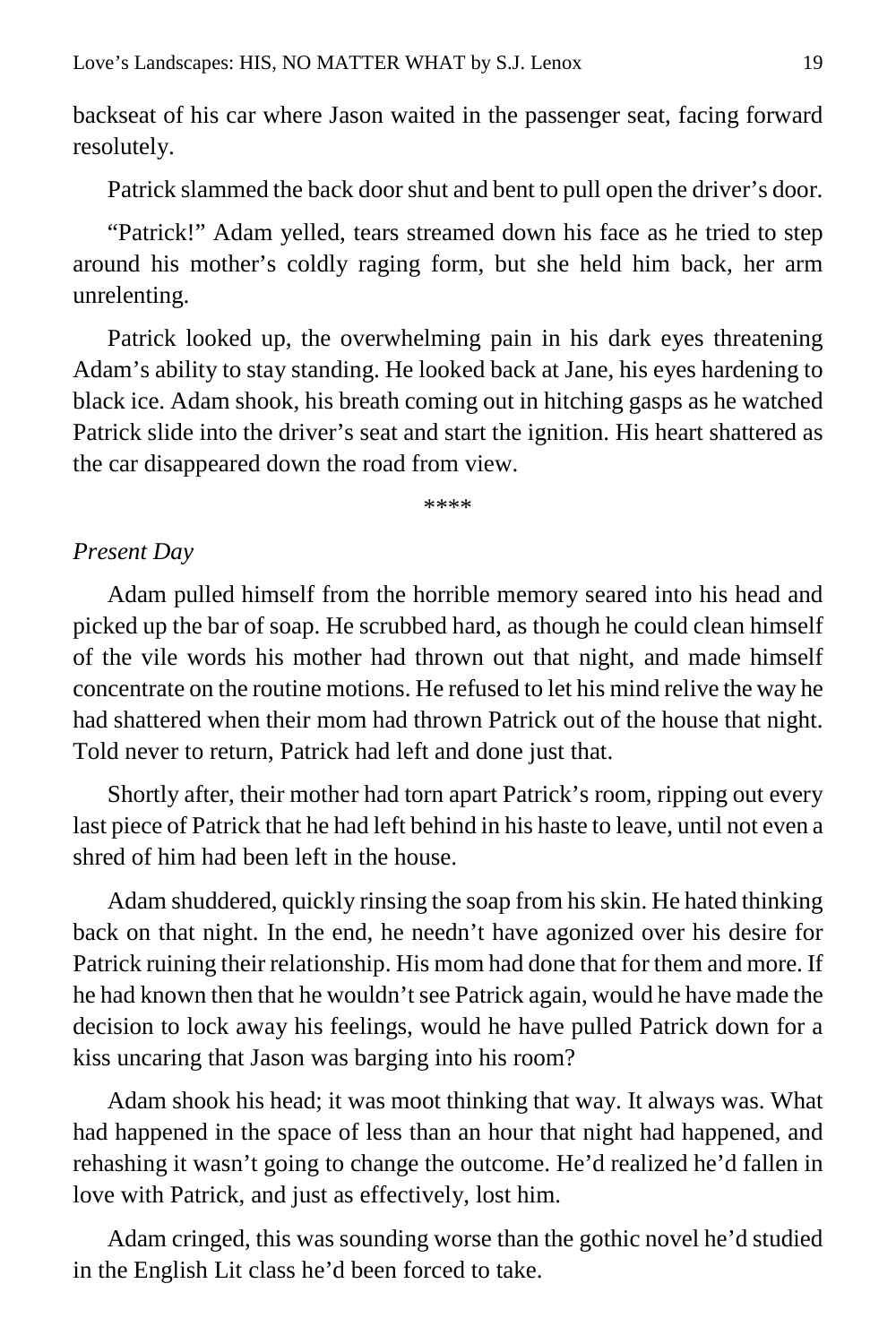Adam realized he'd stayed in the shower for too long as the dark recollections stormed his usually calm morning shower ritual. He swiftly turned off the water and dried off. The erection he'd been sporting earlier, he noted, had flagged during his happy trip down memory lane.

Adam slung the damp towel around his waist and swiped up the clothes scattered on the floor to dump in the hamper on his way out. The fragrant scent of eggs and onions assailed him as he opened the door, his stomach growling appreciatively.

He hurried back to his room and rummaged through the pile of clothes he'd dumped on the side of his desk sometime earlier that week. He pulled out something that—his accompanying verified sniff confirmed—was clean, and quickly dressed to head downstairs.

"Smells good," Adam called out as he turned toward the kitchen. He stopped short as he reached the arched entranceway. A nice, firm ass atop a set of long lean legs encased in soft black jeans greeted him. He felt his cock twitch back to life.

"Hey, you're just in time," Patrick said as he stretched up, turning around to reveal the two plates in his hand. "Had a hard time finding these, I thought they were above the dishwasher?"

"Oh, yeah. Mom, uh, rearranged some stuff," Adam explained, wincing inwardly as Patrick's now cold, sterile room flashed to mind. He stepped forward to grab a pair of glasses from their new place on the shelf next to the fridge. "Water?"

"Yeah, thanks." Patrick set the plates next to the already found, and set out, cutlery, filling them each with half of what he'd whipped up in the pan.

Adam placed the filled glasses onto the table next to each respective place setting, appreciatively eyeing the colorful bits of pepper, onion, what looked like potato, and something else peeking through the soft, fluffy pile of eggs.

"Go right ahead." Patrick grinned, gesturing with his fork to the bottle of ketchup that had been set on the table to Adam's right. "If I remember right, you don't like anything that's predominantly eggs unless it's drowned in ketchup."

Adam grinned sheepishly. "Still the same," he admitted. He wasted no time in dousing his plate with the syrupy, red condiment until it resembled something out of a horror movie. Satisfied, he swapped the bottle out for his fork and dug in.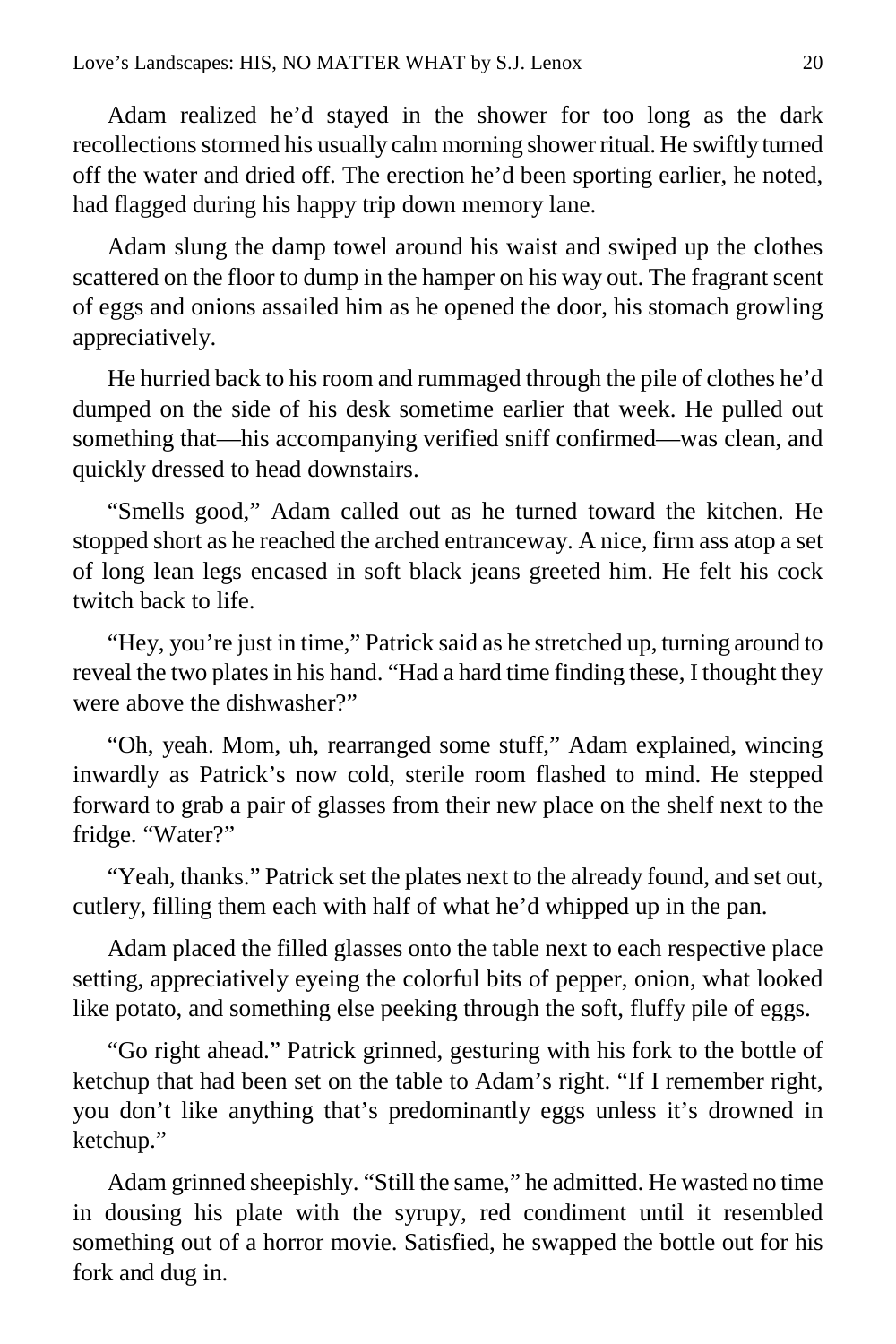"Mish hoo ood," Adam moaned around the mouthful he'd managed to fit in his mouth. While he'd been cramming for exam after exam, he had survived on junk and takeout since their mom had left for her fortnight-long, spiritualityfinding retreat with her friends several days ago. The first taste of real homecooked food had Adam almost delirious.

Patrick paused, his fork halfway to his mouth as he took in Adam's euphoric expression. "I'm glad you appreciate my attempts at domestication," he chuckled, his eyes crinkling at the corners. "If it weren't for this, I'd still be living off instant noodles. Although, since I learned to make this during sophomore year, my recipe stockpile has managed to get bigger… somewhat."

Adam swallowed, his throat tightening as he watched Patrick chuckle ruefully. Lines, where previously there hadn't been any, fanned out from the corner of his dark blue eyes, matching the new tiny grooves creased around Patrick's wide, full mouth. They caught Adam's eyes, reminding him of all the years they'd spent apart, years that had added their touch to Patrick's face.

Adam looked away with a pang and quickly demolished what was left on his plate. He didn't look up again until he was finished.

"You must have really needed that," Patrick said with a cocked brow as he polished off his own plate.

Adam shrugged and grinned, as though inhaling every meal was the norm for him. "You're a good cook."

Patrick laughed and the sight had Adam wishing he had food he could busy himself eating again. The uncomfortable knot of *something* swelling up in his stomach next to the rapidly consumed breakfast—lunch—made him aware, all over again, of just how much he'd missed that smooth, low sound.

Adam pushed back from the table and escaped to the sink with his empty plate and glass in hand.

"Guess that means I'll be cooking this weekend," Patrick joked as he stepped up next to Adam, setting his own used dishes in the sink to give them a perfunctory wash before placing them, and the used pan and utensils, into the dishwasher next to Adam's.

Adam shuffled back as Patrick brushed against him. Heat rose to his cheeks as Patrick's bare torso flashed to mind before he could stop it. He had to get a grip on himself. He wasn't thirteen anymore. Hadn't nine years taught him any self-control? The weekend loomed before Adam, uncomfortable and awkward.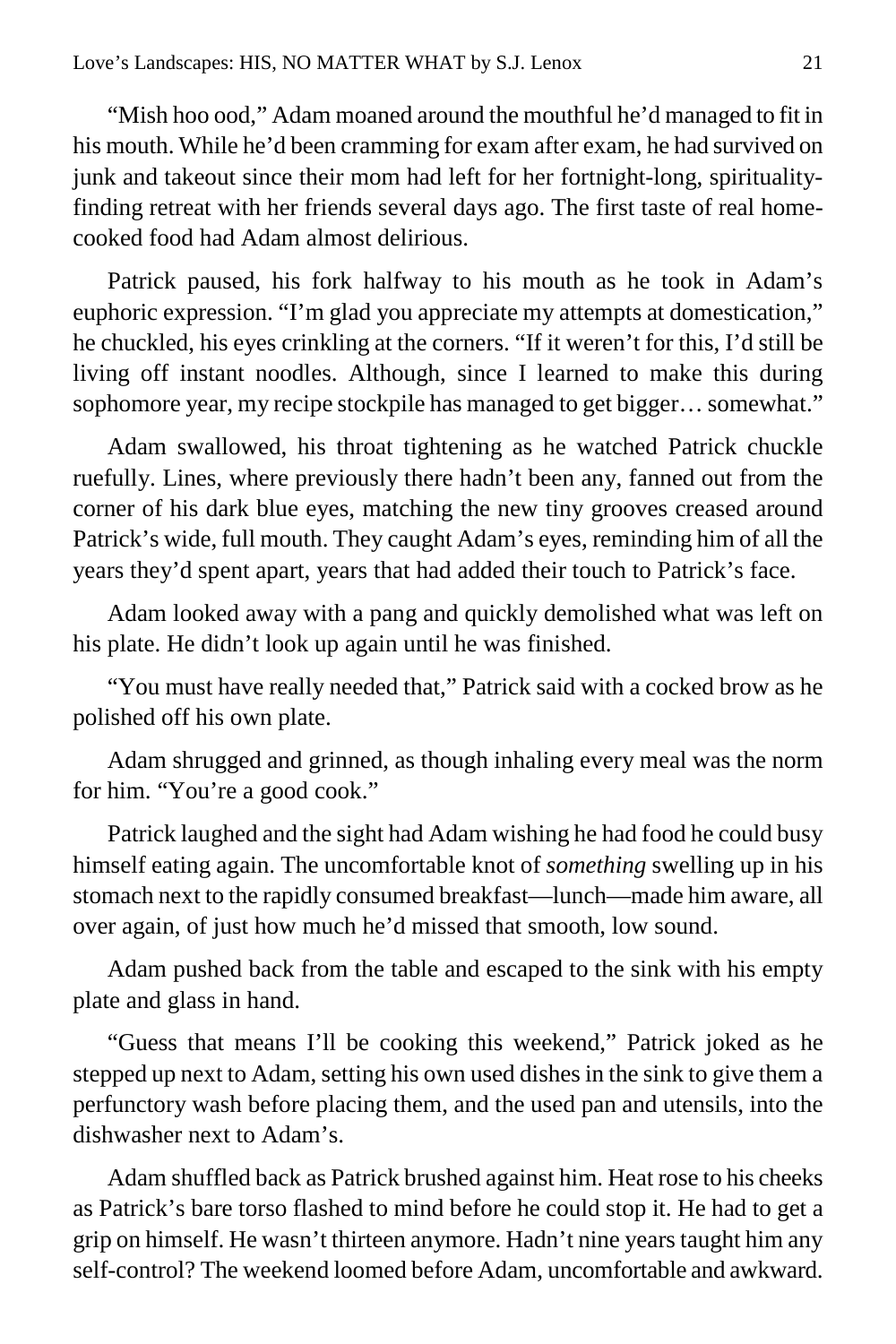The thought of two more days of this had him wincing. He turned toward Patrick, resolute in his desire to have things be as normal as possible.

"You know I make a mean fried rice," Patrick continued, completely unaware of the turmoil going through Adam. "And a really good beef and broccoli with fungus."

### "*Fungus?!*"

"Yeah, it's this black wood ear—*Let's* just say fungus never tasted so good," Patrick quickly concluded at the look of horror Adam could feel on his face.

"How about, I trade you a meal of *fried rice*—no fungus, black or otherwise, necessary—for a meal of my famous grilled cheese sandwiches?" Adam bartered. He swallowed the sigh of relief at the dissipation of the tense atmosphere. He didn't think he'd ever say it, but *thank God* for fungus.

#### "Deal"

They quickly cleaned up the kitchen. Adam finished up and placed the ketchup back in the fridge as Patrick wiped down the table and cleared away any remnants of breakfast.

Patrick set the towel down next to the sink and dried his hands on the dishcloth hanging by the side before checking his watch. "Should we go grocery shopping later? There's not much else in the fridge, and I'll need some ingredients for tonight's dinner… Unless you can somehow make one of your famous grilled cheese sandwiches without any cheese, or bread?"

Adam frowned. "Yeah… I don't think that'll be possible—they'd be a lot more famous if I could though. Guess we're going grocery shopping."

Patrick grinned. "Great. It's twelve-fifty right now, so how about we head out around three? I've got a bit of work I need to do, but after that I'm all yours."

### *Ha! I wish.*

Adam opened his mouth to answer with a more appropriate response when the jingle and buzzing of a phone call coming through cut in first.

They both turned toward the source of the noise, Patrick reaching out to swipe his phone from the counter. He glanced at the screen and frowned. "Sorry, I gotta take this," he apologized, already turning to leave the kitchen.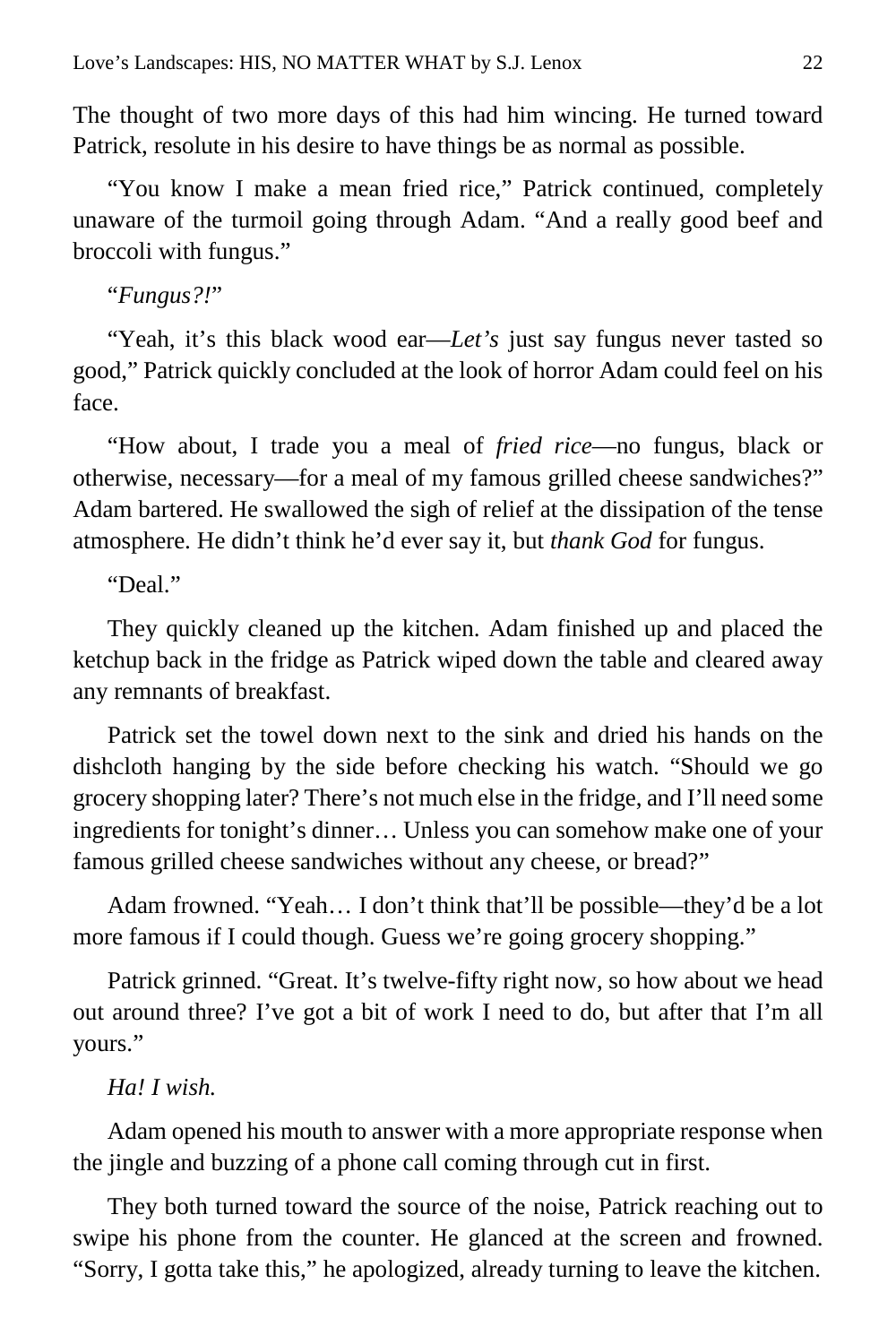"Hey, Tim…" Adam heard him greet as Patrick disappeared upstairs. He sagged against the sink as the soft nick of the door being closed whispered down the stairs. Adam rubbed his chest in an effort to dispel the tightness there and expelled a sigh. *It was going to be a long weekend.*

\*\*\*\*

Adam turned from his position, half in and half out of the closet, toward the door, sensing his brother's presence. He swallowed, instinctively clenching at the items of clothing he held in both hands. If he hadn't known his brother didn't have a streak of vanity, Adam would have thought Patrick leaned against his doorjamb *just so* to perfectly showcase his tall well-built frame. Adam's eyes zeroed in on the sharp, defined muscles outlined on the arm resting against the wall, wondering if Patrick could bench-press him.

"Wow, it hasn't changed all that much, has it?" Patrick said with no small amount of wonder, looking into Adam's bedroom.

Adam had yet to move from his position as he watched Patrick step into his bedroom and compare the changes to the bedroom of the thirteen-year-old kid brother he'd left behind nine years ago.

"Macro-economics, huh?" Patrick noted. He appeared impressed as he scanned the titles on the spines of the textbooks piled haphazardly on Adam's bedside table. Patrick sank onto the bed, seemingly categorizing the changes to the décor. The walls had never been covered in various posters, but in place of video games strewn haphazardly around the room were various articles belonging to a young man. Among the pairs of worn, tattered shoes shone a pair of new shiny dress shoes, a standard interview and job-hunting pair.

The sight of Patrick on his bed had Adam finally releasing the items in his hands and stumbling out of the closet. "Sorry about the mess," he said, toeing aside a pair of pants he was still contemplating whether to take with him or not.

The sight of the black suitcase hidden between the end of the bed and the desk in the corner seemed to have caught Patrick's eye. "You're packing?" He asked, tilting his head at the half-filled suitcase.

"Yeah, I'm supposed to be leaving next Saturday." Adam flipped close the suitcase lid so Patrick wouldn't see how little progress he'd made. He'd hoped to have at least a little of his clothing sorted while he waited, but his mind had decided to spend the time more productively elsewhere. Three guesses as to where.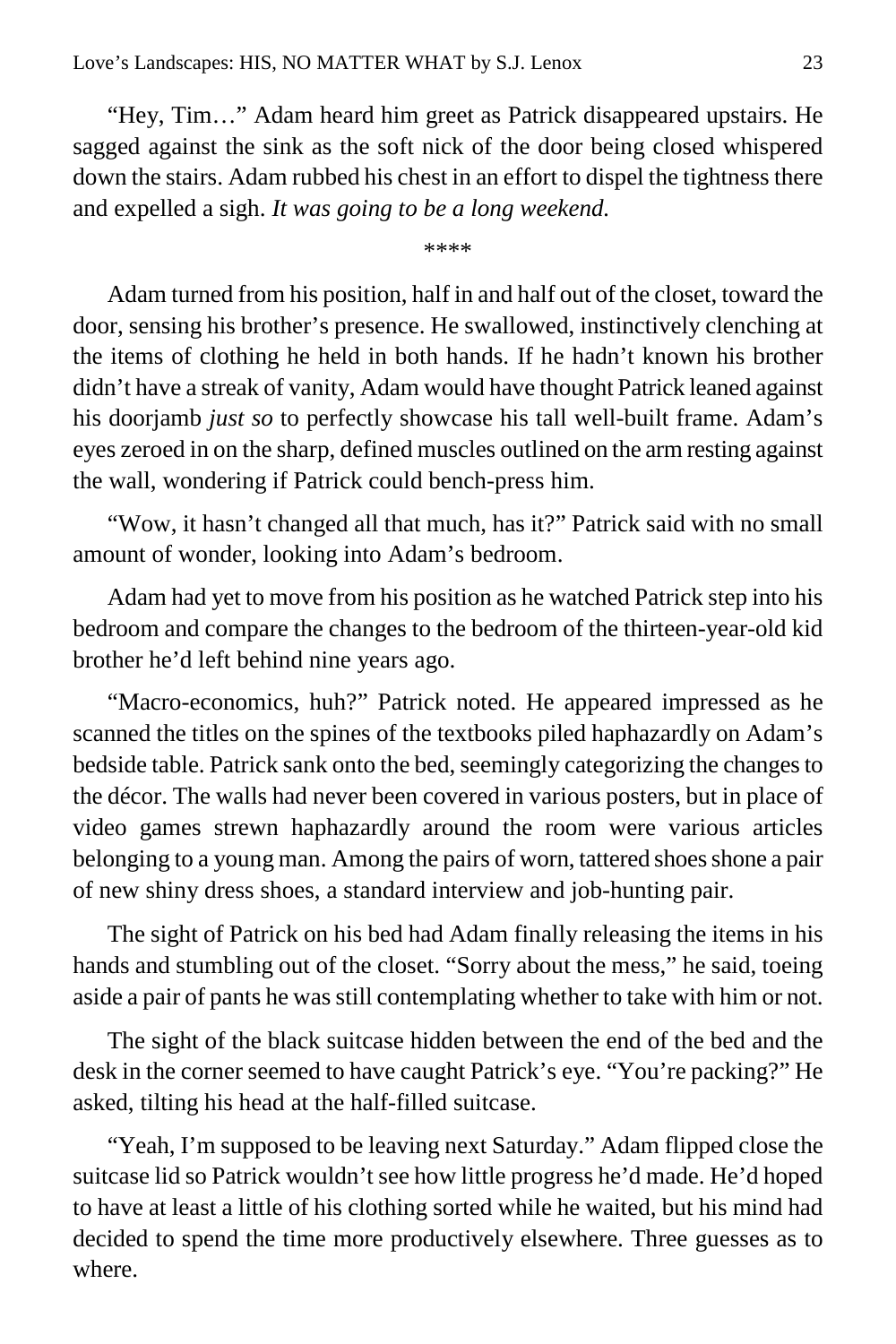Patrick swiveled around to stare at Adam. "You're leaving?"

Adam nodded, half-kicking and dumping what he could pick and scoop off of the ground onto the floor of his closet. "One of the jobs I applied for before grad offered me a position. I'll be working for their branch in Seattle."

Adam couldn't quite decipher the look Patrick gave him in response. "Hmmm," Patrick said. "Seattle's pretty far from here."

The uncomfortable tightening in his chest returned. "Yeah, it is." This town was the only place tying him to Patrick now.

Adam tried to momentarily push the depressing thought from his mind. He grabbed his keys from where he'd left them on the desk and turned to the door briskly. "Anyway, should we head out?"

Patrick frowned but stood up to follow. "Sure, let's go."

\*\*\*\*

Adam locked the front door and followed his brother to the unfamiliar blue car. Its presence in the driveway had somehow gone unnoticed last night. "Did you drive here?" he asked, sliding into the passenger seat.

"It's a rental I picked up at the airport. I left my car in Raleigh."

"Raleigh," Adam echoed, pained at how easily it fell from Patrick's mouth. For years, he'd had no idea where his brother had been living, if he was still in the same country or even alive. For at least some of the time he'd stayed out of contact, he'd been half a day away. Adam refused to think on what that meant.

"You're living in Raleigh?" Adam tried to ask casually.

"Yeah, I've been there for the last two years," Patrick answered; unaware of the turmoil he was causing Adam. "I was in Denver for three years before that. I got offered a job there after graduation."

"Congratulations on graduating," Adam said softly.

He flushed, realizing how stupid he must have sounded, and clamped his mouth shut. He turned to look out the window and grimaced, biting back a groan. *Stupid! Why had he said that?* …Except, he wanted *someone* in the family to congratulate Patrick on his achievement. God knows, it wasn't as though the last four years had been a breeze for Adam.

The warm, smooth sound of Patrick's chuckle rolled through Adam, slightly lessening his need to throw open the car door and toss himself out.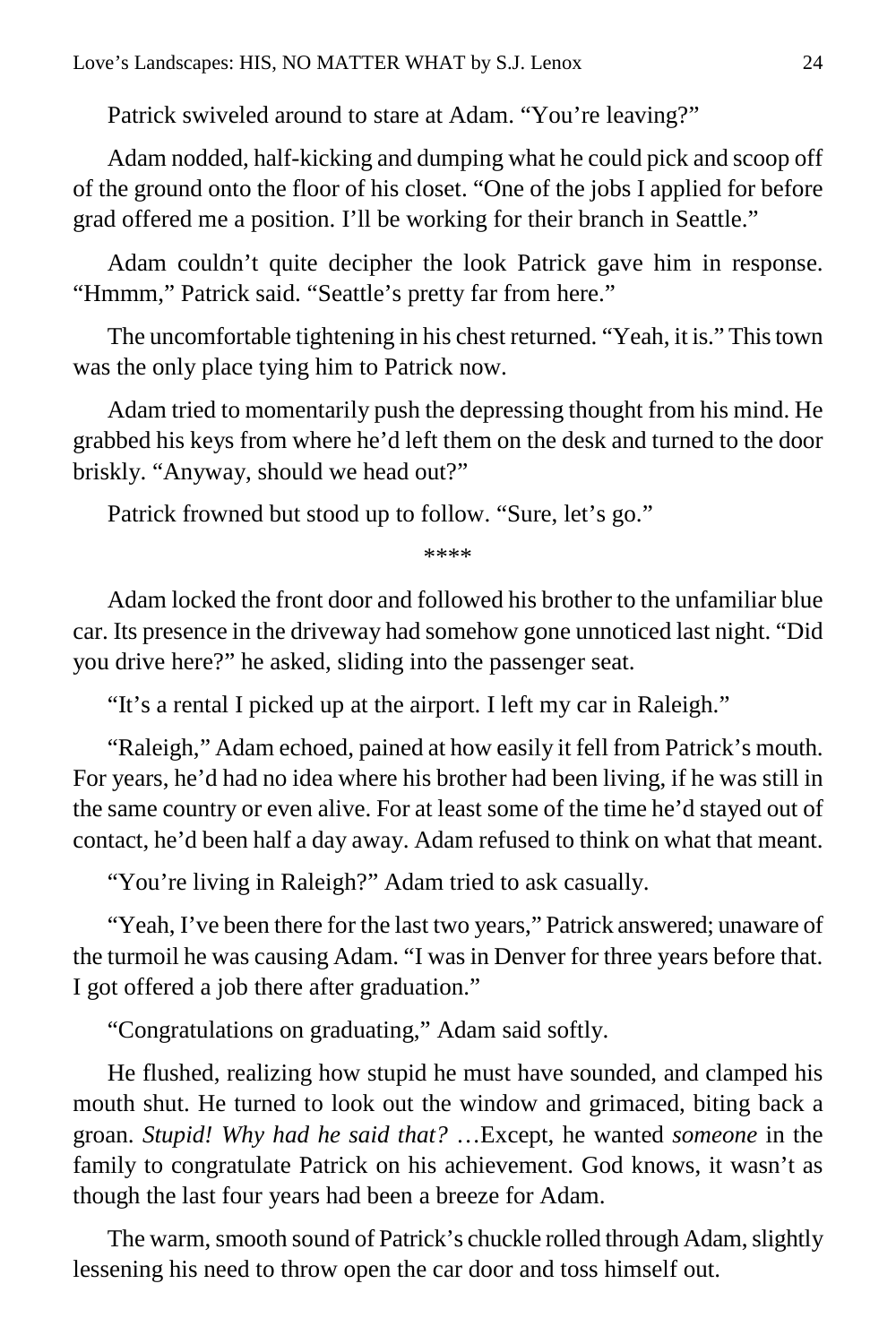"Thanks. A couple more days and I'll be saying the same to you… and you'll be leaving for your job not long after," Patrick reminded. The corner of his mouth pulled up fondly. "My kid brother, all grown up."

Adam blew out a breath. "I'm not a kid," he argued, unfortunately sounding frustratingly petulant.

They turned into the supermarket's parking lot and slid into the first available parking space not too far from the entrance. The engine rumbled to a stop as Patrick pulled the key from the ignition. Neither moved to get out.

Patrick turned to face Adam with a quirk of his lips.

"Guess not," Patrick said softly, running those fathomless eyes down Adam's form. Adam resisted the urge to shift in his seat as fluttering broke out in the pit of his stomach.

"Your hair's still like a kid's though," Patrick joked, fingering the long, messy strands slightly curling around Adam's ear and down his neck. His rough fingers trailed down the lock, his knuckles brushing against Adam's neck, teasing the rapidly beating pulse there. Adam's breath hitched, every nerve focused on Patrick's touch.

\*\*\*\*

Patrick couldn't stop himself from touching the soft skin that had been tempting him from the corner of his eye throughout the drive. The fluttering heartbeat under his knuckles set his own heart pounding, enticing him to lean forward and have a taste, to see if the creamy skin was as sweet as it looked.

The sharp shrill of a car horn broke through the tense anticipation. Patrick reluctantly dropped his hand and, pasting a smile on his face, turned to get out of the car. The sound of the traffic and the parking lot was harsh and loud in comparison to the muffled cocoon of the car's interior. Patrick took a deep breath, trying to get his head straight as Adam exited the vehicle.

They briskly walked into the cool interior of the supermarket in silence.

Patrick dropped the packet of raspberries into the cart, and tried to remember what was on the grocery list he had left on the counter next to the fridge, instead of focusing on the distracting figure trailing behind him. He realized that he wasn't doing such a good job of it when the carton he dropped into the cart next to the bunch of bananas turned out to be a tub of packaged tofu. He shook his head and placed it back on the shelf, before giving in to the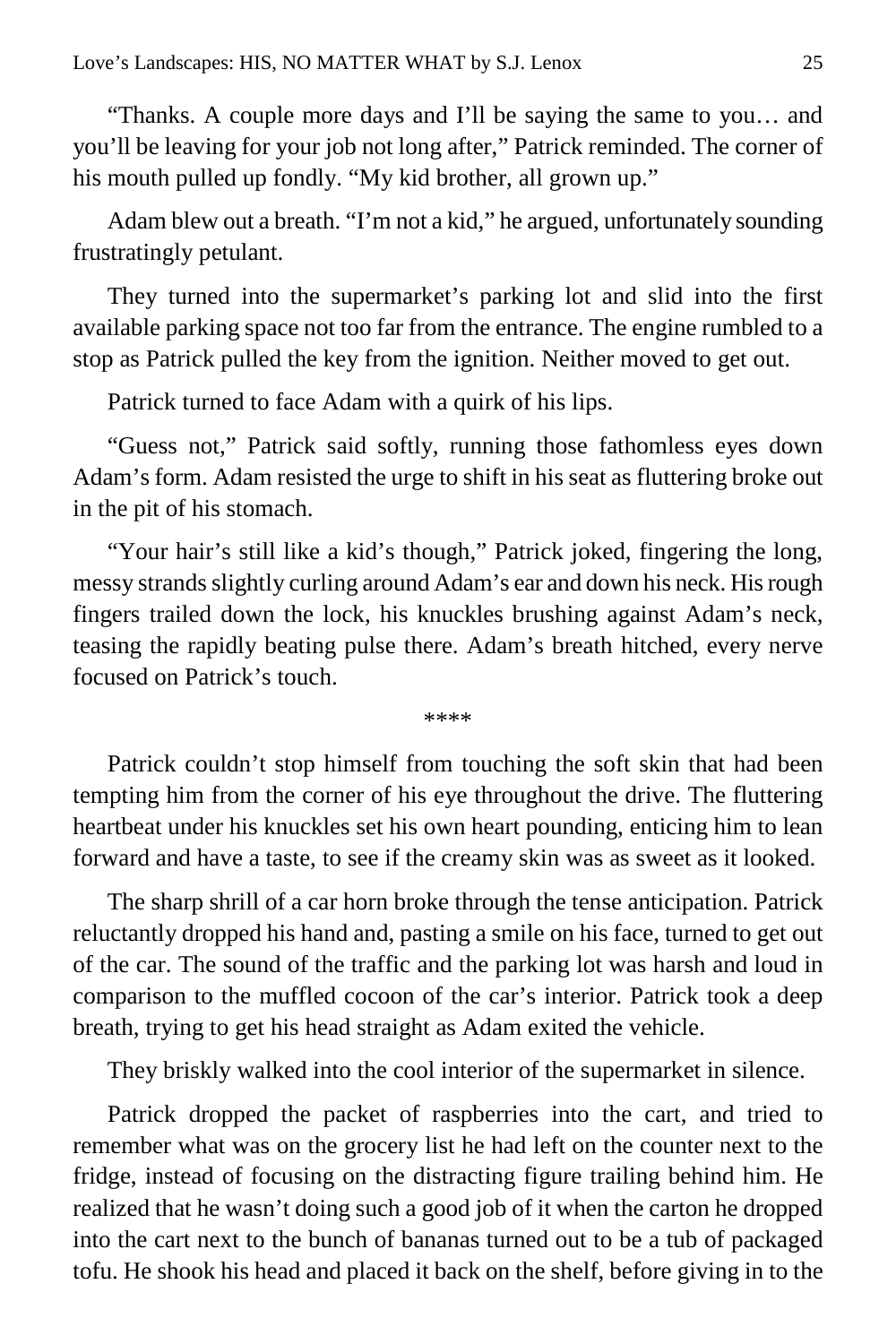urge to glance over his shoulder. He found Adam distractedly picking at grapefruit.

Patrick suggested that they head on to the next section, turning away as Adam startled and nodded, following after him.

Determined not to forget something on his already forgotten list, Patrick ended up filling the cart with more than enough food to see them through the weekend. Adam probably wouldn't have to go grocery shopping for the rest of his time at home. Patrick's jaw clenched. *Shit*, he still couldn't believe their mother didn't have the decency to make an effort to attend her youngest son's graduation. Not only that, she wouldn't even be there to see Adam off for Seattle. Patrick wondered why he was even a little surprised. It wasn't as though she had always been a model of maternity.

Patrick had been furious when he had found out from an old acquaintance that he'd bumped into in Raleigh, that their mother wouldn't be attending Adam's graduation. It was one thing to not attend Patrick's—there was no way they could go back from what had transpired that night on Thanksgiving—but to not even show up for Adam's when it was four years coming, was something else all together.

Patrick had swiftly asked for the Friday and Monday of the graduation ceremony off. His boss hadn't been too pleased, considering the huge project they were currently trying to acquire. However, the invaluableness of Patrick's skill and knowledge had meant, a quick, if grudging, assent when it really came down to losing Patrick for a few days or indefinitely.

\*\*\*\*

Adam balanced the eggs on top of the box of cereal and snack foods, their corners jutting out haphazardly, careful to cushion them with the loaf of bread and roll of paper towels. He eyed them warily before stepping back to let Patrick maneuver through the thick throng of weekend shoppers ahead of him. The faint sound of his name being called had Adam pausing.

"Adam," the voice repeated, sounding rather familiar the closer it got. Adam swiveled his head, scanning the aisle in attempt to find the source. Although not as tall as Patrick's six foot one, Adam's still tall height meant he could catch the sight of heads, unfamiliar and bobbing, parted as a dark head, somewhat familiar, advanced through.

"Knew it was you," the slender figure declared as he sauntered up to Adam, his usual disarming grin dangling from the corner of his wide mouth. It figured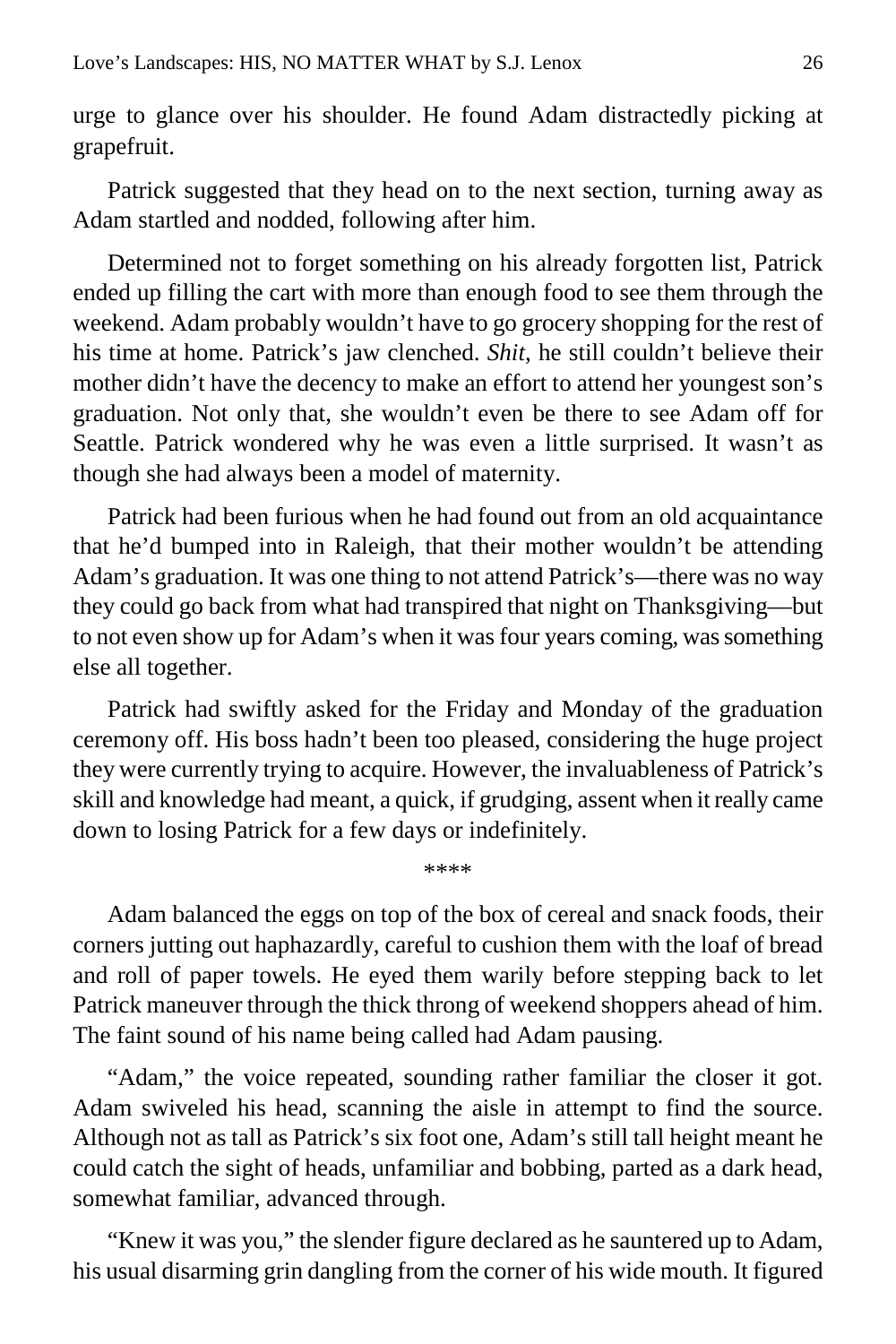that if the crowd's swift parting had been for anyone, it'd have had to be for Oliver. Trust him to induce a reaction in even the most mundane of places. Dressed in a dark leather jacket opened to a tight white T-shirt and a pair of mustard jeans, fitted in all the right places, Oliver knew how to make the most of his assets. He topped the outfit off with a thin scarf and his trademark scuffed combat boots, the chunky heels adding an extra inch to his shorter height.

"Oliver," Adam greeted warmly. "You're back."

"Holland wasn't as fun as I thought it'd be," he said with a shrug. Adam took it to mean that the guys over there hadn't been to Oliver's liking.

"Because it's a lot more fun here?" Adam asked skeptically.

Oliver snorted. "You've got a point there."

"I did miss those brown eyes, though," he said softly, faint sadness momentarily reflecting in his gray eyes. It was gone as quickly as it had come though, his usual joking flirtatiousness quickly sliding back into full-force.

He slid up closer, those slate gray eyes running appreciatively down Adam's body. "I hear you're graduating on Monday."

Adam nodded, leery of the Cheshire grin slowly slicing across Oliver's air of innocent inquiry.

"You know," he drawled, looking up at Adam through his lashes coyly. "I think a present is in order." He gave a nod of his head, as though he was thinking it over and deciding that that had to be the case. He reached up to fiddle with the sleeve of Adam's T-shirt. "Presents are *really* important." His dark head gave another decisive nod. "Especially *big* presents you'd get dirty―" he paused, flicking a meaningful glance to Adam's crotch. "…unwrapping," he finished huskily, his innuendo loud and clear enough to leave the aisle in no doubt as to what the present might entail.

Adam couldn't help himself, he full out laughed. It was just like Oliver to unashamedly churn out horribly clichéd innuendos, regardless of the time, place or location.

"Seriously though, how about a drink at my place tonight? We can catch up, it's been a while… I've missed you."

Adam shook his head, his eyes softening. What they'd had had ended not long after it started, and he wasn't going to go there again. "Sorry, I'm busy this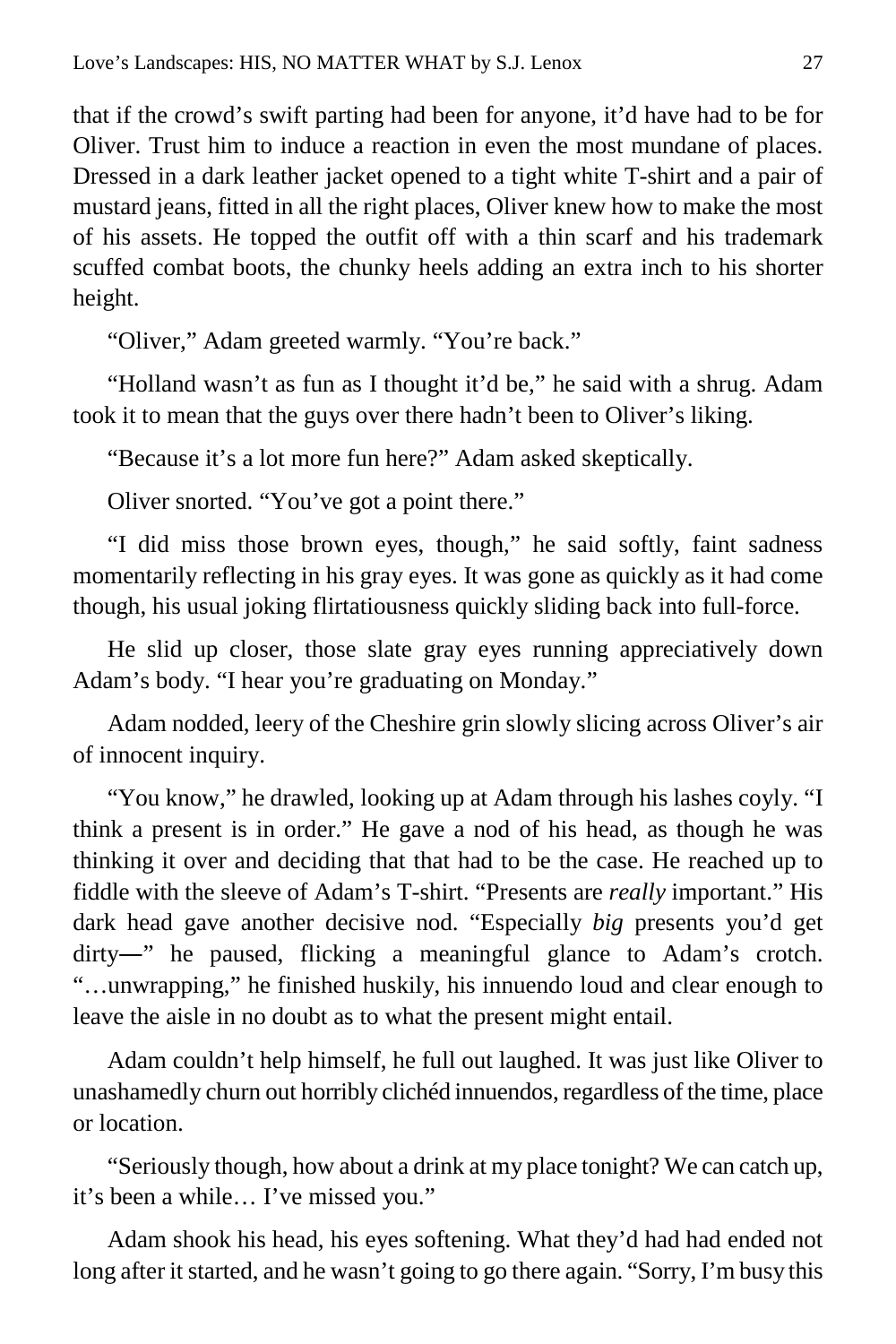weekend—" He looked over his shoulder to find Patrick stonily watching the byplay from the end of the aisle where he'd been waiting for Adam.

At Adam's sudden frown, Oliver turned and caught onto Adam's source of silence. "Mmmm, with him?" he asked, his interest clearly perking.

Patrick seemed to have enough of waiting. "Um, sorry. I gotta go," Adam said distractedly, as Patrick turned and left.

Oliver reached out, grabbing Adam's wrist. "You sure?" he asked.

Adam turned back, torn between wanting to hurry after Patrick's retreating figure and not wanting to just run out on Oliver. "Sorry," Adam said, and they both knew it was for more than Adam rushing off. "It was nice seeing you again though, Oliver."

Oliver smiled resignedly and released Adam's wrist. He stepped back and seemed to get a hold of his usual carefree demeanor as his wide grin returned. "Well, if you're allowed out, you know where to find me," Oliver called out blithely.

Adam rolled his eyes and waved his hand in parting, ignoring the teasing farewell as he tried to maneuver through the throng of people and shopping carts suddenly barricading the aisle.

By the time he found Patrick at the cashier, a third of the groceries had already been loaded onto the conveyor belt. Adam reached out to help with the rest, noticing the hardness of Patrick's jaw and tense profile. Unease slid through him when his offer to pay was met with a cold, tight look.

"I've got it," Patrick said, his words clipped. The protest died in Adam's throat.

Items bagged and paid for, they headed back to the car. The drive home was tense, Adam's tentative attempts at making conversation met with stony silence.

\*\*\*\*

Patrick piled the last of the bags of groceries onto the small kitchen table and the two of them began the laborious task of putting away the various items. Patrick grabbed several cans and stalked to the pantry, leaving Adam fiddling with the top of the milk bottle.

"Uh, thanks for all this," Adam said quietly, catching Patrick's attention. He glanced up through his lashes at Patrick, his expression cautious and worried.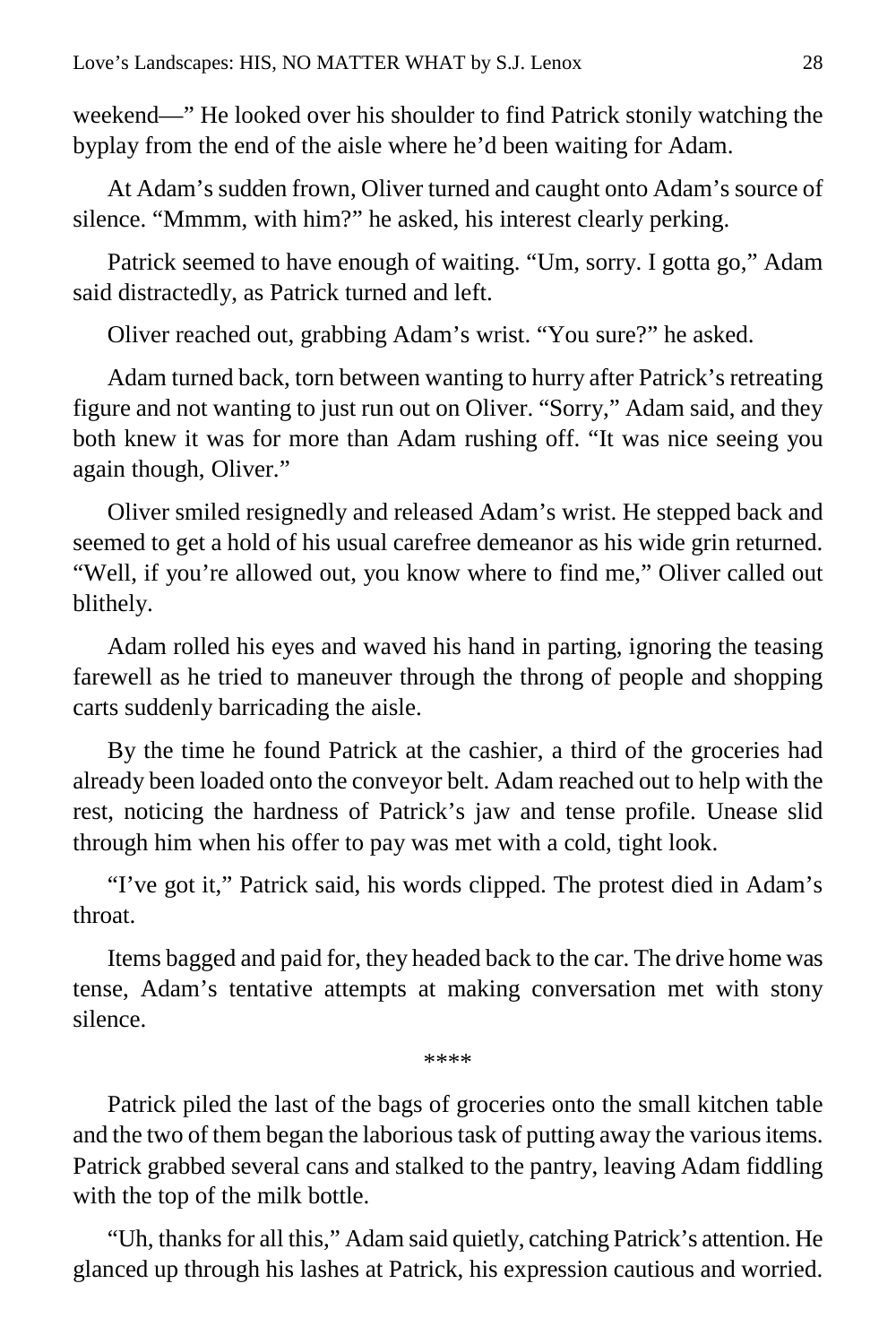Patrick paused in the act of stacking the canned tomatoes and took a breath, hating how unreasonable he was being. "It's all good, didn't want you resorting to instant noodles after I leave." He looked away and resumed sliding the cans to the back of the shelf. He felt like a dick, his stony mood obviously hurting Adam who had no idea what had brought it on. But *fuck*, when he'd seen that scrawny, flashy guy sidling up to Adam and touching him in that familiar way, he'd known instantly that there was something between them.

Hell, everyone within a ten-foot radius of the two had to have grasped that. Even worse though, was the easy way Adam had taken those looks and touches, as though they were nothing new to him. Patrick's blood boiled unreasonably. He knew it was jealousy, there was no other name for that dark churning in the pit of his stomach, and the need to wrench Adam away from that guy and keep him safely tucked away somewhere.

*Somewhere* meant anywhere other than here. *Far from here.* From *her.*

Patrick shuddered at the thought of what their mother would do if she found out her other son was gay as well. It was obvious she didn't know it yet if Adam was still here—and Patrick didn't think she'd have changed *that* much in the last nine years to know and not care—but it was only time, especially if Adam was that, for lack of a better word, *defenseless*, in public. Patrick turned back to the table and caught Adam's attention, his expression harsh and serious.

"Adam, you know I'm not judging you," he said, ignoring Adam's frown of confusion. "But you can't flaunt your relationship with your boyfriend like that in public." Patrick ignored the shock on Adam's face and continued, "You know what it's like." *What* she's *like.*

Adam's face twisted. "Of course I do," he said darkly as he forcefully yanked open the refrigerator door and slid the milk onto the top shelf. The tension seemed to drain out of him, his shoulders losing their rigidity as he paused then turned back. "Don't worry, Mom doesn't know," Adam said, resignation in his voice. "Besides, I'm leaving soon, and I doubt I'll be back much," he added.

He picked up the bags of chips. "And Oliver isn't my boyfriend."

\*\*\*\*

Relief at Adam's words flashed clearly across Patrick's face. Adam didn't let himself think that a small part of it might have been at him not being with Oliver. There was no way Patrick's black mood had had anything to do with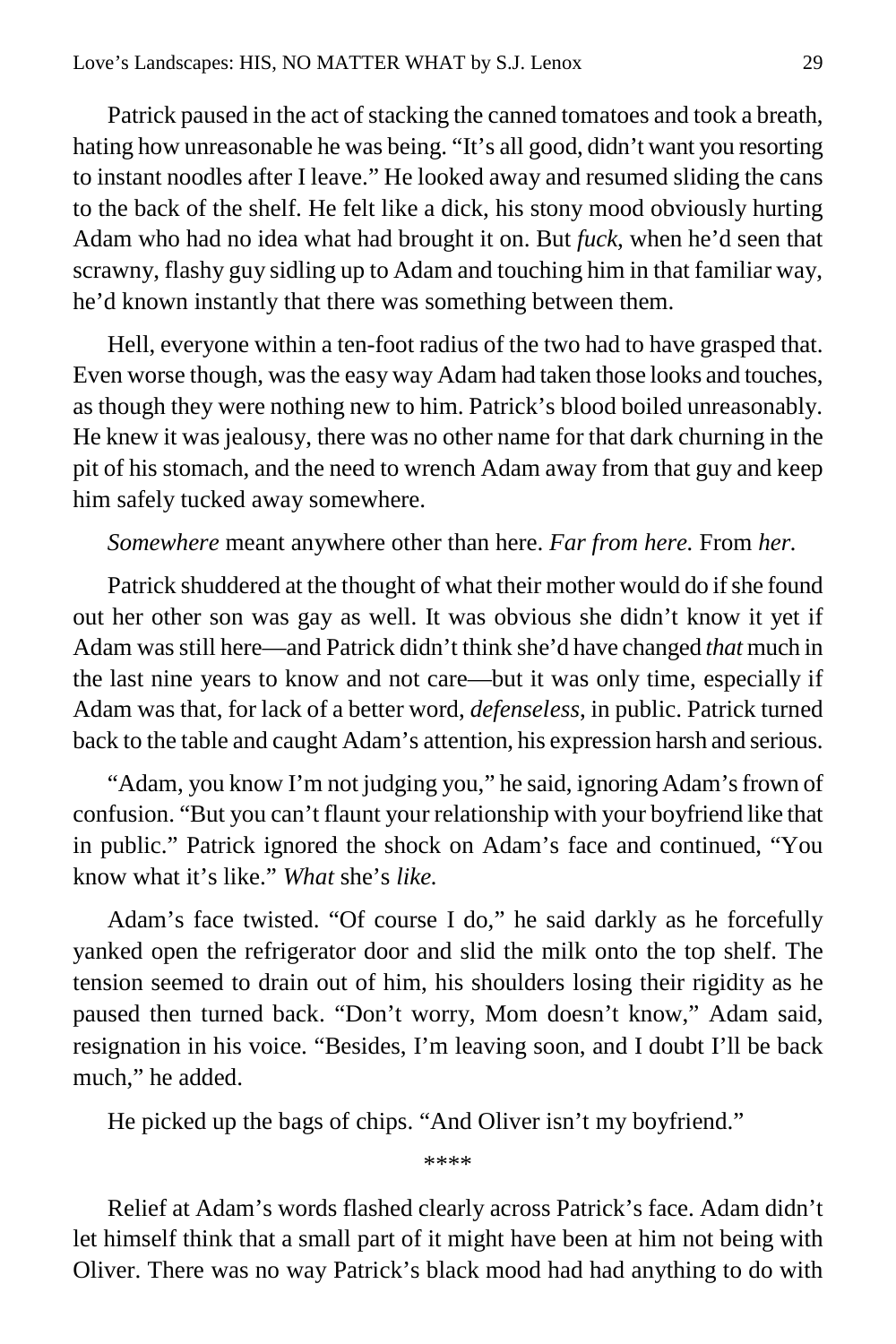jealousy. He stuffed the chips in the basket on the lower shelf and left a bag out on the bench for later snacking.

Another thought had Adam frowning at his brother. "How did you know I'm gay?"

*Gay.* That word, spoken in this house, had Adam inwardly wincing. Caught up on the uncomfortable feeling, Adam missed Patrick's look of unease.

"Patrick?"

"Gay-man superpowers?"

Adam barked out a laugh at the serious answer. "*Seriously?*" He snorted. "You mean gaydar, right?"

Patrick shrugged and handed over a carton of eggs. "One man's gaydar is another gay man's superpower."

Adam snickered and placed the eggs in the refrigerator next to the milk. "*Right."* Adam tried to keep the lightness in his tone at his next words. "So, does your supposed superpower help you out in Raleigh?"

Patrick fielded the pack of bacon and block of cheese across the table. He didn't seem ill at ease at Adam's question. "It sometimes goes on the fritz. Guess it's hard to keep it working smoothly if I hardly ever use it. Work's got me so busy these past few months, I'm starting to think I should bring a sleeping bag to work."

Adam tried not to think about the relief Patrick's answer brought.

They made quick work of the rest of the groceries.

"Oh yeah, I nearly forgot," Adam suddenly exclaimed, closing the pantry door on the last item. He turned and left the kitchen to disappear up the stairs, leaving Patrick to stare after him in confusion.

"Look what I found in my stuff earlier," Adam said excitedly as he rushed back into the kitchen. He brandished the thin square case in his hand, holding it out like a trophy. The way Patrick eyed the case warily—a dubious, dark brow cocking up as he read the title—had Adam grinning.

"Thought we could do with a rematch," Adam proposed challengingly, his eyes sparkling.

Patrick paused, looking from the game to Adam's eager face and back again. A broad shoulder lifted up in a cocky shrug. "Why not?" He smirked. "I guess I didn't teach you a good enough lesson last time."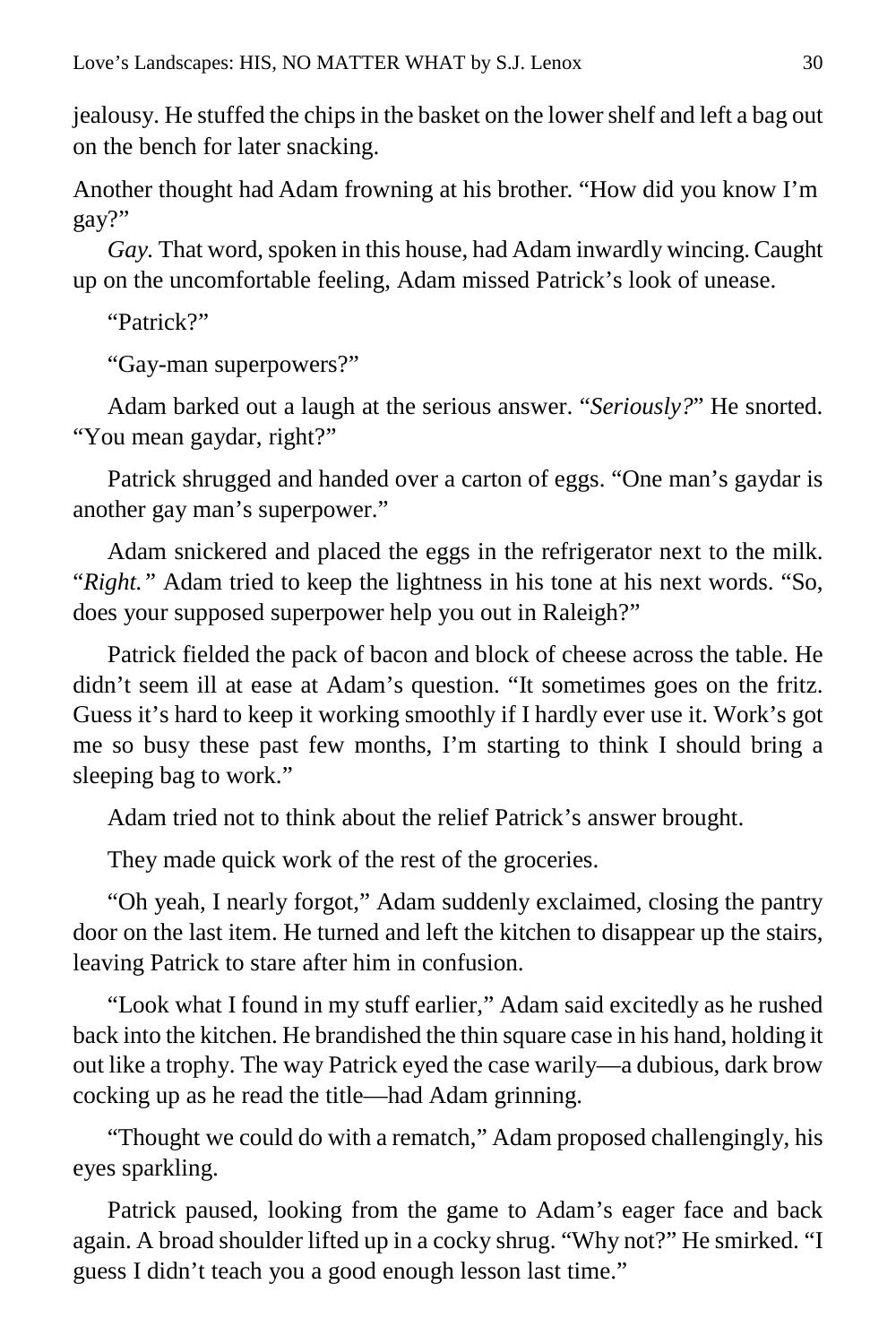Adam snorted derisively, his answer a roll of his eyes.

Adam loped upstairs to retrieve the console while Patrick retrieved two sodas from the fridge for their gaming session. High atop boxes of junk and old memorabilia, stacked on the topmost shelf, nestled the old PlayStation. Adam reached up and swiped at the box, grunting when he only managing to coat his fingers in dust.

The sudden heat pressed up against his back had him frozen in the midst of reaching for the box again. The cool, dry air of the wardrobe became hot and charged all too quickly as Adam remained rooted on the spot unable to do more than dimly note the growing cacophony in his head at Patrick's proximity.

"Here, let me." Warm breath rustled through his hair as a pair of solid arms brushed against his outstretched ones, rubbing against the sensitive hair that dusted there. Adam's nostrils flared at the spicy scent of Patrick as it enveloped him, his brother's movements doing nothing to reign in the caress of musk and soap.

The unmistakable caress of a large cock sliding against his ass as Adam sank slowly back down onto his heels had his toes curling, his heart pounding like crazy. Adam clenched his buttocks involuntarily, seared by the heat flush behind him.

He held his breath, his body humming and buzzing. Disappointment was sharp when Patrick stepped back with a puff of dust motes, the ancient boxed console in his large hands. Adam shivered at the sudden absence of heat. Surreptitiously trying to shift the seam of his jeans now digging uncomfortably into his excited cock, Adam turned back around reluctantly to face his brother, his hands strategically hanging in front of him. He hoped his face, and cock for that matter, showed nothing of his response to Patrick's closeness.

"I came to see what was taking you so long."

"Thanks," Adam mumbled hoarsely. He cleared his throat. "Shall we go?" He tossed calmly over his shoulder, walking briskly out of the closet toward the door.

\*\*\*\*

Hours and a stack of old unearthed games later, Adam and Patrick found themselves jeering and shouting at the two figures circling each other viciously on the flat screen. What had started as a short, friendly battle of tactile memory and dexterous thumbs on the couch had rapidly spiraled into a six hour, all-out war on the floor, as close to the scene of action as possible. Far from the meal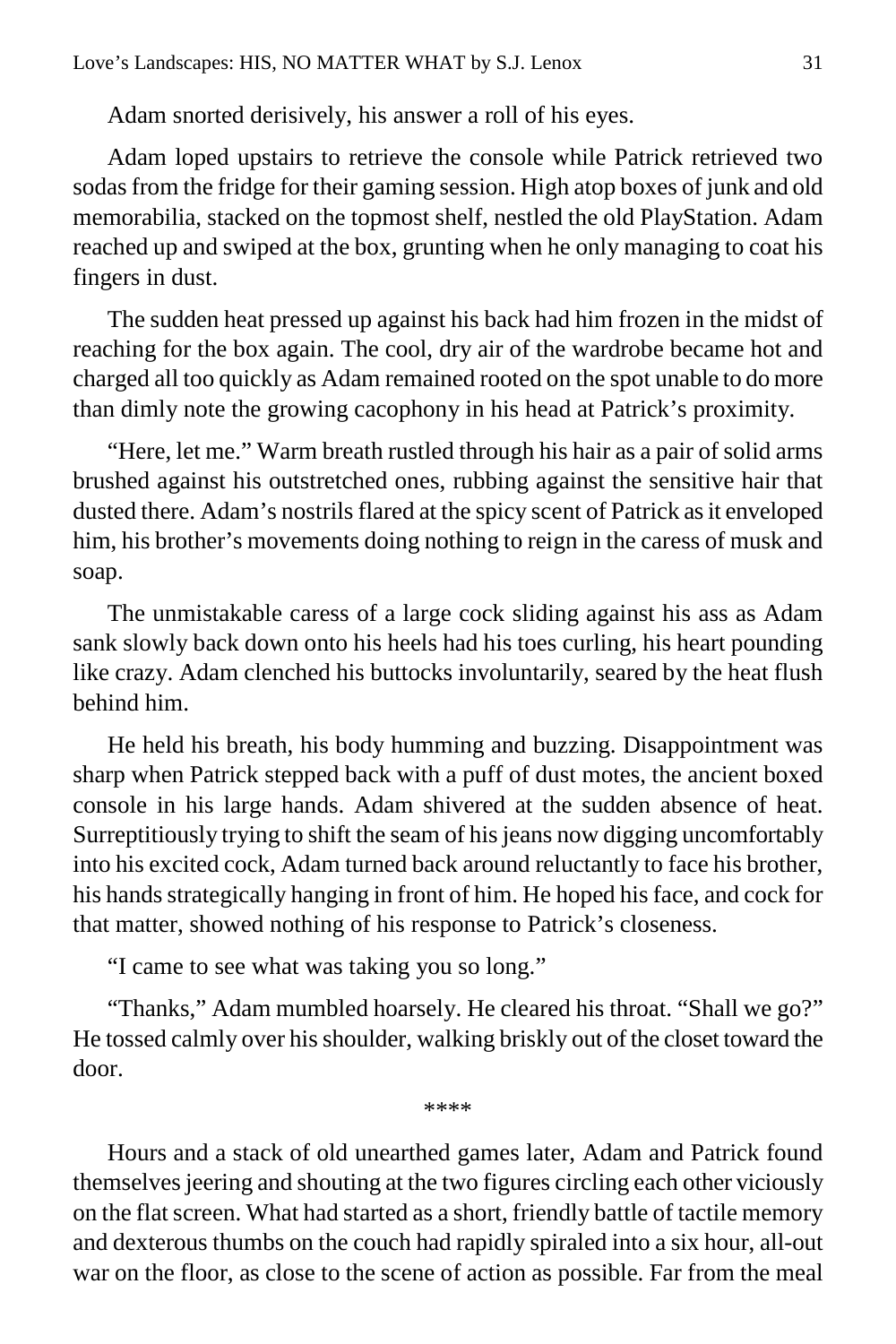they had planned at the beginning of the day, dinner had been a lavish affair of ham sandwiches and potato chips, washed down with enough soda to fuel another round of tactical strategizing.

Adam furiously tapped on his controller, his reflexes punching in combinations faster than he could think them up.

"You've got to be kidding me, what the hell!" Adam hissed, his brow furrowed in tense concentration. The ache in his tightly clenched hands had been lost to him a couple of hours ago. Adam slashed downwards with his sword, spinning around to avoid Patrick's spinning drop kick.

He swore as his character sustained serious damage from a surprisebackhand body-spike combo. Grimly eyeing his rapidly deteriorating life bar, Adam looked away in disgust as his character was thrown to the ground with a dirty combination.

"Does anyone know how much of an asshole your gaming alter-ego is?" Adam muttered darkly. He slid a glare to the teeth baring, hunched over gargoyle that had morphed from his usually nicely cool and collected brother. It had always been like this—regardless of who you were to him, when Patrick had a console in his hands, nothing mattered except his opponent's total annihilation.

Patrick's gleeful whoop and victorious howl had Adam quickly turning back to the screen to see his character lying broken and defeated in a heap on the arena floor.

Adam threw back his head in frustration. "How are you beating me?!" he groaned. The glimpse of Patrick's satisfied smirk from the corner of his eye had Adam snapping back up as he turned to glare at him.

Something in Patrick's smug snicker had suspicion flashing through Adam. "You asshole. There's no way… You're cheating, aren't you?" The answering quirk of Patrick's lips all but confirmed it. "Bastard!" It was one thing to cheat outside, but it was sacrilege to cheat inside this house. Adam tossed aside his controller and narrowed his eyes menacingly at his cheating brother.

"Now, now," Patrick soothed, holding out his hands placatingly. His amused, entertained laughter as he tried to roll away from Adam's furious swiping had Adam growling low in his throat.

*There was no way he was going to sweet talk his way out of this*. Adam saw an opening as Patrick nearly slid on his own controller and lunged. "You—!" Adam growled, his words cutting off as he landed hard against Patrick's chest.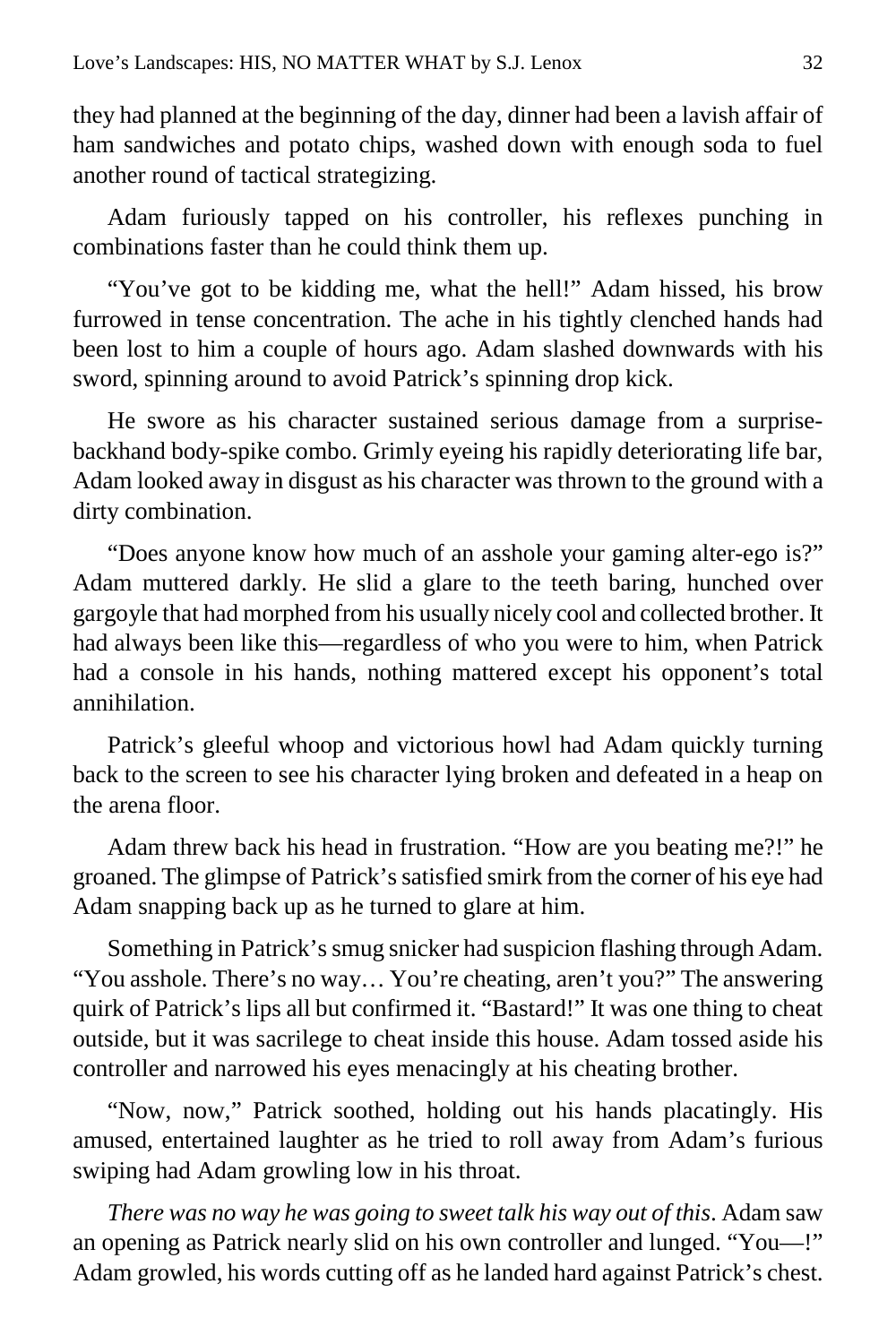The hard heartbeat against Adam's faintly smarting cheek pounded loudly in his ear, his own ricocheting as Patrick's scent once again enveloped him tightly. The hard thigh under his hand flexed, shifting slightly. Time seemed to slow, every nerve in Adam humming, strung tight, as he slowly moved his eyes upwards. The top button of Patrick's plaid shirt was undone, revealing the beating pulse at the bottom of his throat. Adam swallowed and continued his progress; not pausing to nip at the pulse, no matter how much his teeth ached to.

Dark stubble that would no doubt be rough rubbing against Adam's tender skin peppered his sharp jaw, framing the hard slash of Patrick's mouth. The firm lips, parting slightly under Adam's trapped, hungry gaze, compressed quickly back into a tense line. Unable to stop himself, Adam leaned forward to capture the fuller bottom lip between his teeth, tugging gently. Patrick's quick draw of breath had his lips softening and parting. Urged on by the warm breath brushing against his tingling lips, Adam leaned in, connecting against the warm, soft mouth. He sighed against it and pushed forward, seeking. His tongue flicked out, swiping against the slightly parted seam, the hint of Patrick's taste already causing his head to spin.

All of a sudden, the suppressed desire unfurled like wildfire, burning up the last of Adam's faintly protesting principles. Hungrily, he sought out the mouth, his tongue demanding and persistent. When it looked like Patrick was going to respond, strong hands suddenly clamped onto his shoulders, yanking him back.

"Sorry, Adam," Patrick said quietly, his voice shaky from his heaving chest. He looked away. "I can't."

Adam scrambled backward, shame and disgust at himself flooding him violently. He stumbled to his feet and dashed upstairs before Patrick could look back at him in disgust. He closed his door to the sound of Patrick calling his name.

\*\*\*\*

"Shit!" Patrick swore, hurling the controller by his side at the couch furiously. The anger drained out of him as quickly as it had come, replaced by bitter, painful resignation.

He had always loved Adam. It hadn't been hard; the quiet, wide-eyed boy who'd trailed after him had always made it ridiculously easy to do so. Maybe that was why, without him noticing, it had evolved into something deeper and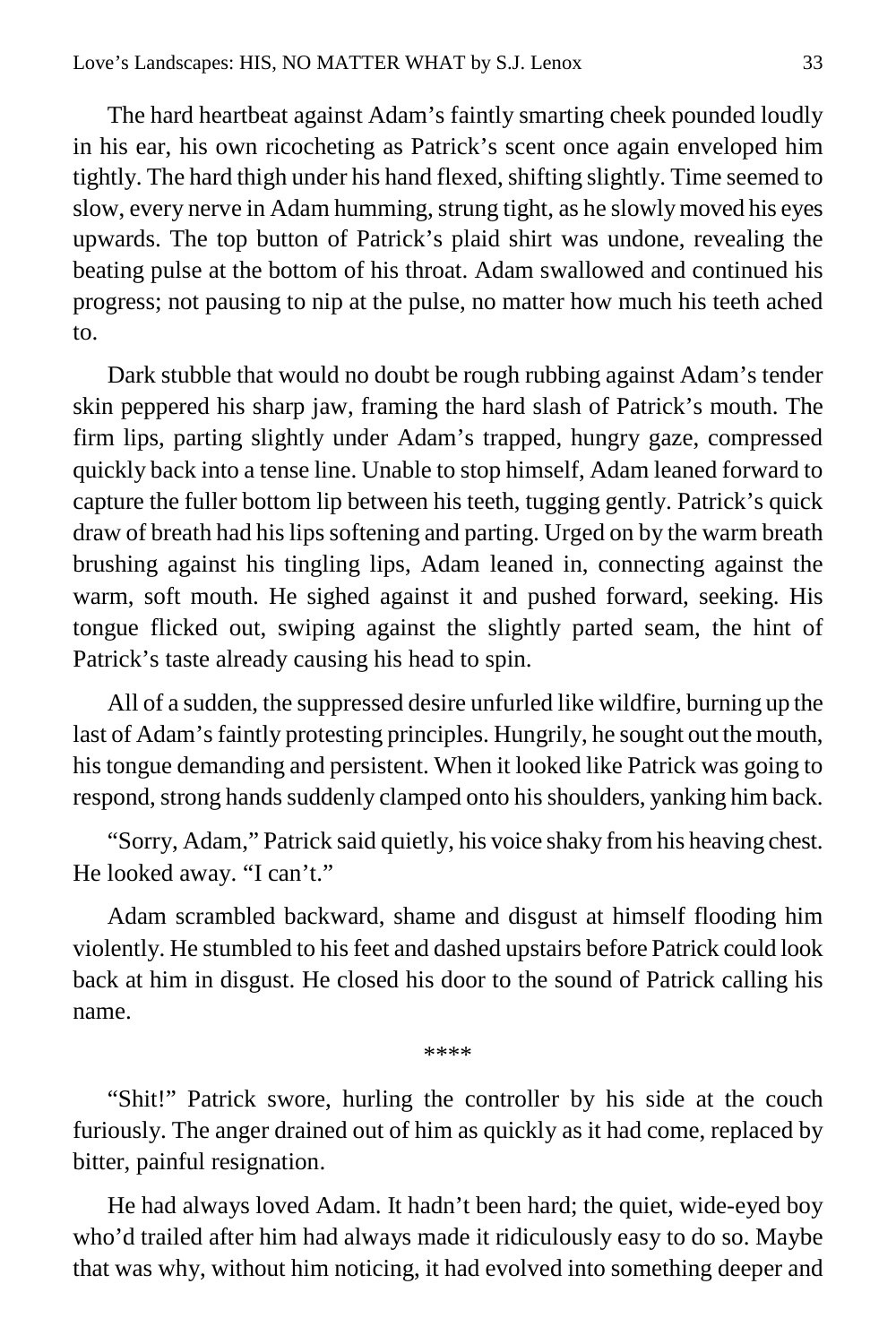far from familial, until that day he hadn't been able to look at Adam's sweetly inquisitive face without wanting to kiss him, to touch him and burn him up.

*It would have been almost bearable*, he thought, *if he hadn't realized Adam had begun to look at him in the same way*. At first, it hadn't seemed possible, he'd disregarded the long looks and hasty glances, putting them down to nothing more than sibling adoration, but the more he tried to ignore them the more painfully aware he became. So much so that those last few months before his move had been hell.

He'd left for college, hoping the new surroundings and hectic timetable would put to rest the anxious feelings churning inside him, but he found himself looking forward to Adam's calls, squirreling away amusing things he'd seen or heard during the days to tell Adam, just so he could hear the soft laughter.

When Thanksgiving was just days away, Patrick panicked, realizing that if he returned home, with him and Adam alone in their respective bedrooms upstairs, even if his mom was in the house, he'd do something he'd regret. So he'd invited the guy whom he'd drunkenly kissed at a party, and who had somehow turned out to be a good friend. Jason had been surprised at the sudden invitation, but nonetheless happily accepted it.

He'd known taking Jason home with him that Thanksgiving had been a mistake, especially when he'd arrived home to Adam's eager, joyous face. With that wide smile, framed by the two flashing dimples and big, liquid-brown eyes shining through the mop of coffee-colored hair, Adam had been totally unaware of the turmoil he was already stirring up again in Patrick.

The breath had caught in Patrick's throat, and he realized with a sinking feeling that the guy behind him wouldn't make any difference. He'd tried though; he'd pulled away quickly from Adam when they got too close, concentrated on the man as his side, and planned on talking to Jason after Thanksgiving about taking their relationship further.

But then *that moment* had happened, up in Adam's bedroom. He'd been so close to screwing everything up, ruining it all, when Jason had walked in. There was no doubt he'd known exactly what he'd interrupted and so Patrick had no other choice than to go after Jason, even though turning his back on Adam's wide-eyed and confused, pained look had been excruciating.

When he'd reached Jason out in the yard, no amount of desperate explaining could have shielded him from the truth in Jason's horrid accusations, slicing icily through him. Furious at himself, at his actions and Jason's words, before he realized it, he was pushing Jason up against the old orange tree, claiming his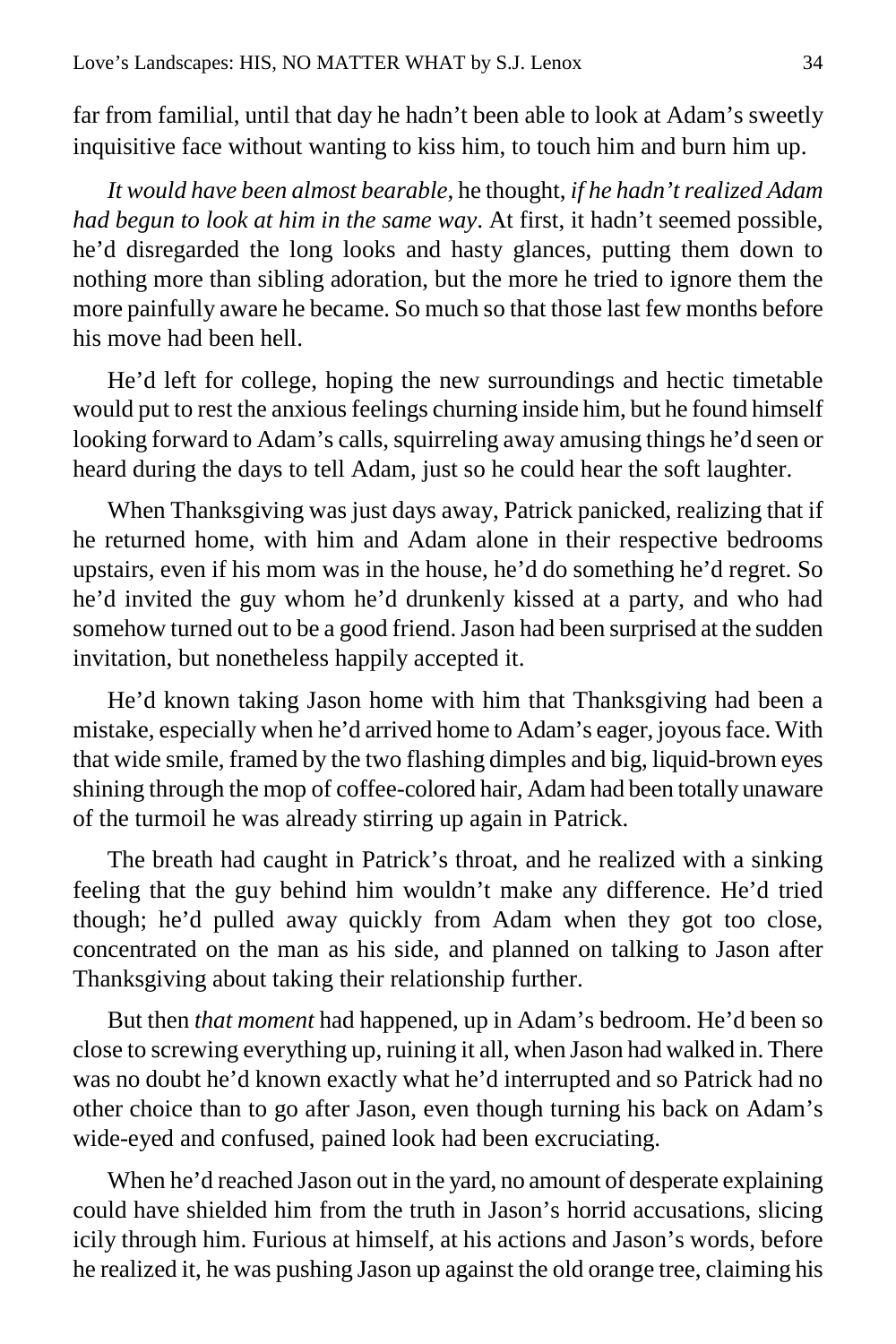mouth in an angry kiss. The resulting scene with his mother was bitterly seared into him.

When he had walked out of that house with what little possessions he could find among the things he'd left, quickly stuffed into his bag, Patrick had planned to stay away for good.

Adam was just hitting the cusp of his teenage years, and he hadn't needed Patrick's dark, churning hunger or Jane's vile hatred shaping them. Patrick had known that once he left, his mother would burn every last shred of his presence and convince herself she'd only birthed one son, and from the unrecognizable furniture and walls in the coldly empty room he'd slept in the night before, he'd been right.

It had to have been painful for Adam, but at least he wouldn't have had to deal with his mother's bitter vitriol every time Patrick came home. And as naïve as it sounded to him now, he had desperately hoped that whatever Adam had felt for him was a phase. Something he'd grow out of without Patrick's presence in his life.

Those first months cut off from Adam had been excruciating, but he hadn't let it sway his determination, and Jason had been there, trying to help. Patrick had tried to make it work, but both hadn't been able to push aside what had happened. In the end, they had decided it was best to end things. Jason had cut all ties after that.

Patrick didn't blame him. On top of that night, suspecting the guy you liked harboring feelings toward his own brother—anyone would have run, and run fast.

Patrick shook his head. Nine years later and nothing had changed. Patrick did have feelings for Adam, and he was still Patrick's brother.

It was still *wrong*.

Patrick shook his head in an effort to dispel the bleak thought and ran shaky hands down his face. His fingers stilled at the wetness on his lips. His tongue flicked out, swiping at it. The heady taste of desire and hunger bloomed on his tongue. *Adam*.

\*\*\*\*

The tentative knock on his door had Adam hastily scrambling up from where he'd flopped onto the bed after running away from Patrick. He'd spent the last several minutes metaphorically castrating himself for throwing himself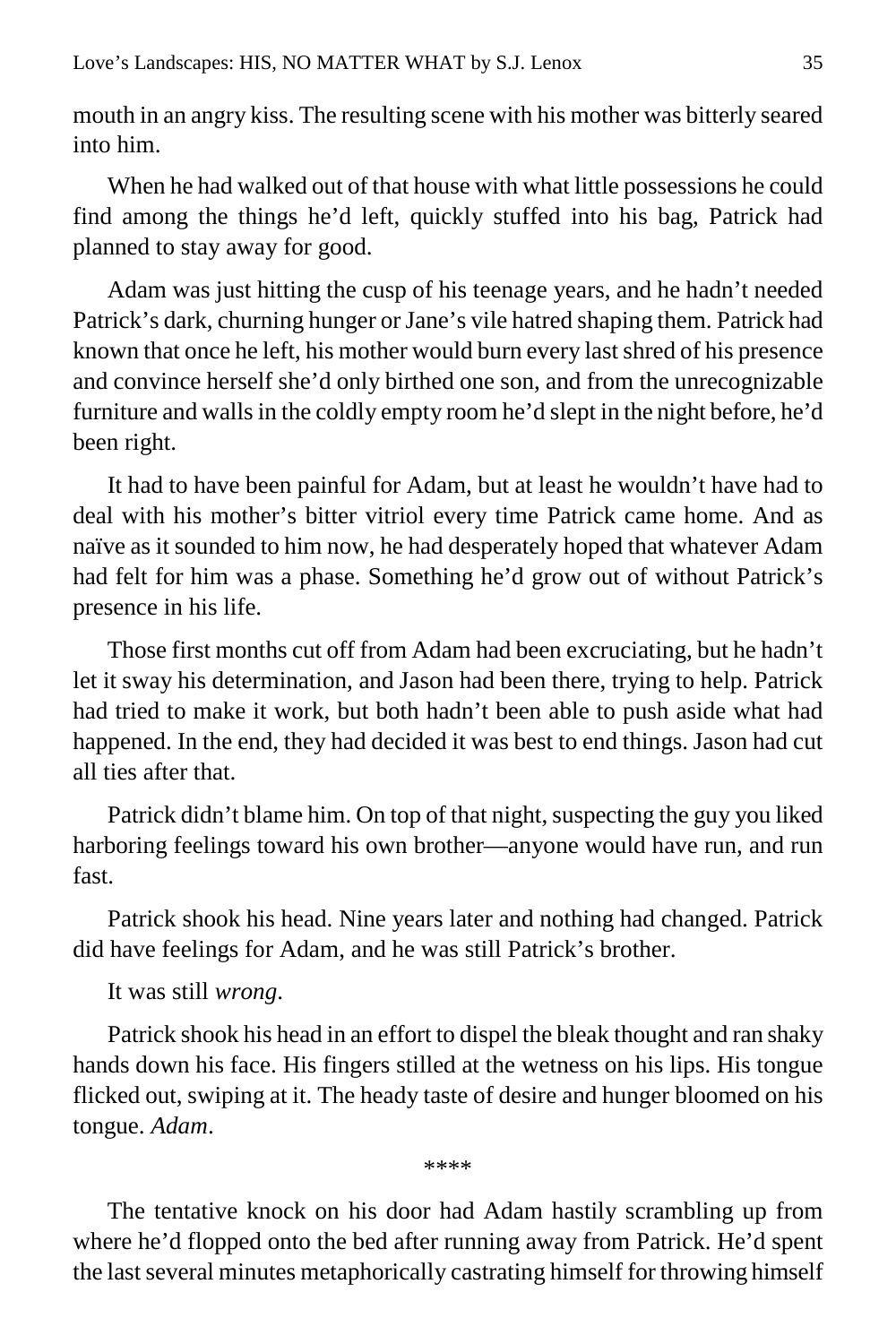like a fool at Patrick. *Of course Patrick would have been disgusted and repulsed by him*, Adam thought despairingly. The shattering Adam had felt when Patrick pushed him away was still sharply slicing up his insides. He hadn't even been able to *look* at Adam.

Adam groaned. Just because Patrick was gay, didn't mean he was willing to indulge Adam's twisted desire. Even if for a moment there Adam had been certain Patrick was going to respond. Adam snorted at himself derisively, *no wonder Patrick had stayed away*.

The knock sounded again, firmer this time.

Adam hastily scrubbed his face and straightened his clothes as the door swung open. Patrick stood there, the expression on his face unreadable.

"I thought we could both do with one of these," Patrick said, the two opened beers in his hand stretched out in a peace offering.

"Thanks," Adam said quietly, accepting it. He avoided looking at Patrick as he took an icy bottle.

The bed sunk down as Patrick lowered himself onto it next to him. "Didn't think you'd ever get old enough to share one of these with me," Patrick commented offhandedly, his voice normal in contrast to the mess slamming inside of Adam.

Adam snorted halfheartedly. It seemed he'd only grown up on the outside.

Silence ticked by.

"Listen," Patrick began. "About before…"

Adam tensed. "Don't," he interjected. He couldn't have Patrick telling him it was wrong, or that he thought it was a joke. His lower lip trembled**.** He stretched out to set the bottle of untouched beer on the windowsill next to his bed.

Patrick frowned, setting his own bottle on the bedside table with a soft *clink*. He turned to face Adam, his expression resolute.

"About before," he began, again persistently, his voice hard. "It shouldn't have happened. We're family." He looked intently at Adam's profile, pain etched on his face. "You're my kid brother. It's wrong. You know it's—"

Adam pushed off the bed angrily, his hands fisting with fury. "What?" he yelled, face flushed with anger, "It's *disgusting*? *Sick? Twisted?*" He flung the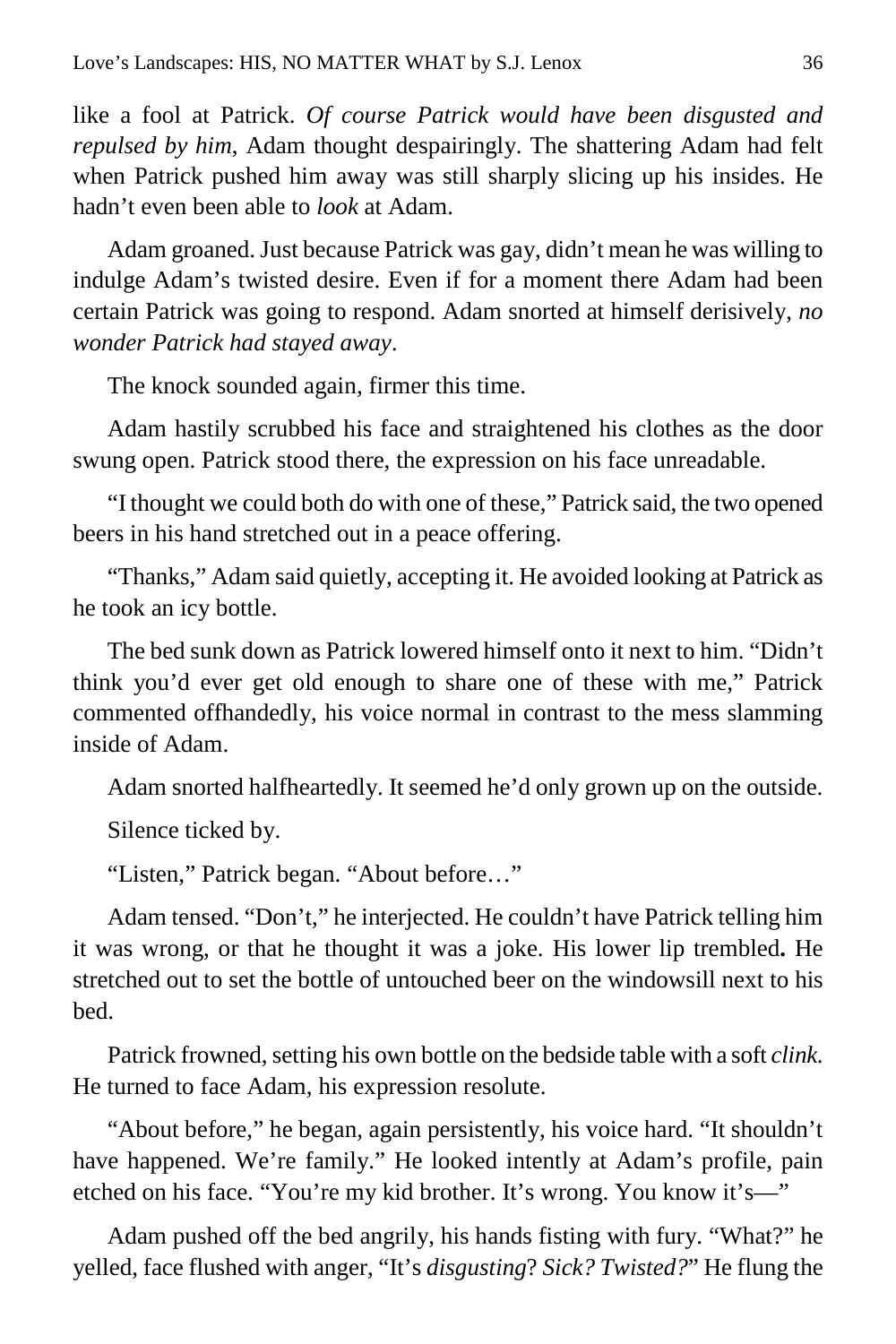harsh adjectives out; ignoring that way Patrick flinched back. "So what? So fucking what!"

### *It wasn't like he wanted this!*

He rounded on Patrick, his usually liquid-brown eyes coldly snapping fire. "I don't care if it's sick, if it's so fucking wrong!" He threw his hands out, shoving at Patrick's broad shoulders as hard as he could. "Do you think I *like* feeling this way?" His chest heaved from the violent outpour of emotion, his eyes glittering. "Do you think I *want* to want my brother to *fuck me*?"

Patrick's continued silence—*he wasn't so keen on talking* now *was he* only further fueled Adam's rage. Ignoring the warning glittering dangerously in Patrick's narrowed eyes, Adam shoved at him again, enjoying the dark sense of satisfaction at Patrick's grunt.

He felt his mouth twist into something akin to a grin and sneered. "*Fuck*. *You*."

\*\*\*\*

Patrick snapped, grabbing the sides of Adam's angrily flushed face, he crashed his mouth hard against his brother's. Anger and resentment for himself, for Adam, and for the unfairness of the whole situation poured out through the rough, biting kiss. The faint metallic tang of blood only heightened the dark cocktail of emotions raging through them.

Adam pushed back roughly, bruising his lips against Patrick's, his mouth, teeth and tongue battling it out fiercely. Need and rage seemed to consume them as Adam's hands twisted into Patrick's hair, yanking hard on the dark locks.

Patrick wrenched an arm around Adam and crushed him flush against his chest, yanking him onto his lap. He pulled his mouth off Adam's swollen lips, and scraped his teeth along the side of the flushed jaw to where the frantic pulse hammered rapidly, pounding in time with Patrick's throbbing, straining cock. Unable to resist, he nipped at the pulse with enough force to leave a mark, *his*  mark. Dark satisfaction curled low in Patrick's stomach as he fingered the dark red bruise blooming on the soft skin.

Adam arched up with a moan and ground his cock against Patrick's own painful erection, showing his approval. It didn't appear to be enough though as Adam began impatiently tugging at Patrick's shirt. He managed to rip open the first few buttons. They pinged off the near wall and furniture, and rolled onto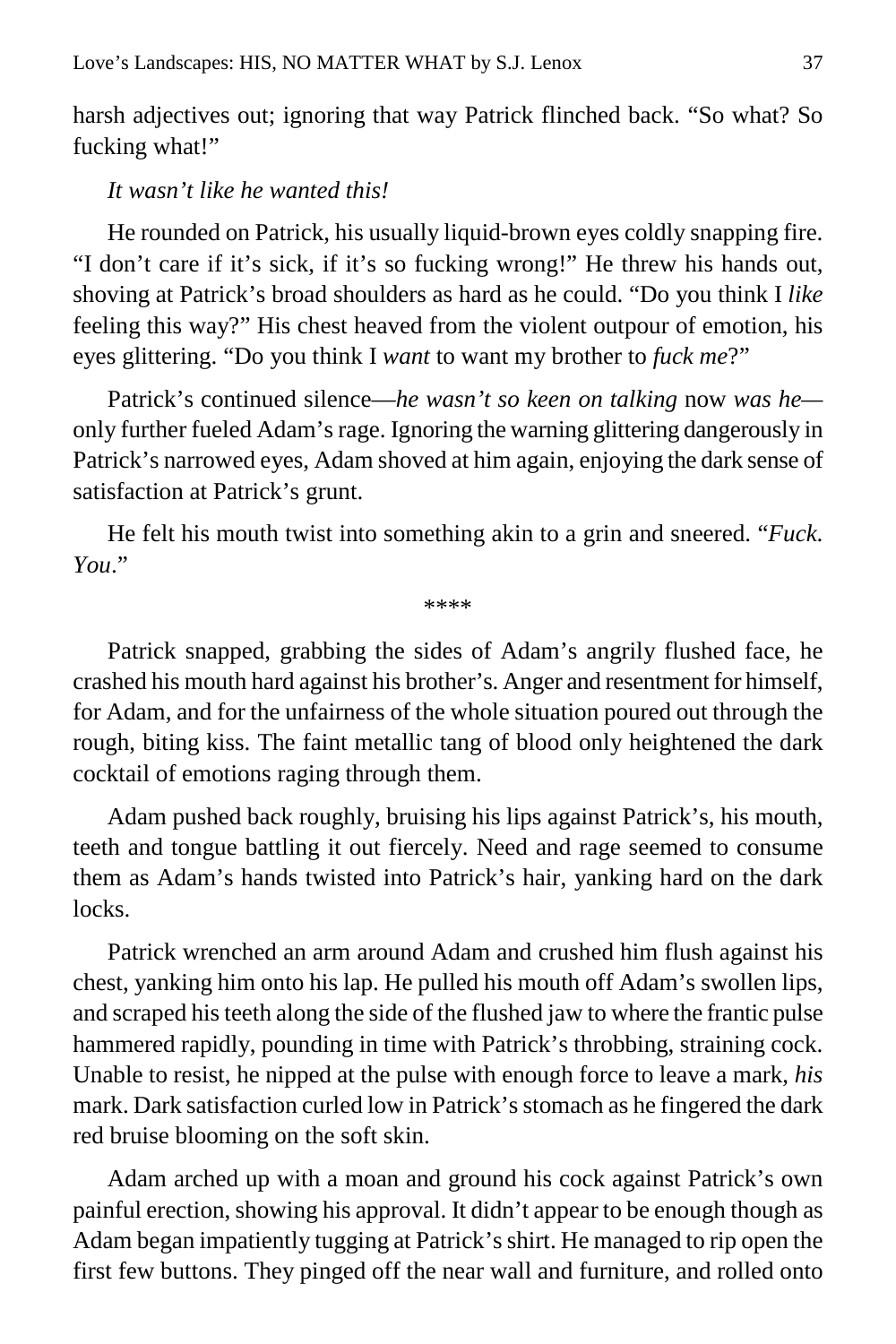the ground unheeded. The remaining buttons joined them as Adam yanked harder, finally baring Patrick's chest.

Patrick shivered, unable to hold back his moan at the bite of pain as Adam scraped his nails down Patrick's middle—hard enough to leave faint pink trails down the taut skin, before reaching the waistband of Patrick's pants. Before Adam could tug open the fly, Patrick rolled him over and pinned him under his heavy body, watching the way Adam's nose flared and his eyes blinked wide as Patrick covered him.

"Don't think you're the only who gets to have fun," Patrick growled as he fisted the hem of the offending T-shirt, and savagely yanked it up and over Adam's head, baring the pale chest. Trembles danced across the unblemished skin. Smooth and narrow, it was perfect.

Patrick reached down to snap open Adam's fly with urgency. He bared his teeth in satisfaction when Adam eagerly lifted his hips, urging Patrick to hurry when he shoved down the jeans and underwear. Quickly divesting himself of the rest of his own clothing, Patrick slanted his mouth back over Adam's, blanketing the tightly strung body. Heat from the other male singed him, the sensation of the hard, dripping cock urgently grinding against his stomach driving Patrick wild.

Patrick unsealed his mouth from Adam's and dipped down to press hot, open-mouthed kisses down Adam's neck. He stopped only long enough to tease the frantic pulse at the base of Adam's throat, before trailing his mouth down lower to taste the quivering chest.

Patrick could feel the tension and anticipation humming through Adam as he progressed downwards, stopping at a flat, brown nipple. He reached up and flicked it lightly with his thumbnail. Adam hissed in pleasure, moaning Patrick's name.

"You're sensitive here, aren't you?" He looked up to find Adam's heavylidded gaze on him, desire slashing across the tautness of his cheekbones as need glittered in the dark brown depths. Patrick had to remember to breathe as his body responded to Adam's blatant arousal.

Wanting to hear more of Adam's cries, he dipped his head back down to take the tight bud of Adam's nipple between his teeth. He pulled at, biting down gently and curling his tongue around one hard nub and then the other until he felt Adam's hands tugging at his hair and his voice calling out incoherently.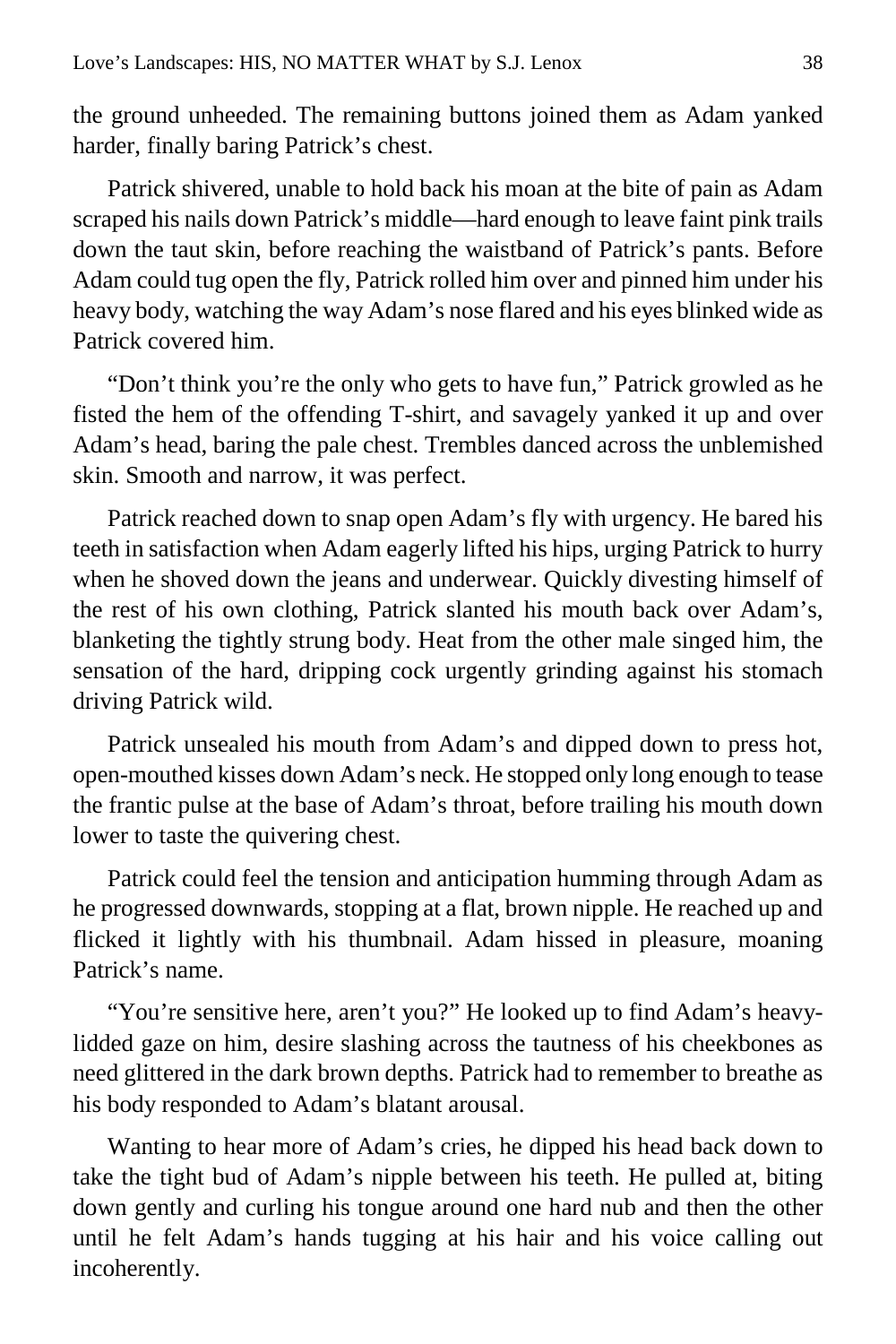Patrick gave the reddened nipple a gentle kiss before withdrawing. He braced himself on one elbow and reached his other hand down toward the crisp hairs tickling him, zeroing in on the source of the hard heat digging into his stomach. When the wet tip hotly kissed the palm of Patrick's rough hand, he angled his hand down and gripped the shaft tightly. The cock in his hand pulsed as he stroked and squeezed it. He settled into a slow, hard rhythm as Adam's hips pumped demandingly against him. He wrung a strangled cry from Adam as he swirled his thumb over the sticky tip and he pressed down onto the slit.

"Please, Patrick," Adam begged with a sob, his knuckles flushed white as they fisted the bedding under him.

Patrick pushed up and leant forward to press a hard, fevered kiss against Adam's mouth, his own breathing harsh. "Lube?"

"T-top drawer," Adam panted. When Patrick took too long to find the inconspicuous bottle hidden among the junk, Adam leaned over and dumped the entire drawer on the floor. The small blue bottle rolled out from beneath a magazine.

Patrick snatched up the lube and snapped open the lid. Hands fumbling a little, he managed to squeeze a generous amount onto his fingers and palm. Adam's wide, excited eyes were glued to the movement of that hand, trembling with impatience. Satisfied with the amount he'd poured out. Patrick tossed the bottle aside and took a deep breath, making a forceful effort to slow down his heaving chest and cantering desire—if he didn't get a hold of himself now, he wouldn't even make it inside of Adam.

Patrick leaned down again and pressed another kiss to Adam's lips. His tongue swept into the parted mouth, seeking the hot, sweet taste of Adam. Adam jolted against him as Patrick wrapped his hand around Adam's straining cock once more, the lube cold against his heated skin. It quickly warmed up under a couple of short, sharp strokes. Patrick gave the swollen, weeping head a teasing flick of his thumb before progressing downwards toward his real destination.

Adam moaned against Patrick's mouth as Patrick's slick hand moved down his shaft at an agonizingly slow pace. When he reached the base, he gave the cock a teasing squeeze then worked his thumb lower along the seam of Adam's balls, exploring the soft skin there.

Patrick felt Adam tense beneath him when his thumb made contact against Adam's hole. He pushed up to watch Adam's face as he rubbed against the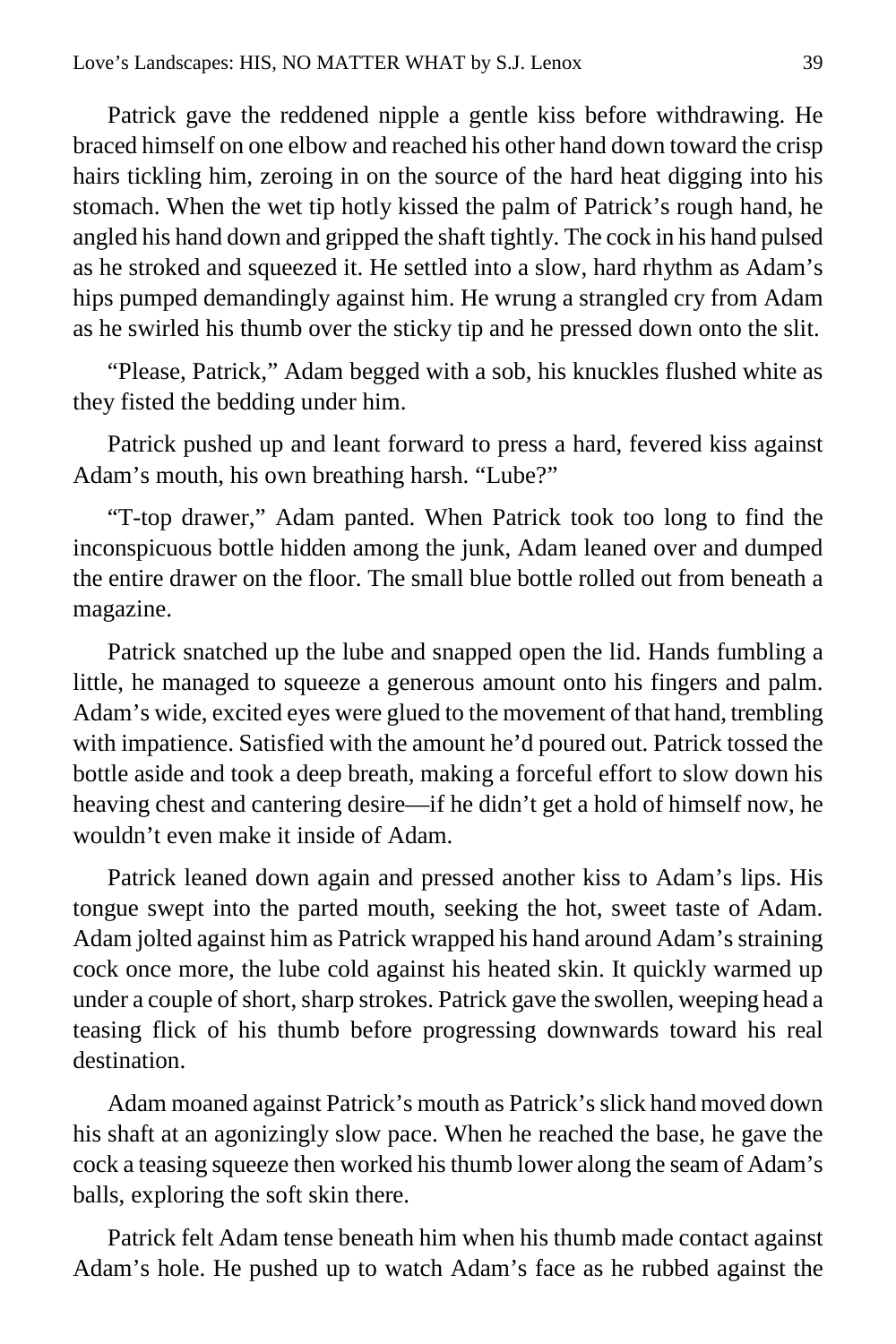puckered opening and circled it with light strokes. Dark-winged brows knitted down as Patrick tested the tight rim, probing at it as it nervously quivered under his thick, insistent digit.

Adam's breath expelled in a *whoosh* as Patrick's thumb slid in, thick and unyielding. He rubbed his thumb against the sensitive skin, trying to get it to relax against the unknown intruder. When it was no longer biting down quite so tightly, Patrick replaced his thumb with two fingers and scissored them in the hot channel, stretching and softening Adam's hole.

"Fuck me, Patrick. Please!" Adam gasped. His head thrashed to the side as his hands fisted the sheet beneath him. His hips bucked up, his puckered hole voraciously sucking Patrick's fingers in deeper.

Unable to wait any longer, Patrick slid his fingers out from the tight heat and reached for the bottle of lube, dumping more of the slippery liquid into his palm. Shakily, he gripped his cock and pressed it up against the tight opening. He looked down at Adam, drinking in the hunger and need glittering in the wide, deep brown eyes.

There wouldn't be any going back from this.

"Are you sure, Adam?" Patrick asked, his voice shaky with need. He wasn't sure how he'd be able to stop if Adam said no at this point, but he knew he wouldn't be able to go any further either without hearing it from Adam.

"Yes, yes!"

That was all he needed. The room seemed to hold its breath as Patrick pushed forward. Adam whimpered, his breath hitching as Patrick pushed past the initial resistance and the head of his cock pushed in. Slowly it gained inch by inch.

"Christ, you're tight," Patrick groaned. Adam's body clamped down tight on Patrick's cock as it slid home.

Patrick paused, reveling in the tight heat enveloping him as he waited for Adam's body to adjust to the intrusion. He stroked his hand up and down Adam's trembling side soothingly, all the while resisting the animalistic urge to snap his hips back and surge back in.

Under him, Adam wriggled his hips tentatively, gasping at the sensation of Patrick filling him.

"Adam," Patrick growled, low and urgent. He watched tightly as Adam bit his lip and carefully moved his hips again, testing. Patrick could see the myriad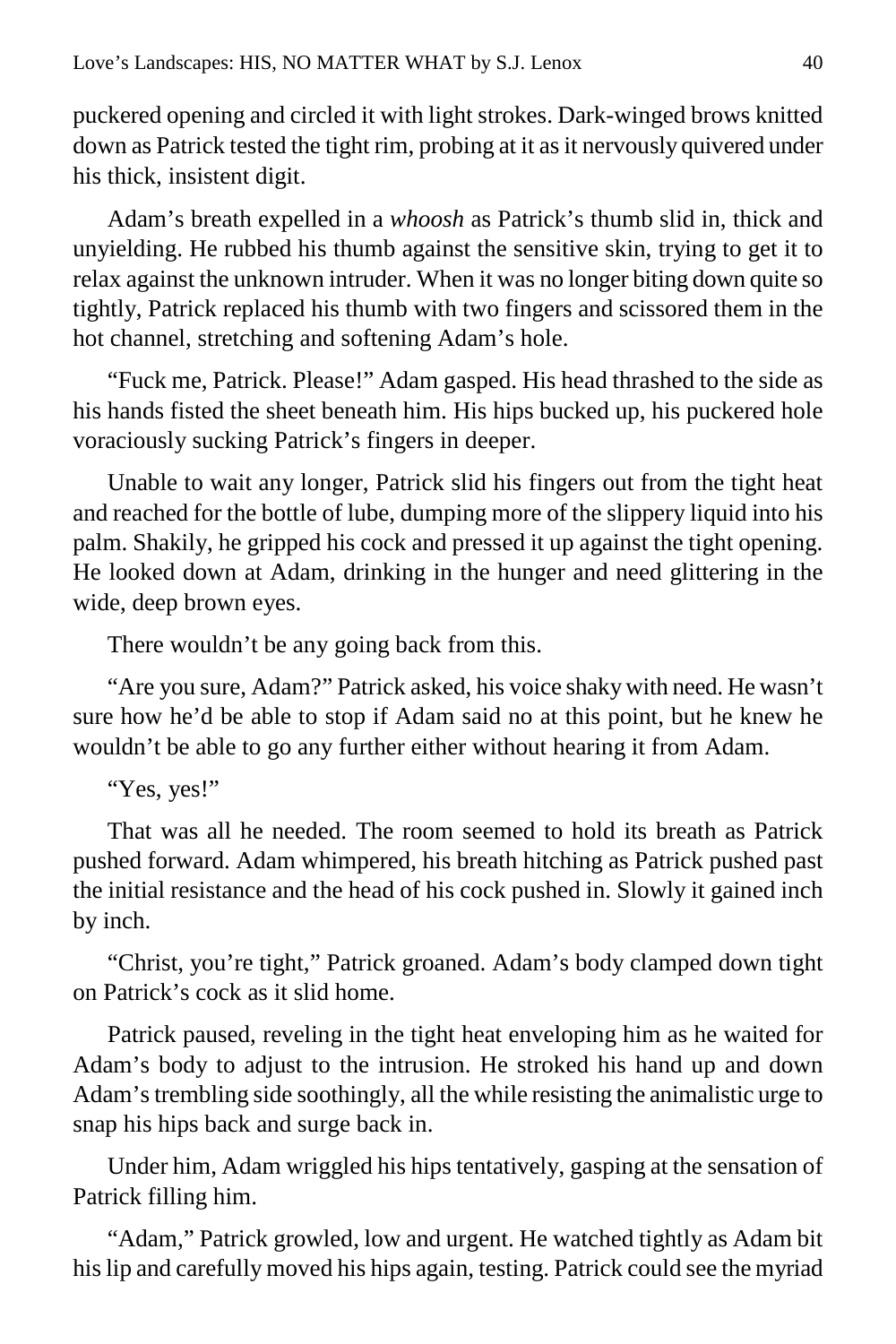of expressions flickering across Adam's face as his body adjusted. The tightness around his eyes slowly dissolved, and then he was rocking his hips against Patrick's urgently.

Patrick growled under the undulating of Adam's hips, his eyes narrowed. Adam's movements were pushing his control to the limits. Patrick grabbed Adam's knee and pushed it high onto the smaller man's chest, angling his lower half upwards. Unable to hold back any longer, Patrick pulled back and slammed back into the hot hole. He had meant to go slowly, but he couldn't manage to stop the wild snap of his hips as he speared Adam. In and out he drove, all thoughts in his head consumed by the fire licking throughout his body.

The gasps of pleasure and hitches in Patrick's name as it left Adam's parted lips only drove him on. Patrick angled his hips up, seeking that rough knot of tissue as he pounded into the young man beneath him. When Adam's swallowed cry let him know he'd found it, he concentrated on hitting it over and over with every stroke.

A hoarse cry ripped out of Adam as he arched up tight and crashed over the edge. Adam's hole clamped down tightly on Patrick's almost-bursting cock, pulling him over the edge with him.

"Oh fuck, Adam," Patrick bellowed. All his muscles simultaneously tightened under his skin as he threw back his head and painted Adam's insides white.

Sound returned first, the soft panting of a body well-spent and satisfied. Then Patrick's vision was full of the warm, pliant body lying beneath him and then those familiar brown eyes. Reality and what they'd just done slammed into Patrick in the same moment it did to Adam if the sudden tension and rigidity of the body beneath him was anything to go by. The panic staring back at him had him pulling out before he realized the effect of his jerking action on the body still tightly gripping him.

Patrick swore at Adam's wince of discomfort. "Fuck, Adam—I'm sorry, we shouldn't have, *shit*, *I* shouldn't have—"

"Hey." Adam's hand was steady as it gripped onto Patrick's shaky arm. "It's no big deal."

Patrick let out a shaky laugh. Disgust at himself—that he'd lost all control and let it get this far—burnt like acid and had him snapping back harshly. "*Like hell!*" He shook the hand off and scrambled off the bed, running shaky hands through his hair. "Adam, you're my *brother* and I just fucking *screwed* you!" his words ended on a yell.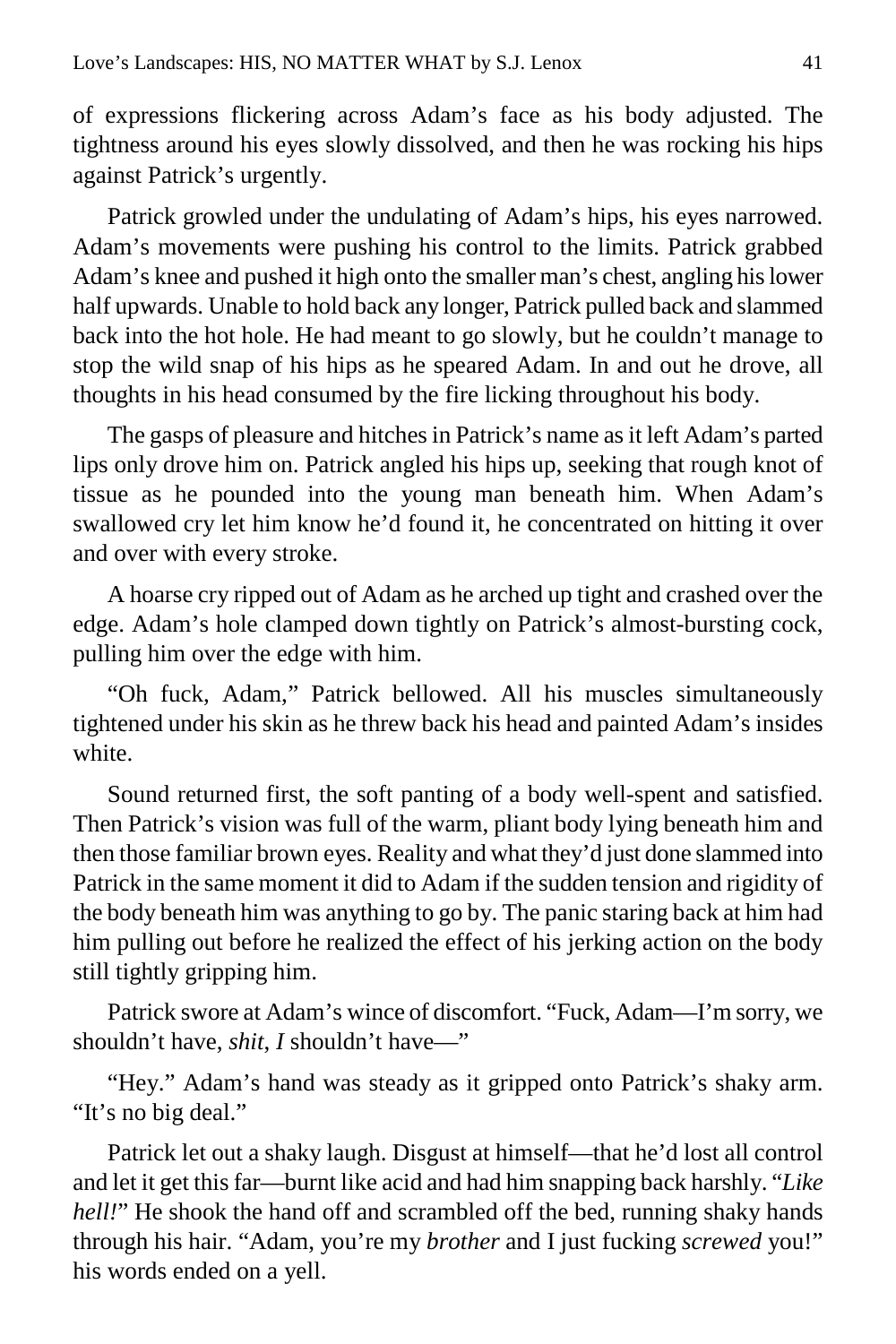Patrick waited for Adam to grasp the severity of the situation, for him to look at him with accusation and revulsion—but it didn't come. Adam blew out a breath and turned away to swipe at the ground. His hand came back up with the ruined shirt. He proceeded to clean himself up indifferent to the hysterics necessary in this situation "Like I said before, it's no big deal. It's not like we're not both adults."

"You've got to be—"

Patrick cut off as Adam threw the balled up shirt at him, hitting him in the stomach. Adam glared. "Look, isn't it fine if we both wanted it. I asked you to fuck me and you did."

Patrick felt the fight and hysteria drain out of him as he stared at Adam's closed, hard expression.

He dropped the shirt onto the ground and came back to sit on the bed, facing Adam. "You know it's not that easy, Adam."

"Why the hell not? It's not like anyone else is here and will know what we're up to. I wanted it, and it looks like you did too." The look he slid down at Patrick's still glistening, spent cock had Patrick shifting as blood pooled in his cheeks. Adam wasn't wrong though. "So what can it hurt?"

Patrick opened his mouth to answer, but all the words of reason and common sense got stuck somewhere in his throat, where they lodged, thick and uncomfortable.

Adam looked away at Patrick's beseeching look. When he turned back again, wariness dimmed his usually warm brown eyes. "I told you before that I wanted this," he gestured to the bed, "and it—*we*—were really good—weren't we?"

Patrick sighed. "Yeah, we were great," he answered softly, unable to blatantly lie and make it less than what it had been. Sex with Adam had been amazing—better than anything he'd had before. What did that say about him and his previous relationships?

"So why can't we just go with it for now? You're only here for another day, Patrick, then you'll be gone again, and then I'm leaving." The flash of uncertainty and imploration in his eyes belied the easy tone.

As if it would ever be that easy. It was already difficult as it was—even now Patrick itched to haul Adam back up against him and show him how much hotter it could get between them.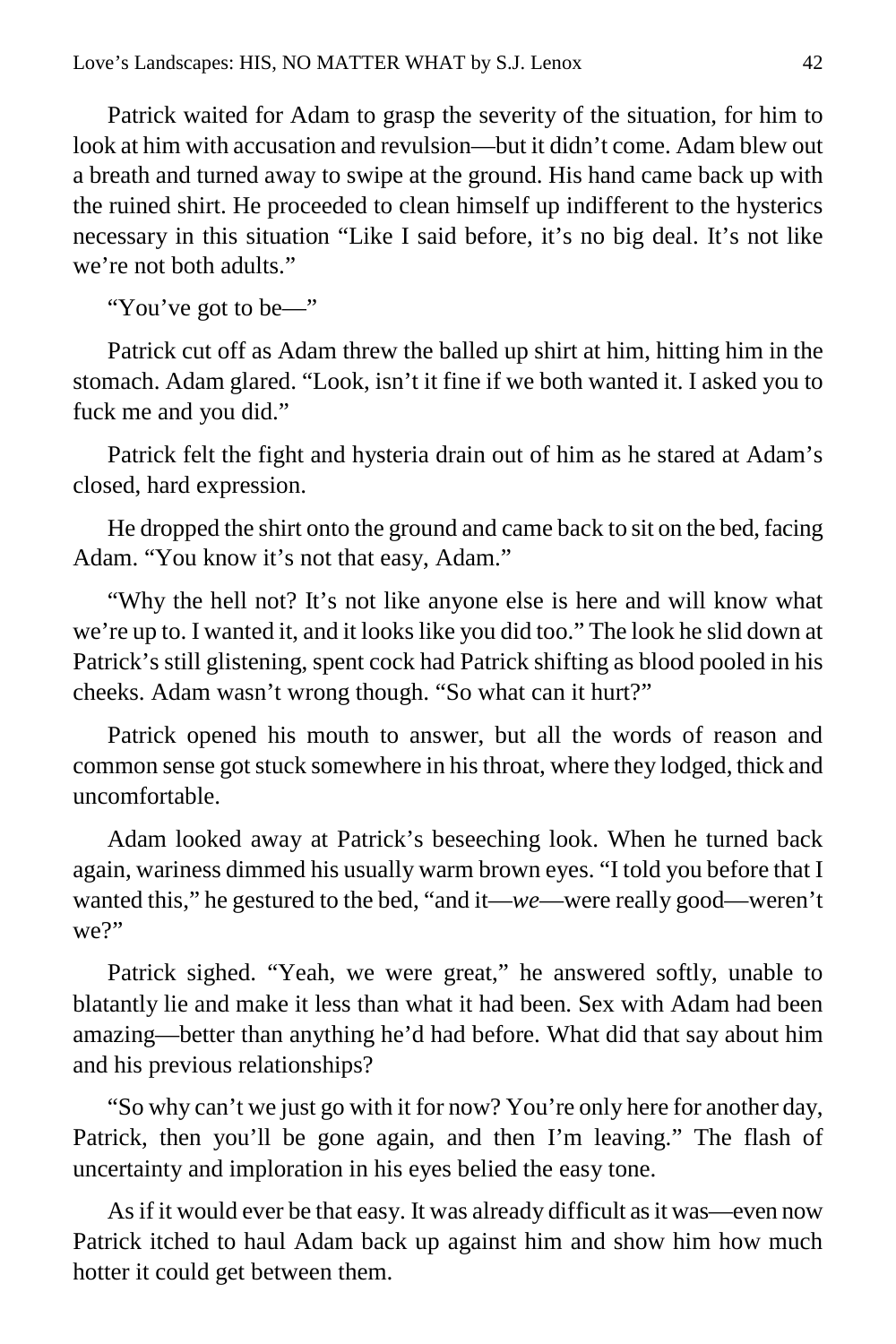"It's not like I'm asking for forever. It's only the weekend."

And Patrick knew right then that for all his shaky morals and earlier protestations, he wasn't going to be able to say no.

"Maybe it won't be so good the second time 'round."

Patrick growled and crushed his mouth to Adam's in answer to the mused comment. He pushed Adam back down onto the bed and proceeded to show him that that was clearly *not* the case.

And it *was* hotter.

\*\*\*\*

"Adam," Patrick groaned, as he tried to brace his feet steadily on the wet shower floor on either side of Adam's knees.

Adam circled his wet palm over the angry purple head, studying the way the erect cock twitched and jumped up at him, barely fitting in his hold. "No wonder it hurt so much last night," Adam murmured. He shifted his knees slightly, feeling the slight twinge of pain throb dully in his ass. The burn as Patrick had entered him last night had given away to something so pleasurable it had been almost painful.

The cock in Adam's hand seemed to bob in agreement. Adam gave a small shake of his head, pulling his attention back to the task at hand. The sticky drop oozing from the tip begged to be tasted, and Adam wasn't going to deny himself. He stroked his thumb over the slit and popped it into his mouth, sucking at the salty fluid. The spicy taste of Patrick unfurled on Adam's tongue, curling low in his stomach.

It wasn't Patrick's chest, but Adam was right, the taste did remind him of sweet, earthy honey—but with a kick of heat. Adam hummed in appreciation. Without an ounce of thought to the torture he was putting Patrick through, Adam licked and sucked his thumb with pleasure.

After wanting for so long, the small taste wasn't enough. He needed more. Adam popped his thumb out of his mouth to run his hand down the shaft. He gripped the base of the swollen erection jerking impatiently in front of his face and looked up at Patrick through his lowered lashes. Adam grinned saucily and dripped his head, enveloping the pulsating bulb into the wet heat of his mouth.

Patrick hissed, his fingers carding through Adam's wet hair. Adam could feel Patrick's dark, intense gaze on him as he bobbed his head lower. He let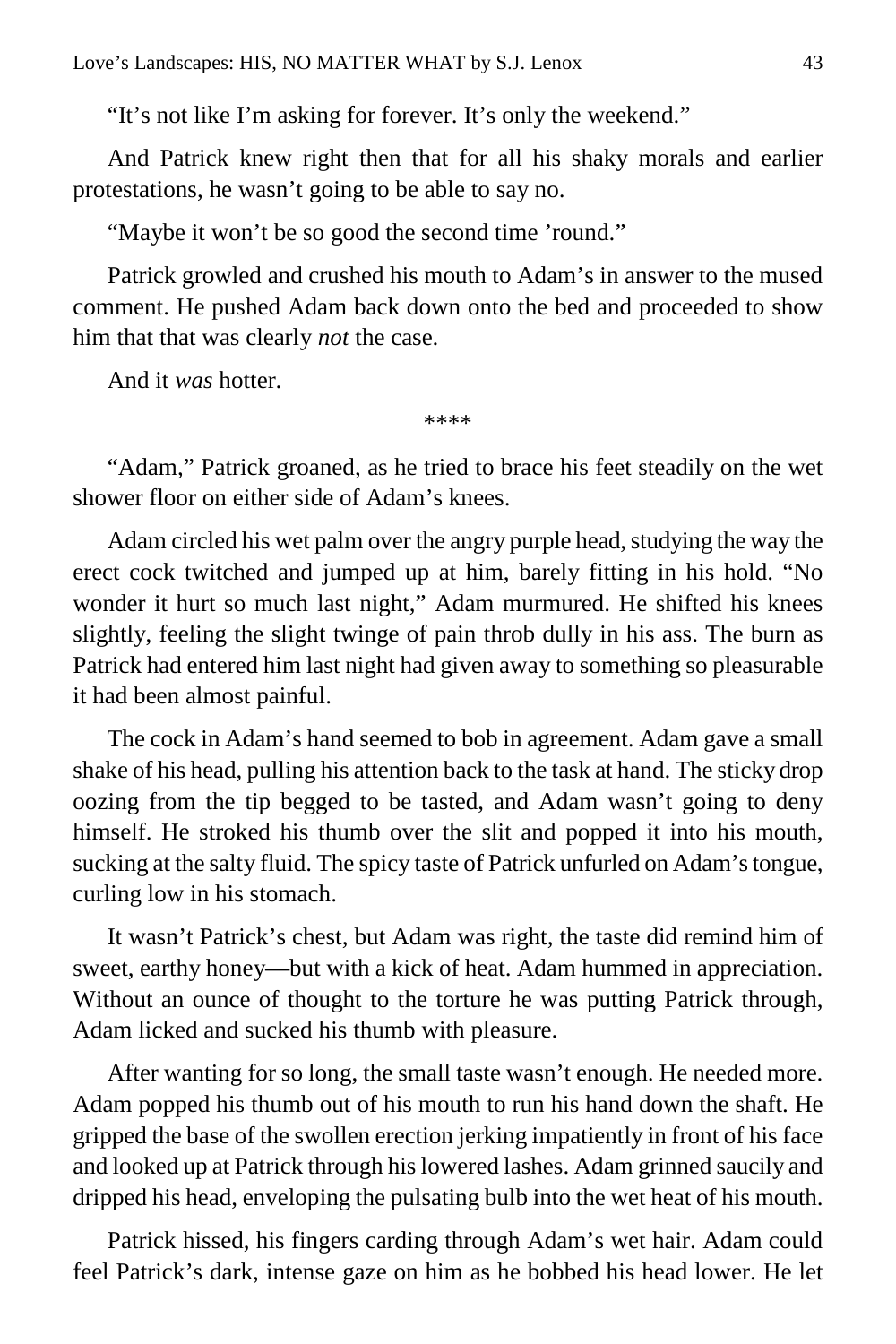rough hands, tangled in his hair, guide him, the sharp tugs an indicator of when he'd found a particularly sensitive spot.

"Christ, Adam. Your mouth—" Patrick panted. The rest of his words were swallowed when Adam's tongue circled the tip teasingly, and then laved at the sensitive skin where his shaft met the underside of the head.

The soapy scent of Patrick's skin, damp and musky, hazed Adam's thought process. Adam sank his head lower to take the cock deeper into his mouth. He mapped out the hard shaft, tonguing the silky skin and running up the veins and around the head. As his mouth moved back up, he tightened his forefinger and thumb around the base and pumped them up and down, adding to the wet sensations of his mouth. It would also help with what he was going to do next.

Adam curled his lips around his teeth and swallowed Patrick's cock as far down as possible until his lips rested against his fingers, the curly pubic hairs tickling his nose. He paused and swallowed, waiting for his mouth to adjust. Above him, Patrick bit off a harsh groan.

Adam began tentatively bobbing his head up and down Patrick's cock, his other hand reaching up to grip Patrick's hip. Up and down he slid, his finger and thumb twisting around the base before moving down to roll Patrick's heavy balls in his palm. He lifted his head until only the soft helmet of the cock sat on his tongue and gave it a long, hard suck, reveling in its taste and feel, before swallowing the whole shaft again. Adam shifted his hips, his own hard-on becoming painful with its desire for release.

Patrick groaned, his fingers tightening in Adam's hair. "Adam," he gasped, the name almost an entreaty. Adam could feel the trembles running across Patrick's body, the desperate tensing of strong thighs in front of him. He ignored the warning tug on his hair and instead moved his hand up to clamp firmly onto Patrick's hip. He tugged Patrick closer and sucked as hard as he could. Patrick seemed to get the message because not a moment later, his mouth was filled with gushes of warm, salty cum.

Adam's throat worked, trying to swallow up as much of it as possible as the cock in his mouth pumped and jerked. It finally stopped, giving a small twitch. With a plop, Adam released the still hard prick and sat back on his haunches, cum he'd been unable to swallow dripping from the corners of his mouth down his chin.

Adam looked up with satisfaction. Patrick stared down at him, his breathing harsh, and skin pulled tight across his high cheekbones. Adam didn't even have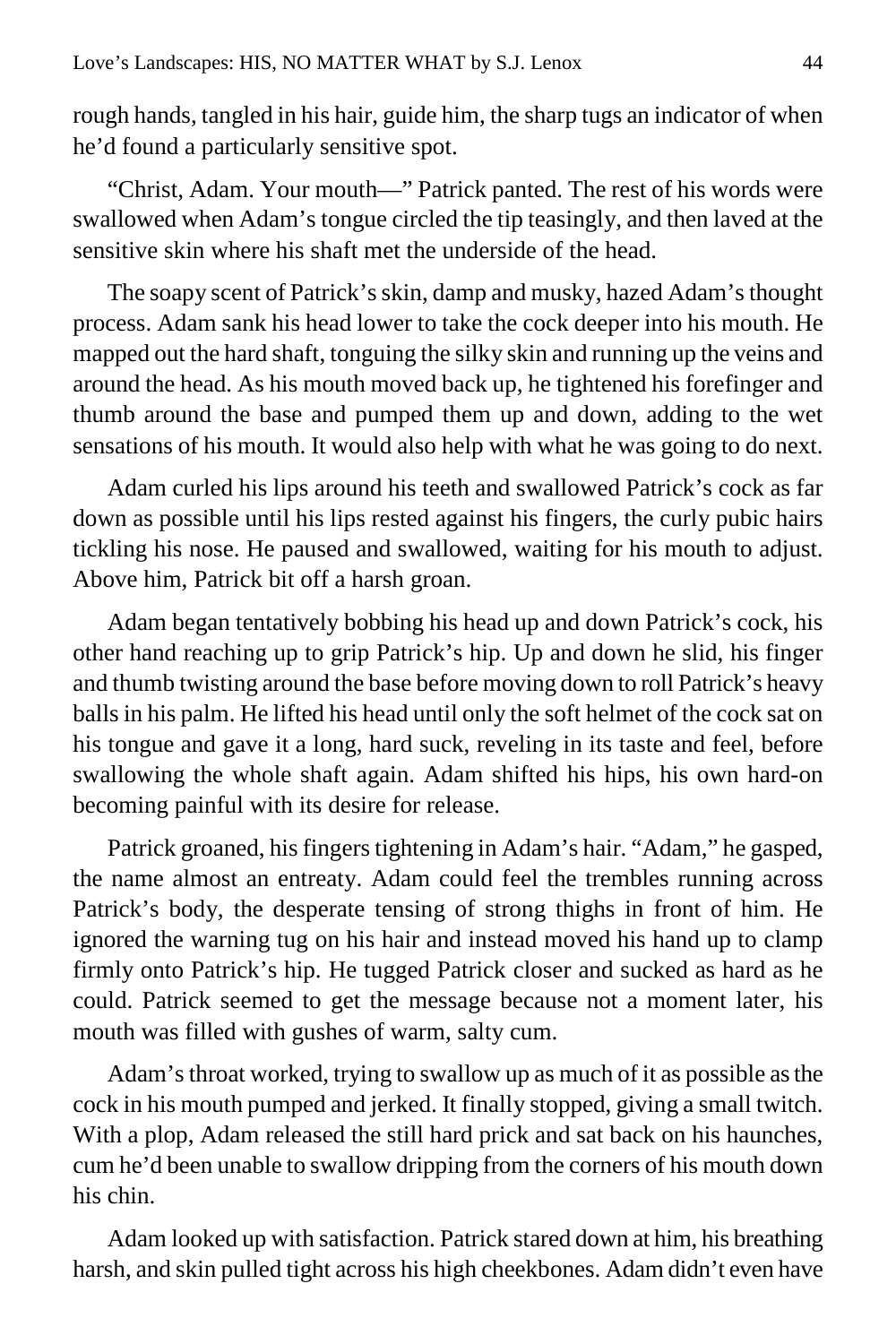a chance to react as Patrick suddenly hauled him up, and swiping at the cum on the sides of Adam's mouth, hotly crushed his lips to Adam's. His tongue dived in, unrelenting, as it curled around Adam's and licked their combined tastes from the insides of his mouth. Patrick's hand seemed to sear the skin there as it palmed the base of Adam's head and angled it toward Patrick's ferocious kiss.

Adam's moan was swallowed under Patrick's insistent mouth as he gripped Adam's own painful erection. Adam shifted up onto his toes and unlocked his lips from Patrick's to clamp them over the junction between Patrick's neck and shoulder and pulled at the taut skin there, anchoring himself as his hands dug into Patrick's shoulders.

Adam whimpered as his hips surged into the hand working his erection. Every part of him ached to come, he was so close, but he needed something more. As though reading Adam's mind, Patrick let go of Adam's head and reached back to run his fingers over the tight rim between Adam's tense cheeks. There was that slight burn again as Patrick pushed his fingers in, but it was gone as quickly as it had come as Patrick stroked over the knot of hidden flesh. Pleasure seared through Adam. Patrick's fingers stroked in tandem with his hand pumping Adam's cock and Adam knew he couldn't hold off much longer.

He felt his balls drew up tight and hard against his body and instinctively sank his teeth into Patrick's shoulder as his cock erupted, spilling burning, thick cum all over the fingers gripping him.

Adam released his mouth from Patrick's shoulder and slumped against the hard chest as his knees threatened to give out on him. He was dimly aware of Patrick's hardening cock against his hip, but Patrick seemed to be in no rush to do anything about it as he reached for the soap in the dish behind him. Adam sighed contentedly as the aftermath of his release tingled through him while Patrick gently washed him off.

Patrick turned off the water and handed Adam one of the towels as they stepped out of the shower.

"Thanks." Adam grinned as he took the proffered towel. He deliberately took his time drying, slowly rubbing the towel through his wet hair as he watched Patrick slather the lower half of his face in puffs of white foam for his morning shave. He ran his eyes appreciatively down the broad back, taut ass and strong columns of Patrick's legs, lazily taking it in, as he was unable to do so yesterday morning. His eyes moved back up to meet Patrick's in the misted mirror.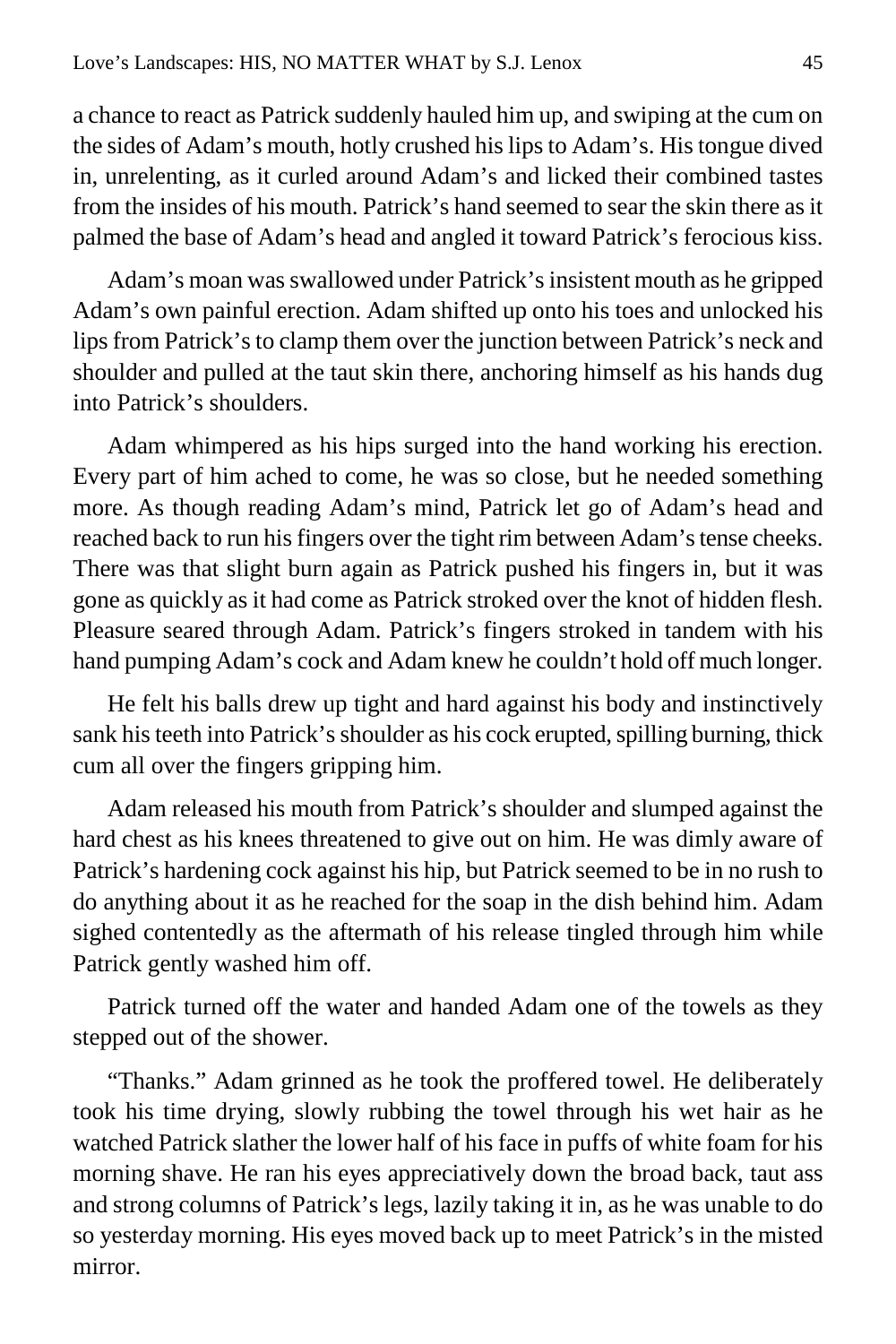"Enjoying the view?"

Heat pooled in his cheeks but it didn't stop him grinning unabashedly at having been caught. "Just comparing it to the impressive earlier one I had from below." The flush that worked its way up Patrick's neck had Adam unable to resist teasing him a bit more. "Now if you'll let me take a closer look…"

Patrick laughed and flicked a blob of shaving cream at him. "You're damn insatiable. Get out."

Adam dodged the second flick and laughed, avoiding the white blob on the floor behind him as he backed toward the door. "Okay, okay I'm out." He threw his towel into the hamper on the way out, giving Patrick a jaunty view of his ass. "Don't take too long."

Adam would have never imagined he'd be waking up next to Patrick, stiff and sore after an intense night of sex. When he'd made that proposal to Patrick last night, he'd been tired, tired of pretending, of resisting. So he'd asked for the weekend and stoically refused to let Patrick in on how terrified he was of reverting back to their old relationship for their remaining day together.

He'd been stupid to think that once would be enough. When Patrick had agreed… Adam didn't think anything would ever compare to the relief and joy he'd felt at that moment. Now though, in the light of day, that relief felt fragile. A part of him couldn't help holding his breath while he waited for Patrick to call a sudden stop to all this.

So, more than insatiable, Adam wasn't going to waste an opportunity to be with the man he loved.

\*\*\*\*

Finally dressed and in the kitchen—after more fumbling and heated kisses when Patrick had sauntered back in the bedroom sans his own towel—Patrick lifted out four slices from the bagged loaf of bread and popped them into the toaster. He turned and leaned back against the counter, watching as Adam rummaged around the fridge looking for the butter.

Adam had a hard time remembering what exactly he was supposed to be doing when he could feel Patrick's heated gaze on him. He skin was starting to prickle again, and although they'd both just come not long ago, he could feel his body sit up and prepare itself for round two. He swallowed; *there was no way they were going to do it again so soon.*

Finally locating the bright yellow tub right in front of his eyes, he swiped it from the shelf and placed it on the table, ignoring Patrick's amused, knowing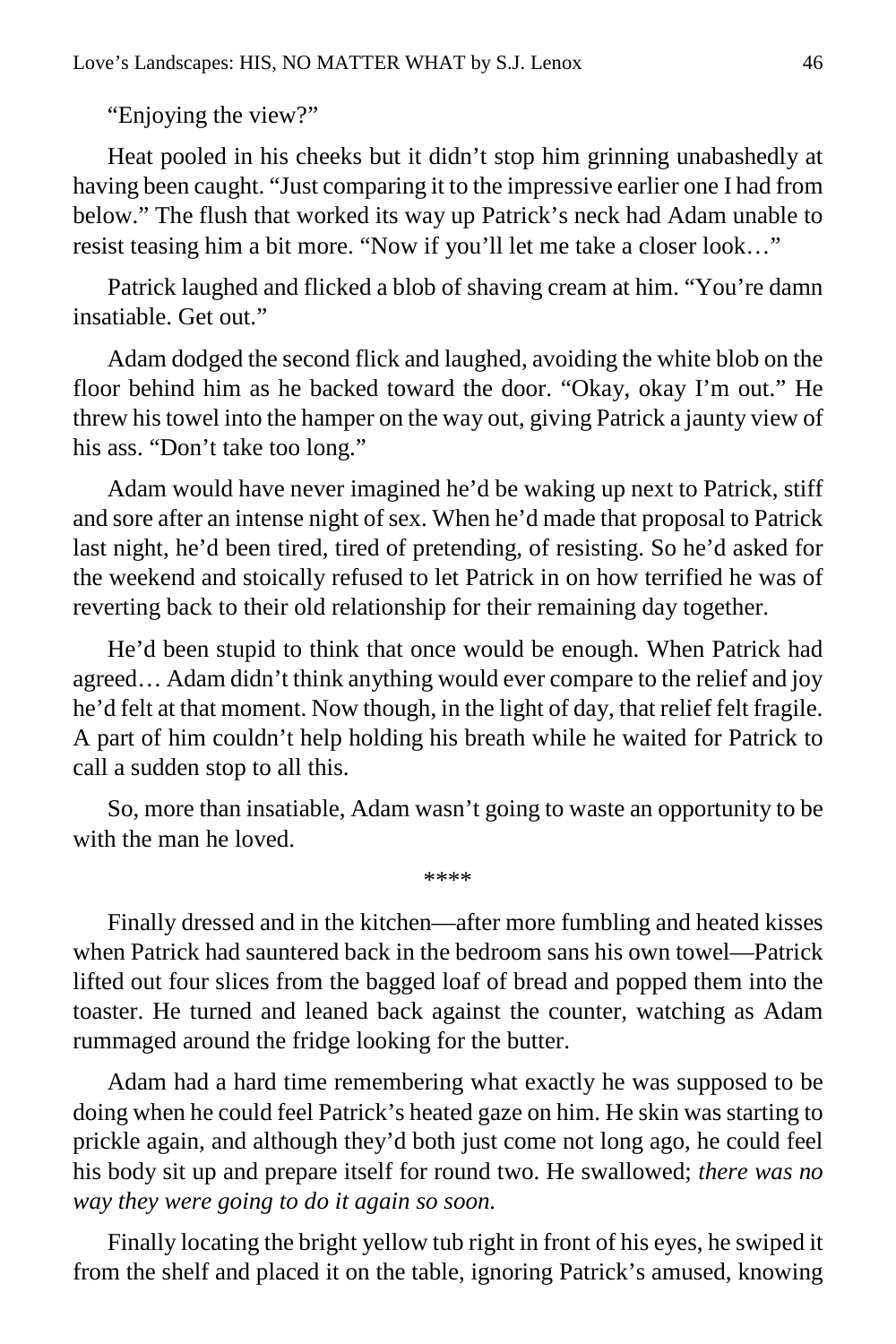smile. Thankfully, his accompanying search for the peanut butter and jelly had him locating them instantaneously without a stray thought of naked skin.

Adam gathered the spreads and turned toward the table, only to stumble back a step when Patrick stalked up to him. The jars were taken from his hands and placed back on a shelf behind him. Adam swallowed as Patrick's eyes narrowed, the blue hardly visible around the dark pupils. There was no mistaking that look.

"You know," Patrick drawled, running his finger under the collar of Adam's T-shirt. He lightly caressed the skin there as he advanced closer. "It's not fair that you were the only one who got a taste this morning." He flicked his eyes down to the front of Adam's pants, where the outline of Adam's growing erection pressed eagerly forward.

Adam shivered as Patrick's tongue came out to lick at his lips, the action almost obscene following his words. Adam panted, rooted to the spot. He couldn't stop his body leaning into the big hand running down his chest even if he wanted to. His T-shirt did nothing to muffle the heated touch. Patrick reached under the hem, and trailed that torturous finger along the waistline of Adam's pants, caressing the soft skin there.

His hot breath teased Adam's ear, "I think before breakfast, I want to have a taste of something else first."

Adam whimpered, trying not to swallow his tongue at Patrick's words. Adam could only follow as Patrick angled his body, guiding Adam toward the table and pressed him against it. Patrick stepped back to run his eyes over Adam's form, his gaze a scorching caress. Tightly coiled anticipation hummed through Adam as Patrick divested him of his T-shirt. He watched, eyes glued to every movement of those long fingers, as Patrick reached for his fly and snapped it open. His breath caught in his throat as Patrick kneeled down and pulled at the zipper, slowly unveiling his prize. Adam's erection throbbed and pushed up against his underwear, his hips rolling forward of their own accord.

Adam's eyes glued to the dark head at his crotch.

"I don't think I'm the one insatiable," Adam stammered as Patrick leaned forward. *Ah, fuck.* Adam shuddered as Patrick mouthed his erect cock through the dark, damp underwear and sucked against the hard shaft. His dark eyes danced up at Adam, silently laughing at Adam's comment.

The thin layer of material didn't seem to provide any barrier at all, if anything, the roughness of his underwear heightened every movement of Patrick's exploring tongue.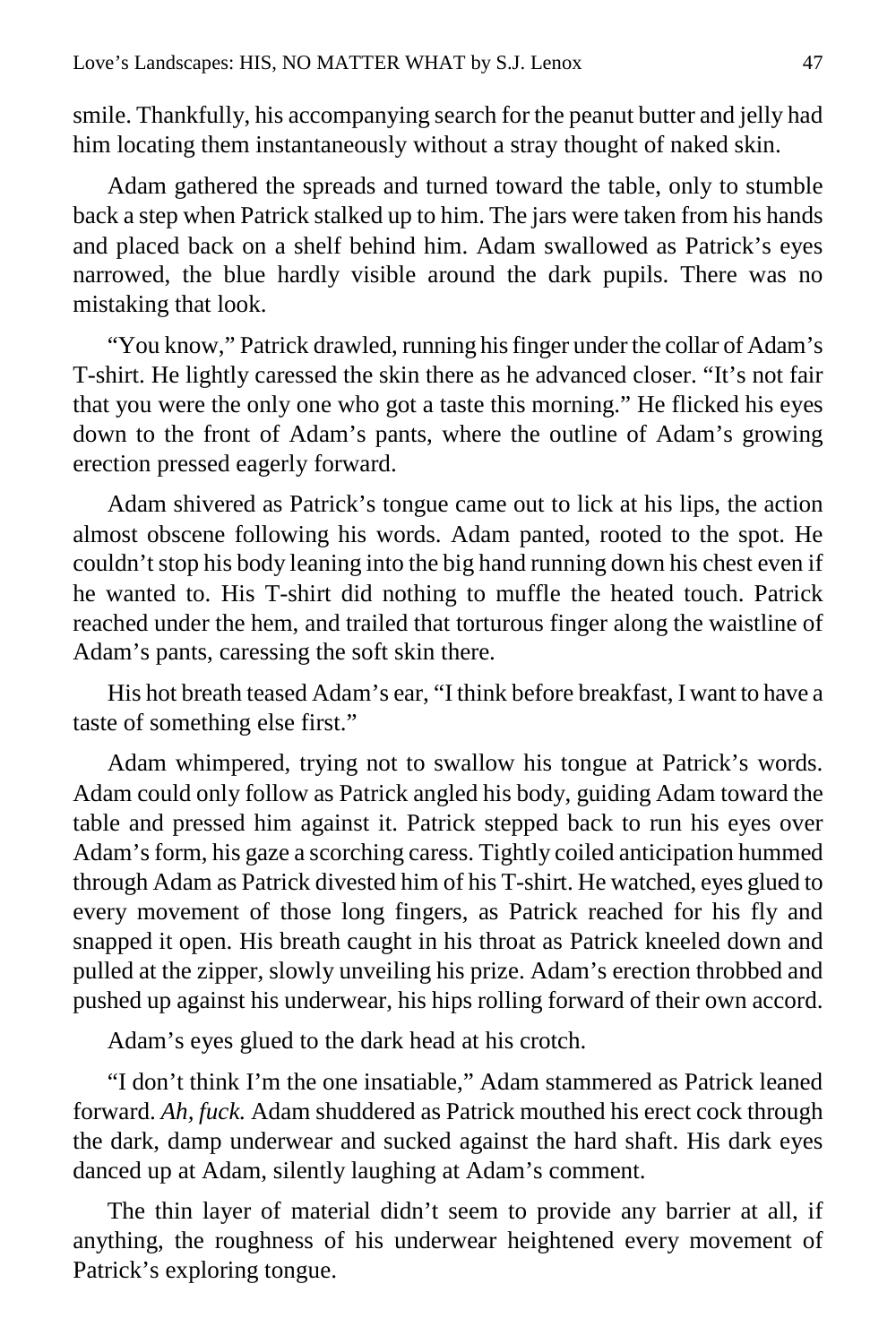Adam braced himself against the table and surrendered to Patrick's mouth. He wasn't even aware of his jeans being pushed down until the rough denim sat in a puddle around his ankles. His underwear followed their descent as Patrick hooked his thumbs into the waistband and pulled them down, releasing his cock from its damp confines.

Hard and dusky, his cock jutted out angrily from the nest of dark, wiry hair as it sprang free.

Patrick seemed too intent on taking his time, on drawing out the torture to Adam's cock as he curled one hand onto Adam's hip, his other trailing a finger up the straining shaft. When Adam thought he could take no more of the studied delay, Patrick leaned forward and ran his tongue over the weeping head, laving the sticky fluid. His moan of appreciation was already threatening Adam's ability to remain standing when he curled his tongue around the head and sucked hard, pushing his tongue against the sensitive slit.

Adam cantered his hips forward and tried to push his cock in deeper, seeking more of that wet heat. Disappointment wrung through him when Patrick released Adam's cock to give him a gentle, but stern, slap on the butt.

"Be good," Patrick reprimanded.

Adam whimpered and nodded, the smart of the slap only adding to his heightened state. *Good*, he could be good*.* If it meant Patrick not stopping the torturous pleasure, he'd be a fucking boy scout.

Adam had barely taken in Patrick's satisfied smirk when he lowered his mouth back onto the shiny head and engulfed Adam's cock in one smooth descent.

"*Shi—t*," Adam gasped. His fingers dug into the smooth wood of the table behind him—the only thing holding him up at this point.

The long, pulling draws on his cock seemed to suck out what was left of conscious thought. He felt Patrick's hands dig into his tight buttocks, and then Patrick was guiding Adam in and out of his mouth. Adam took the cue and thrust deeper into Patrick's mouth as the clever mouth sucked and nibbled at his erection. He felt his balls draw up and the warning tingle start when Patrick suddenly released him.

"What—?"

"Get on the table," Patrick demanded, roughly. It was obvious from his harsh expression, and the bulging vein on the side of his neck, that this was far from over.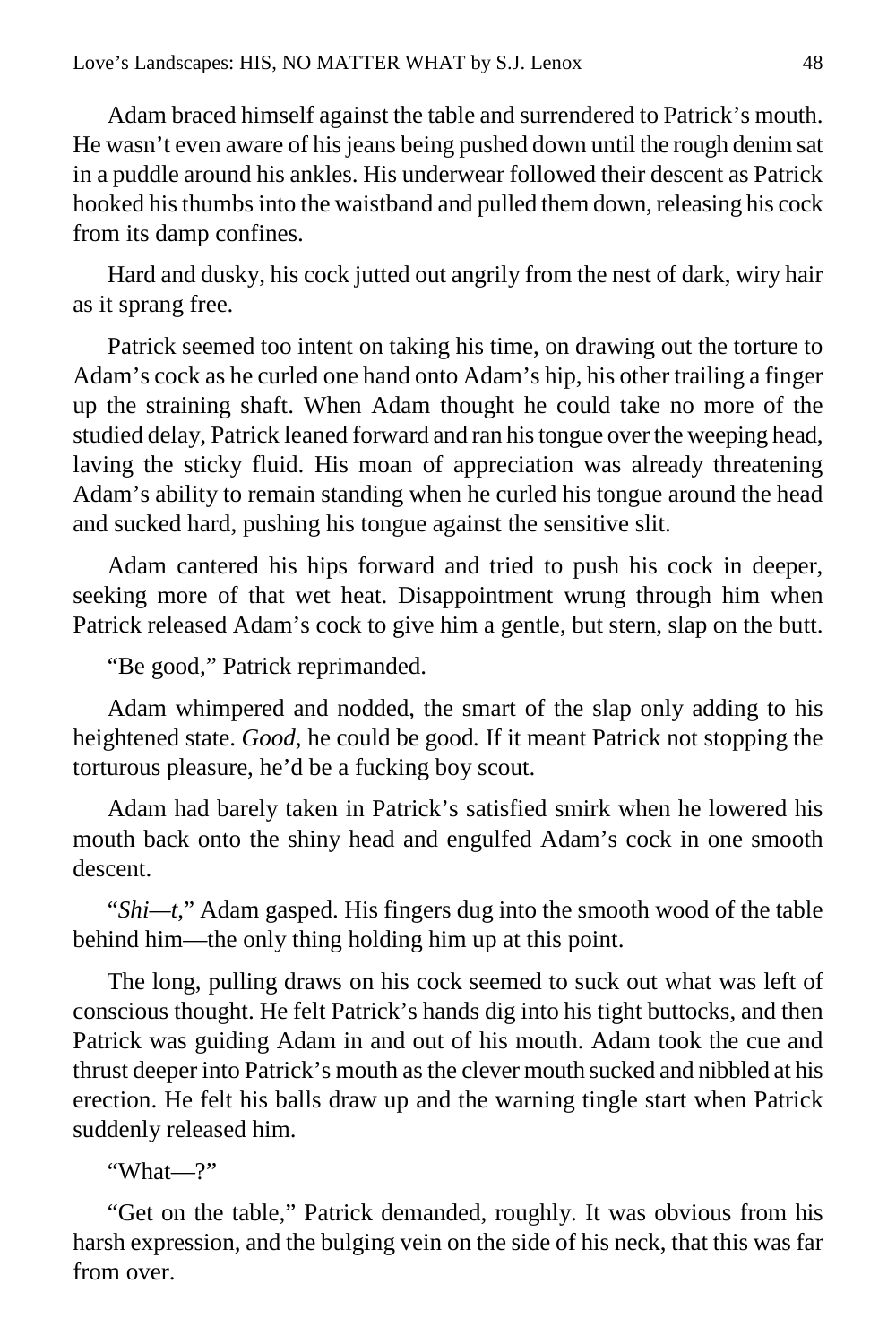Already on the edge, Adam was hasty to obey. He fumbled as he tried to escape from the confines of the underwear and jeans caught around his ankles. The few seconds it took to free himself seemed to take forever and then he was flinging them aside and sweeping the forgotten tub of butter to the side as he hoisted his ass onto the tabletop. The smooth wood was a cool balm to his heated skin.

"Put your feet up and spread yourself."

Adam was glad for his pleasure-addled state, because he didn't think he would have been as hasty or eager to follow Patrick's words otherwise, as he pulled the soles of his feet up onto the edge of the table. The small flicker of self-consciousness was pushed aside as he wrapped his hands around his knees and splayed them, spreading himself on display to Patrick's hungry, dark stare.

His breath came out in shallow pants as he waited under Patrick's perusal. His erection bobbed against his taut stomach. It tingled from the sudden cool air after being enveloped in the wet heat of Patrick's mouth where it strained to return to.

"You're right, the view's pretty spectacular from down here," Patrick said with a quirk to his lips. Adam wondered if this was payback for his earlier teasing as he gritted his teeth and resisted the urge to beg.

Patrick moved forward to run a rough finger down the shaft and along the seam of Adam's tightly drawn-up balls. The finger was replaced with a thumb as Patrick palmed one of Adam's balls and moved the thicker digit over the seam again, pressing a bit harder. Adam's breath hitched as it trailed down lower, pressing against the sensitive sliver of skin between his balls and his anus. He arched up into the hand in an effort to direct it fast to his eager hole.

"Patience," Patrick admonished sternly, his voice rough with barely suppressed desire. Adam glared back but managed to still his hips.

Patrick's scent filled Adam's head as he leaned into Adam and reached for the tub of butter tottering dangerously on the edge of the table. The sound of the lid snapping off had Adam's head jerking in its direction. He wondered if his own face was as deeply etched with hunger, like Patrick's was, as he watched Patrick scooped out a big knob of the soft, greasy spread. The yellow butter glistened as he rubbed it between his thumb and fingers, warming it up and coating his fingers with it. Tense with anticipation, Adam clenched his ass instinctively as Patrick reached for him. He had to force himself to relax—and breathe—as Patrick teased the tight, resisting hole.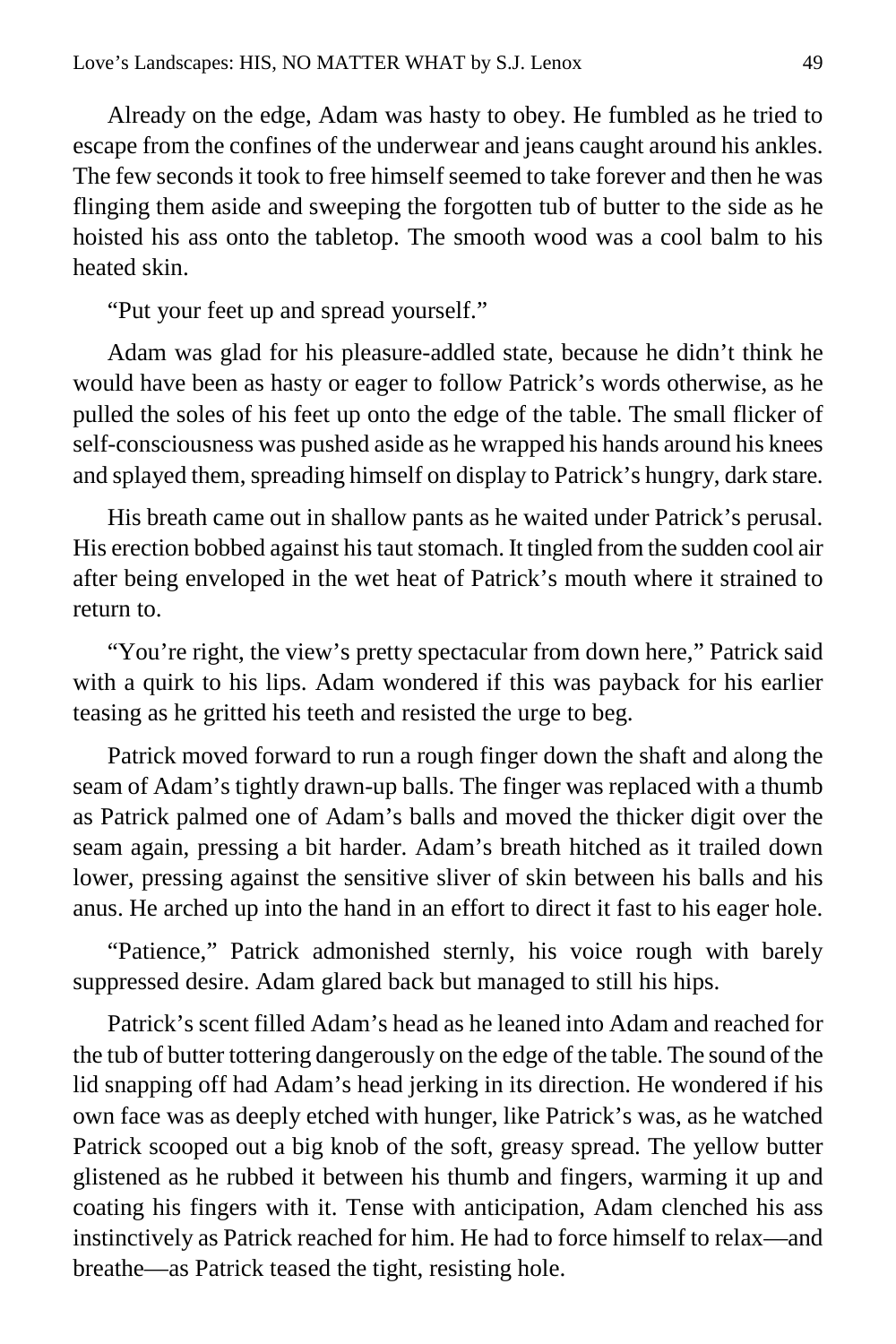A hoarse cry gurgled from Adam's throat as Patrick leaned forward to swallow Adam's cock down to the base as two of his fingers pushed through the tight ring of muscle, penetrating Adam sharply. The talented mouth bobbed and sucked in time to the thrusting fingers, playing him like a harp.

Before the varying flicks of Patrick's tongue, the speed and pressure of his mouth and fingers could have Adam incoherent; he moved lower and sucked one heavy ball, and then the other into the warm cavern of his talented mouth.

As though sensing Adam's inability to handle much more, Patrick leaned back, placed his hands on Adam's buttocks and stroked the soft skin as he spread the cheeks. Adam felt himself twitching under Patrick's heavy-lidded scrutiny. He knew the sight must have been obscene, the shiny butter smeared over his rim and his hole clenching and unclenching, slightly loosened from Patrick's earlier fingering.

"Looks delicious," Patrick murmured as he leaned forward and licked at Adam's entrance, penetrating the soft ring. Adam moaned as the tongue speared him and then Patrick's hand was on his straining cock. He pumped the swelling shaft, flicking his wrist at the head before sliding down back into the hard, fast rhythm as his tongue fucked Adam to and over the edge.

"Patrick!"

Adam's mind went white as he came.

Aftershocks rippled through him, his sensitive, overloaded cock giving the occasional jerk amongst the copious amounts of pearly cum it'd sputtered over Patrick's hand. Adam somehow pried his stiff fingers from where they had, no doubt, left a myriad of bruises, and toppled backward, dropping his weak arms over his eyes. The rapid beat of his pulse roared through his head as his body twitched.

He felt Patrick place a gentle kiss onto his inner thigh and then onto the soft cock still gripped in his hand, and then Patrick was wiping him off with his discarded shirt. He let himself be pulled up and opened his eyes as Patrick pressed a kiss to his forehead.

Patrick's eyes crinkled down at him. "I think I'm ready for some breakfast now."

\*\*\*\*

The kitchen cleaned up, an extremely late lunch of grilled cheese sandwiches with soup, a change of shirts for Adam—no way was he wearing the sticky one he had picked up off the floor—some cold toast and a tub of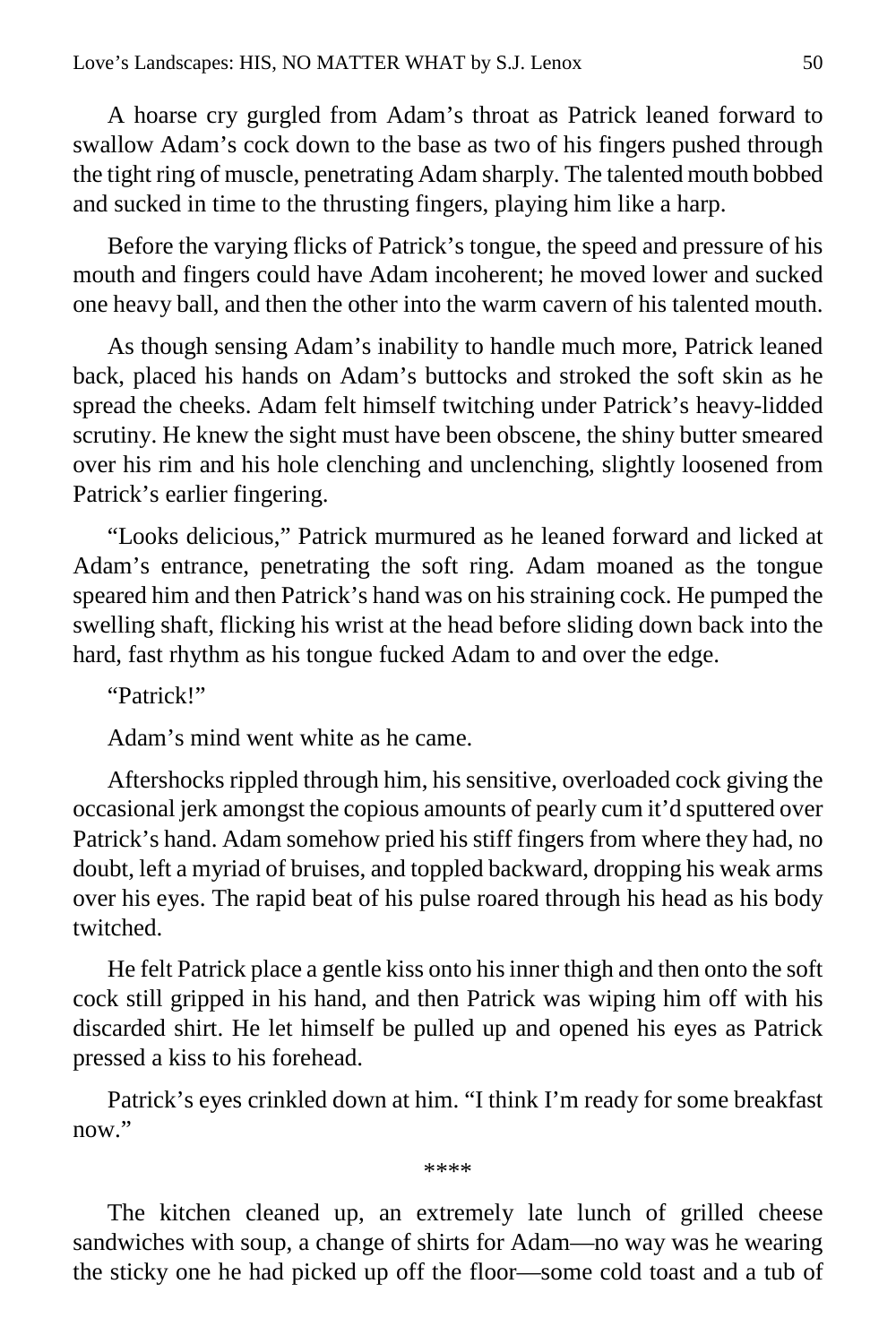butter tossed in the bin later, Adam lay on the couch with his head on Patrick's solid, warm lap. They watched a rerun of an old comedy, Patrick's hand stroking over Adam's hair gently. Adam leaned into the big comforting hand; he didn't think Patrick even realized he was doing it.

The clattering and buzzing of Patrick's phone where he had left it last night on the coffee table startled them both. Patrick picked up the phone, intending to silence it when caller's ID flashed on the screen. He frowned.

"Sorry, I've got to take this," Patrick apologized. Adam moved, intending to leave the room to give Patrick privacy, when Patrick's hand tightened against him. *Stay*, he mouthed.

Adam gave a small nod, settling back onto Patrick's lap.

"It's a Sunday," Patrick grumbled at the caller, his annoyance clear. He huffed out a breath, running his hand through his hair. "Yes… yes, I read the info you sent over… No, I…" he trailed off, glancing down at Adam with an unreadable look. "Okay… Okay, give me a call when it's finalized."

Adam looked up as Patrick disconnected. "Is everything okay?" he asked, his brow creased in worry.

"It was just work," Patrick explained, his attention already back to the show as he guided Adam's head back down on his lap.

They spent the rest of the day watching TV and making love.

\*\*\*\*

Adam slipped off his T-shirt and climbed into bed, waiting for Patrick. He'd spent all day avoiding the issue, but come tomorrow, Patrick would be leaving. Patrick hadn't brought much for the weekend, and his intention of leaving straight after Adam's graduation ceremony was clear by the packed bag sitting next to the door. All of Patrick's toiletries and clothes, except the ones he'd be wearing tomorrow, were neatly zipped in the carryall.

Adam tried to hide his unease as Patrick walked into the bedroom, his chest bare and pants hanging loosely around his hips, revealing more skin with each roll of his hips. Adam knew that the chances of him seeing Patrick again after tomorrow would be slim to none. This weekend, for all the happiness it gave him, felt more like a true parting than that time nine years ago.

Despite all the intimate knowledge of Patrick Adam had gained, he knew about as much about Patrick's life as he had before Patrick had come back that is to say, hardly anything at all. That wasn't to say he hadn't gleaned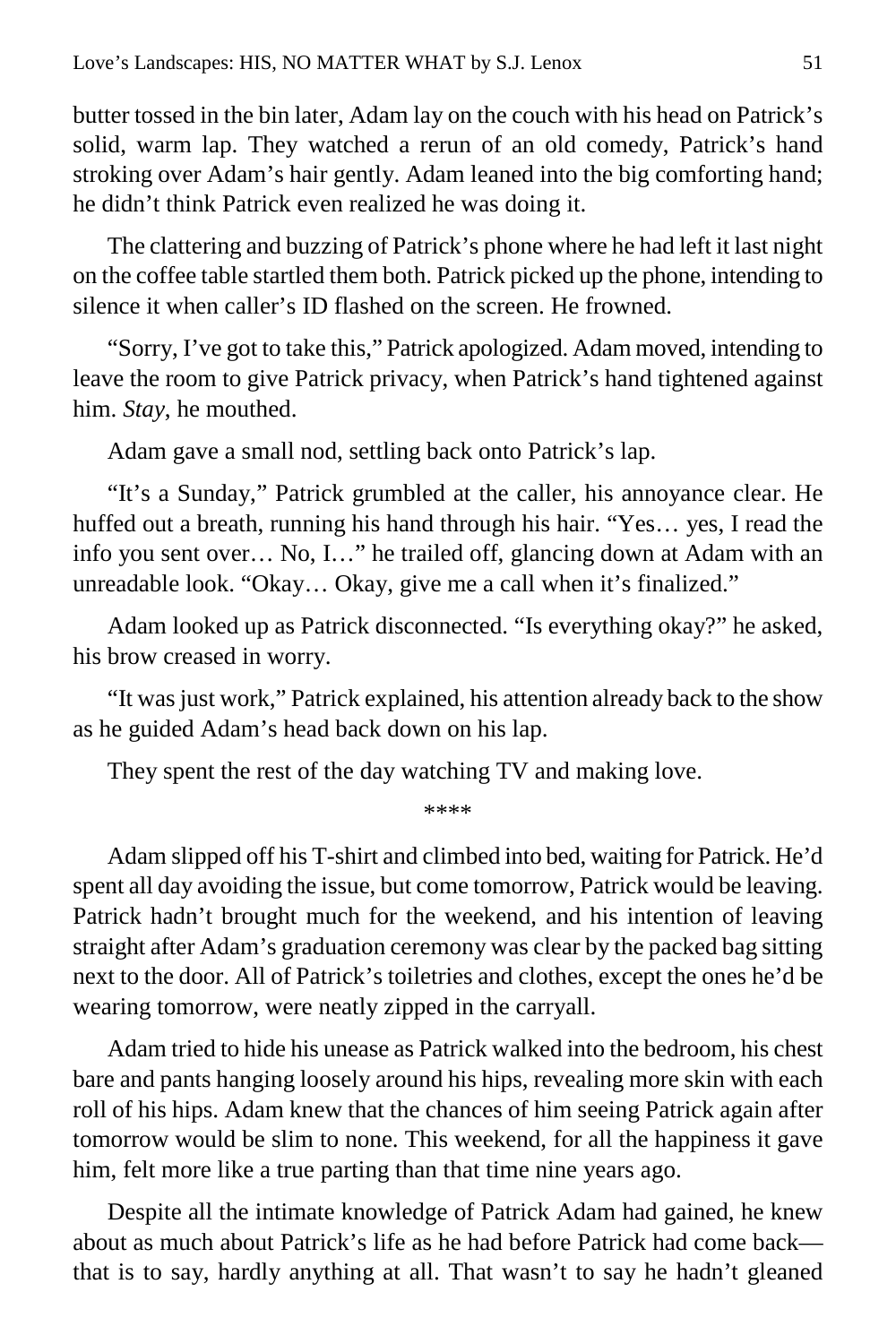anything at all from the things Patrick had let slip, but how would knowing Patrick liked to cook Chinese food, that he liked shopping around the markets for a various odd, unknown ingredients, help him when Patrick left? Adam couldn't very well stalk out all the Asian supermarkets around Raleigh.

Adam had avoided mentioning anything about the future after tomorrow, and Patrick hadn't been all that open about his thoughts on it either. Adam slid a look at his phone, sitting innocuously on his bedside table, the alarm waiting to go off tomorrow morning. If he slid through his contact list, he'd find Patrick's number, so it wasn't as though he couldn't get in touch with him if he wanted to, but how were they going to go back to being brothers—did he even know how to, and if he couldn't do that, and he couldn't be Patrick's lover, where did that leave him?

One thing seemed to be clear though, this—*whateverit was*—would be over come tomorrow, because it just wasn't possible to expect a future from a doomed relationship.

\*\*\*\*

Patrick flicked off the light and closed the door, moving toward the bed. While he'd come back after intending to stay away permanently, never had he imagined this happening. Oh sure, he had *imagined* being with his brother being with *Adam—*but his dreams had been the product of nothing more than starving, unfilled desire for his younger brother, and what Patrick had thought he'd be like today. Not one of them though, could compare to the real thing he'd finally gotten into his arms.

He slid into the worn, soft sheets and reached out, gathering Adam to him. In the dark of the night, with only the moonlight barely able to peek in, Patrick kissed the man he had loved all his life. His heart throbbed as Adam unhesitatingly kissed him back, tasting of yearning and love. Patrick stroked the dark locks from the glittering gaze and pulled himself on top of the younger man, bracing him between his arms. He trailed tender kisses along Adam's forehead, one on top of each delicate eyelid, and then down the column of his slender nose to his mouth, He nibbled at the soft lips, and when they parted instinctively, delved in. The kiss was long and tender, full of everything he couldn't say.

\*\*\*\*

Adam reached up and winded his arms around the back of Patrick's neck, drawing the mouth deeper against his. Adam felt his heart break apart anew; this would be the last time.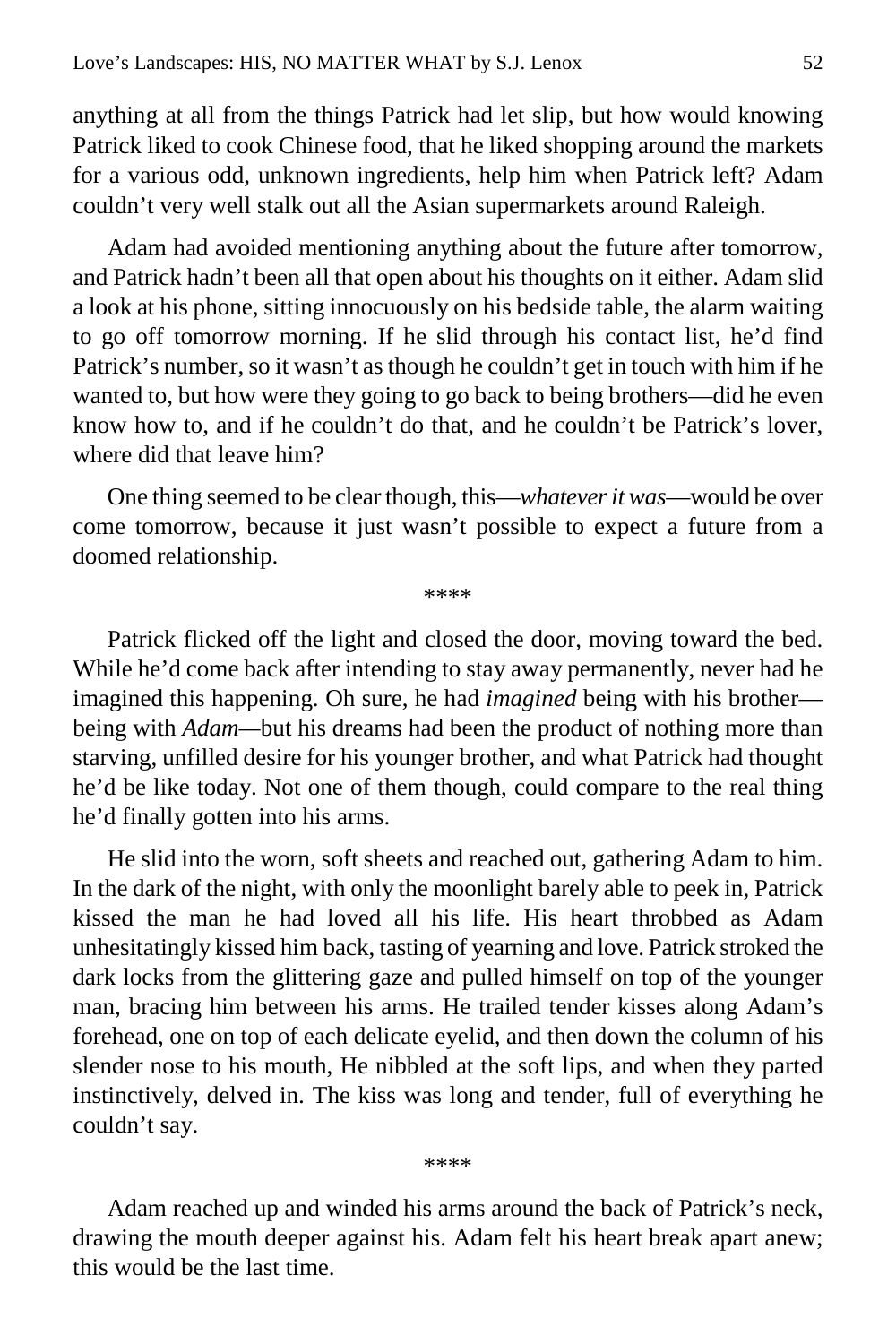The knowledge that this would be the last time cut sharply through him. Adam's desperation at their time left together transferred into the kiss as it deepened, flooding with urgency. Adam rocked his hips up against Patrick's and released his arms to run his hands down Patrick's back, up his sides and down his arms. He tried to remember every detail—the roughness of the smattering of hair on the wiry forearms, the grooves of taut muscles across the broad back—everything he could squirrel away for a lifetime without this again.

Without Patrick.

After so much lovemaking, Adam's body opened willingly to Patrick's preparing fingers. When Patrick finally slid home, Adam felt the final piece of his heart shatter. He held tightly to his brother as they rocked together, unable to stop the sob that broke out of him as they crashed down from the peak.

Patrick rolled to the side and pulled Adam's silently shaking form tight against him, stroking the dark head while he murmured soft words of comfort.

\*\*\*\*

All Adam could hear was good-bye.

Adam checked his reflection in the bathroom, blindly scanning over the puffy, dark shadows and wan skin. His haggard appearance barely registered as he replayed the events of the weekend over and over again in his head, not allowing even one detail to escape. After the ceremony today, Adam wouldn't likely see Patrick again. His heart shattered anew thinking that he wouldn't be able to kiss those firm lips or wake up next to those warm blue eyes again. Grossly oversleeping this morning, they had rushed out of the house with barely enough time to shower, let alone share a last kiss. As it was, Patrick was sitting somewhere in the audience with still-damp hair.

The echoing shout of the ceremony coordinator and tapping of hurried shoes down the corridor filtered into the restroom. Adam pushed away from the sink. Unable to do anything about the solemn expression on his face, he stepped out of the restroom and fell into step with the other students of his graduating class as they ambled over to the entryway in an excited chatter of nervous voices and laughter. The sea of excitement and joy on the other students' faces were a huge disparity to the heartbreak on Adam's solitary one.

Adam stepped into line woodenly; he barely flinched when the coordinator manhandled him into his correct place, her sharp nails digging into his arm. The music signaled the start of the procession, and then he was filing out. His eyes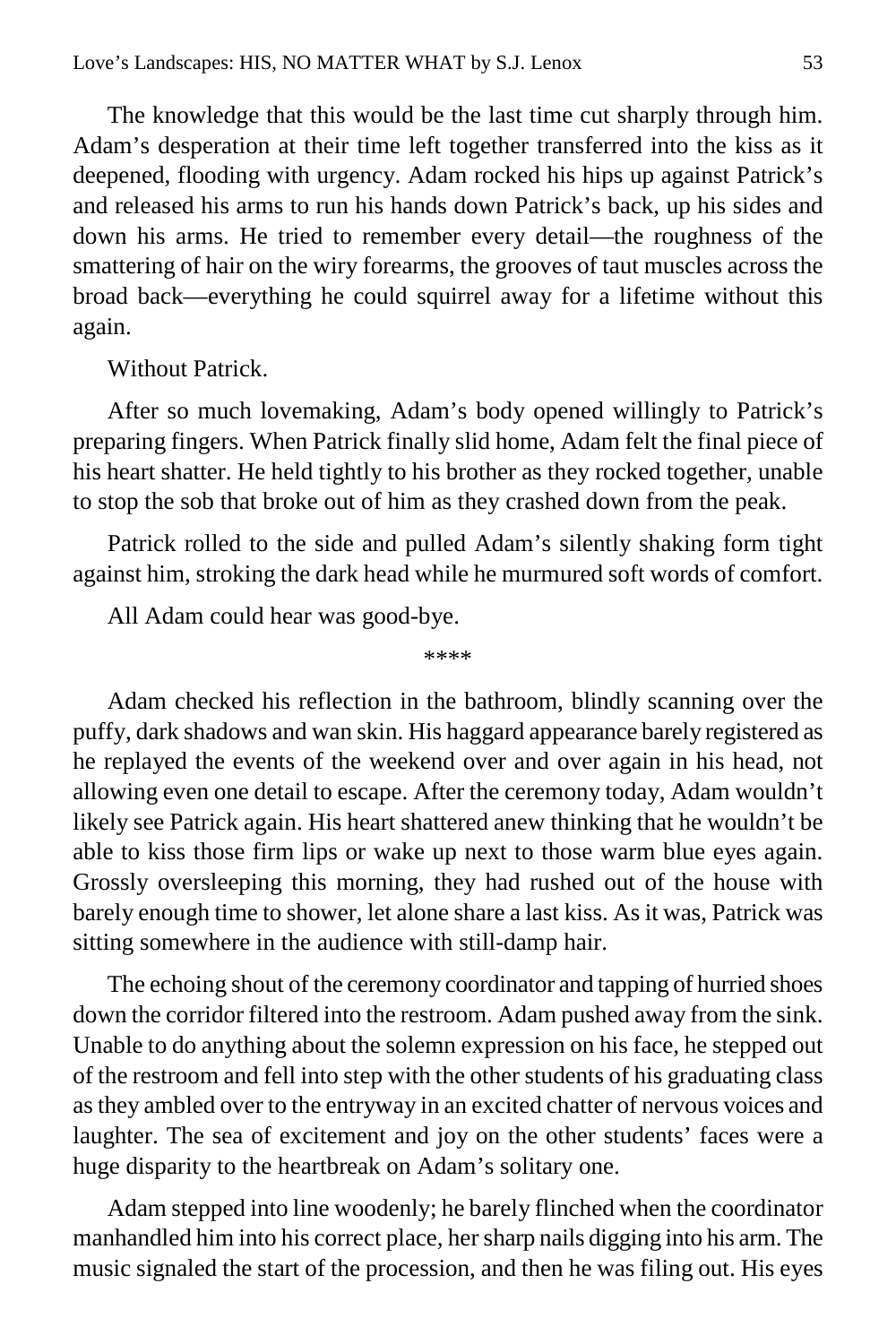darted around the audience as the sea of students were paraded to their seats. *There*, to Adam's left, in the section of seats closest to the stage, sat Patrick, beaming down at him, pride evident in his strong features. Adam's lips curled up into a smile in response; at least Patrick was still here for now.

Adam kept his eyes on Patrick through the entire procession as he filed after the student in front of him. He made it to his correct seat without incident and sat down, unwilling to let his eyes wander from Patrick for more than a moment. The rest of the ceremony passed in a blur.

\*\*\*\*

Adam stood up as the band began playing the final march, his eyes seeking the familiar face among the crowds of happy well-wishers. Where Adam had last seen him, to his left, second row from the front, now stood a lone, empty seat.

Pain, sharp and agonizing sliced through Adam, nearly bringing him to his knees. Blind to the concerned student next to him, asking him if he was okay, Adam bit back a sob and stumbled as he tried to get out of there without falling apart. The hall seemed to rapidly confine itself as Adam pushed through the swarm of other people's relatives, family and friends, his chest tightening with every step.

#### *Just get home. Then you can fall apart.*

Adam didn't know how he made it, but he got through the doors and out into the fresh air. He didn't stop as he stumbled down the steps toward the bus stop. Although Patrick had driven them here, and Adam had planned to take the bus back, he had thought he'd at least get to say good-bye. He might have begged Patrick to stay, gripped onto him and cried and cursed and make a fool of himself, but at least he'd have gotten one last look, one last touch.

He clenched the side of the railing of the cement steps and swiped at his nose as he lifted his head toward the car park. Next to the pedestrian crossing, under the tree, Patrick had parked his rental… Adam blinked. *Patrick's car was still there.* And it wasn't unaccompanied. A tall figure in dark dress pants and a charcoal pullover stood next to the car, talking on his cell phone.

As though hearing the commotion of the crowd swarming out of the hall, Patrick looked up, his gaze connecting with Adam's. He lifted a hand in a small wave his smile wide.

Adam didn't think. His hand released the railing as he stumbled forward and ran down the stairs, barely remembering to look both ways as he rushed across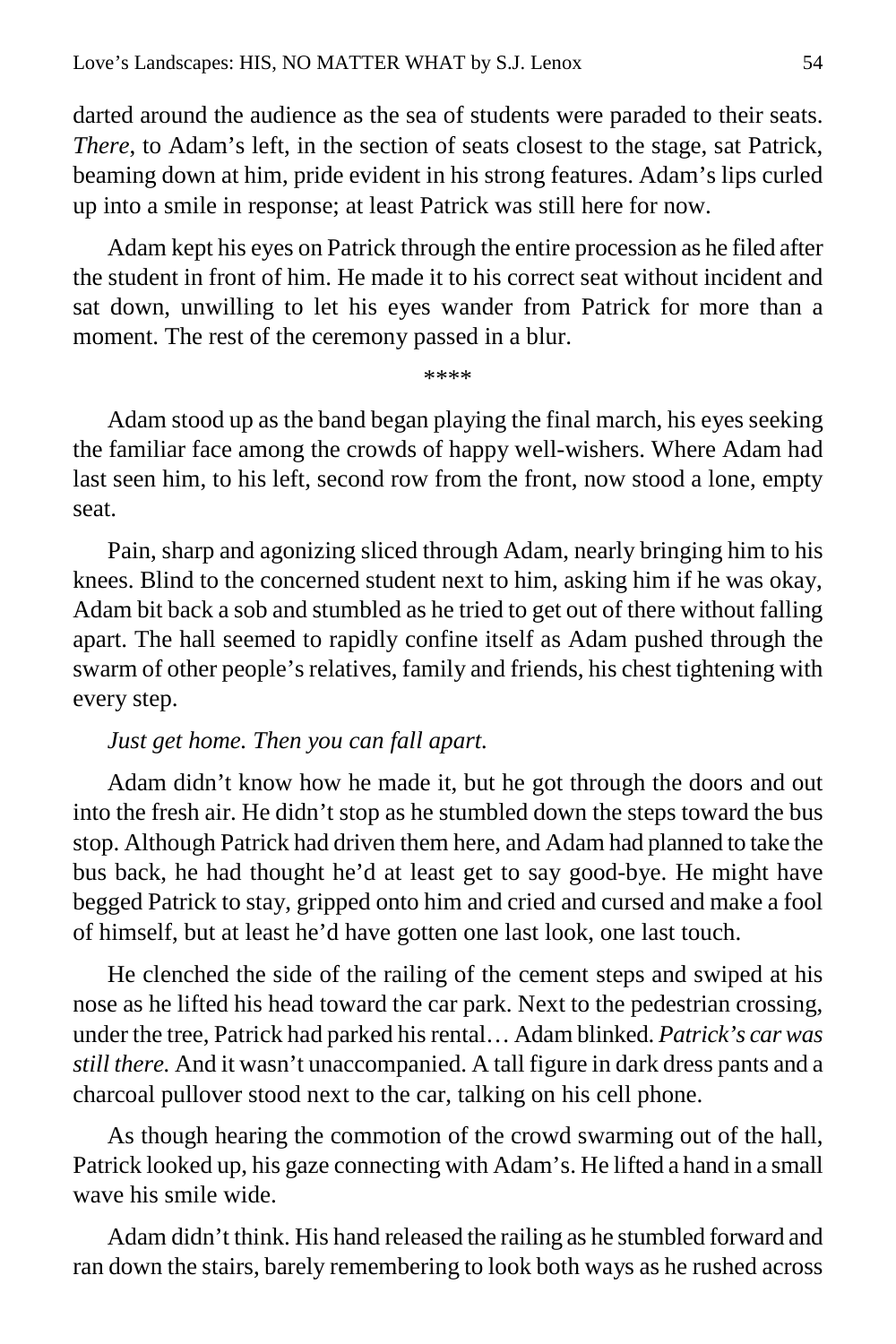the road. He stopped short in front of Patrick, his breath coming out in short, sharp pants from the mad dash.

Patrick disconnected and slipped his phone into his pants pocket. He smiled at Adam, his gaze warm. "Congratulations," he said softly.

Censure and confusion lined his brow as he huffed. "What are you—? I thought you left." His tone betrayed the pain still tight in his chest.

"Without saying good-bye?" Patrick frowned.

Adam looked away. *Yes*, that was what he had thought. Patrick's hand came up to cup the side of his face.

"I told you I wouldn't miss my little brother's graduation for the world, and I meant it," Patrick said, with a tender look. "I was so proud of you walking up there."

Adam swallowed. He wanted more than brotherly pride. He wanted… he just wanted *more*. Adam kept his eyes down, unable to meet Patrick's clear gaze. He was afraid he'd start sobbing and begging him not to leave him again if he did, and those deep blue eyes saw everything, they stripped Adam raw.

"Adam," Patrick's soft voice curled around him. "Adam," Patrick intoned again. The intimate timbre of his voice was too much. Adam tried to swallow around the tightening of his throat as his vision wobbled. He was not going to cry. He grit his teeth and refused to let Patrick see he was too close to falling to pieces. Patrick must have noticed though—hadn't he always?

Patrick groaned and gathered the younger man to him.

Adam couldn't help the shudder that ran through him as Patrick enveloped him against his chest. The familiar heat and smell of Patrick seeped into his skin, calming the ache in his chest. It felt like home.

So caught up in Patrick holding him again, Adam almost missed Patrick's words.

"I don't know how I'm going to be able to leave you alone for a month," Patrick said, his voice tortured. He pressed his face into the dark hair that hadn't been able to be tamed, even for such a serious occasion. "The first time was hard enough."

Adam's head nearly clipped Patrick's as it shot back. "A month?"

"I'm sorry I had to rush out at the end of the ceremony." Patrick grimaced. "That was my boss again—he's the one who's been calling me all weekend."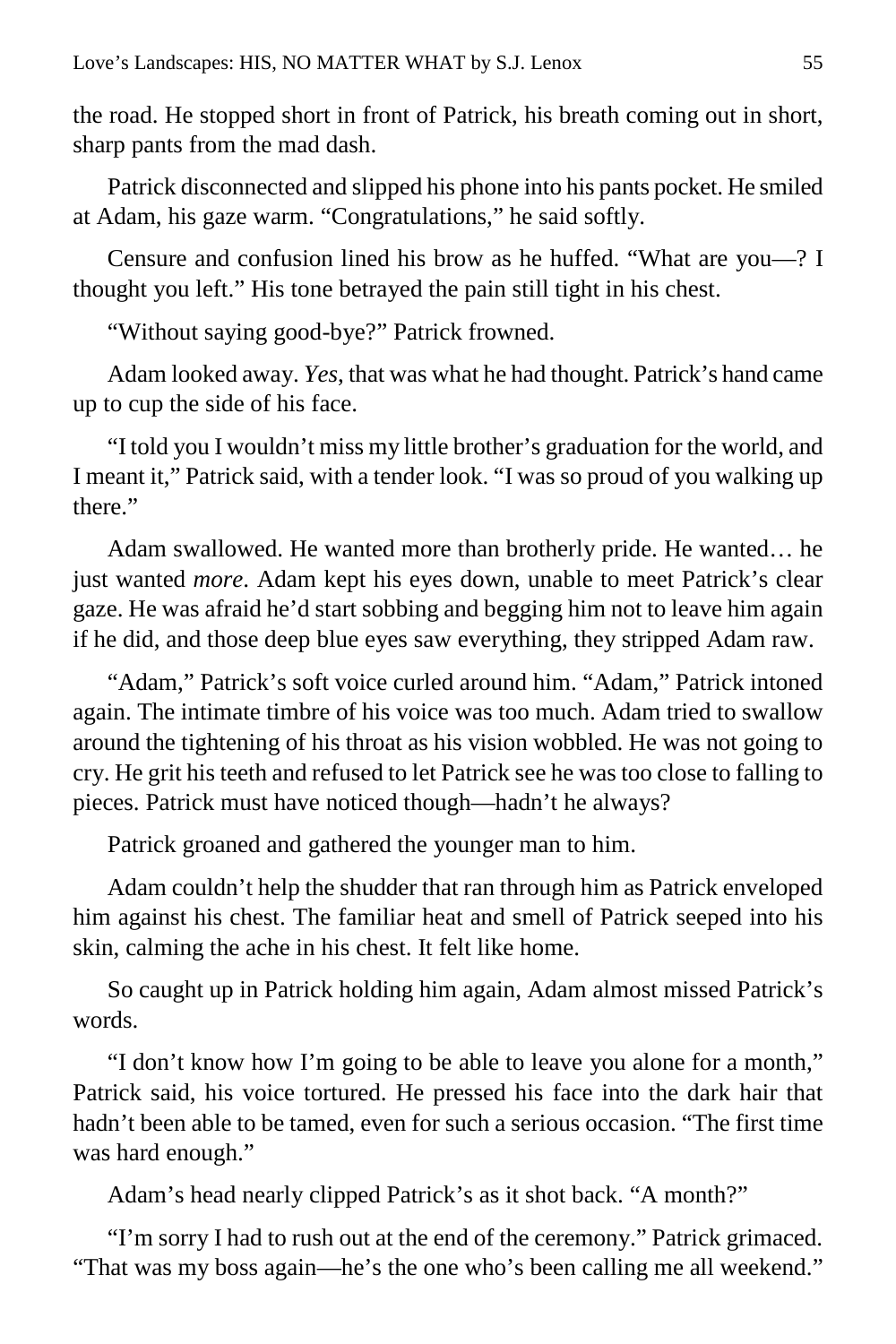Patrick laid his hands on Adam's shoulders and stepped back, the look on his face hesitant. "I told you I work for a firm in Raleigh, right?"

Adam nodded.

"I was going to say something when you told me you're moving there, but there've been a few issues, so I didn't want to say anything until it was finalized and I was certain. I mentioned to you before how busy work's been it's been hell because they've been trying to free me up for this contract. It's for a big project in Seattle—and they want me to head up the production team." He paused. "If all goes as scheduled, I'll be there in a month."

"Seattle?" Adam echoed dimly.

Patrick nodded, the smile that had had Adam almost swallowing his tongue halfway through the explanation dimming as Adam frowned back at him in confusion. "You're going to be in Seattle? *You're going to be in Seattle!*"

"I'm going to be in Seattle," Patrick confirmed. He almost stumbled back when Adam leapt against him to fling his arms around the back of his neck. Adam felt Patrick's arms tighten around him as he buried his head into the crook of Patrick's neck; *this wouldn't be their last time together.* "That's if you're willing to wait for me. It might take longer."

Adam laughed into the dark hair tickling his nose. "Stupid." A month might be long, but compared to the time it had taken them to get here, it was going to be nothing.

Patrick pulled back but kept his arms circled around Adam's waist. "You proposed a weekend, but I only got one day. Though I think it's clear that that would never have been enough." The wry smile left his mouth as his arms tightened. "You know, even if I wasn't being transferred, I would still have made it to wherever you are, Adam. I wasn't going to let you go a second time. I love you."

Adam's heart hitched. He took in the fierce expression and the love reflecting so brightly in those deep blue eyes that refused to let him go and he felt that ever present tightness in his chest slowly unravel and dissolve into the still, warm air, carried away by the excited chatter indistinct in the background.

He'd been in love with this man for nearly a decade, and though it had never been easy—and it probably still never would be—he knew right then that it had always been worth it.

It would always be worth it.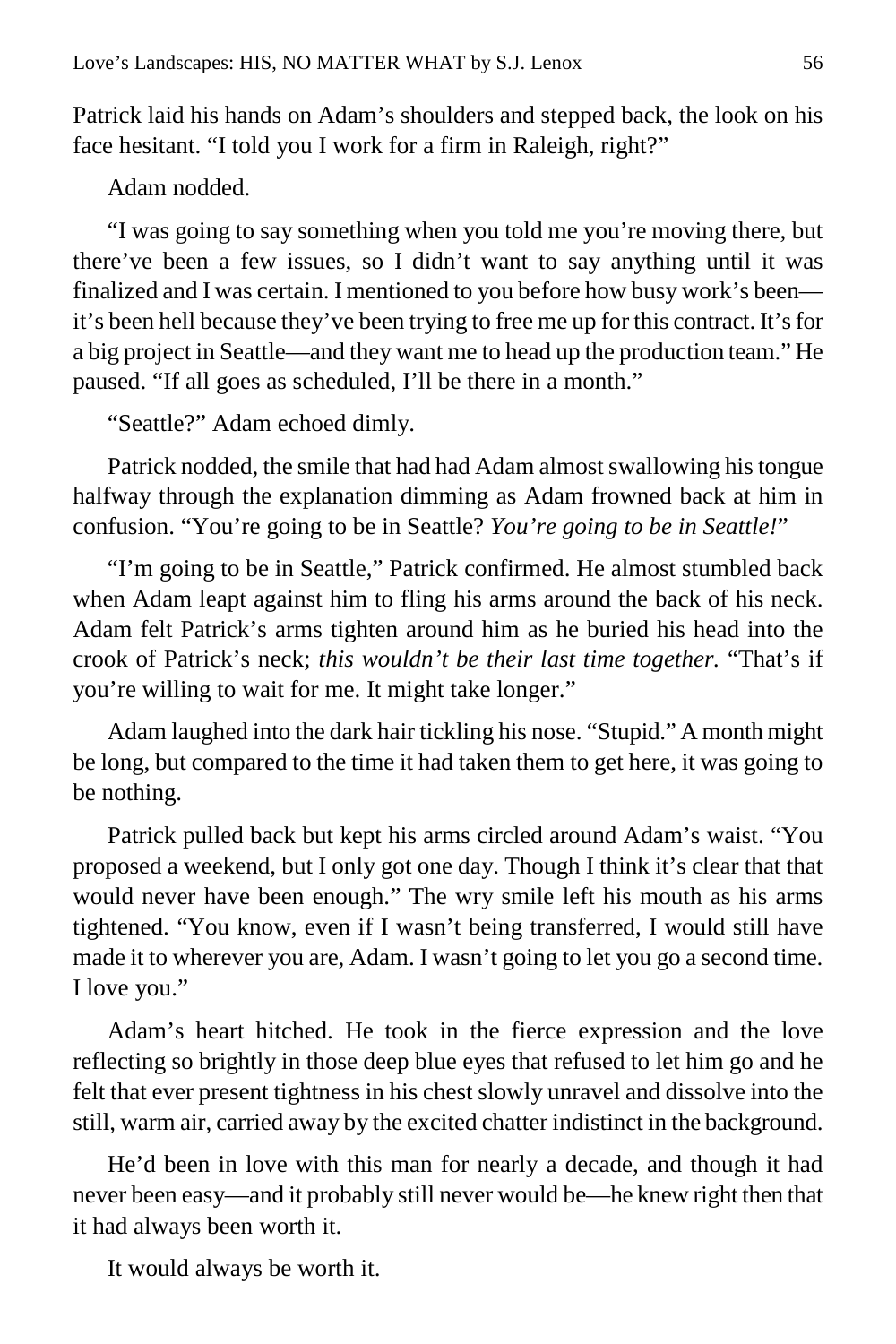"I love you, Patrick."

"You're mine," Patrick growled low, pressing his mouth against Adam's.

Adam sighed, melting into the kiss. *Yes*, he thought. *His.* No matter what, he'd always been his.

### **The End**